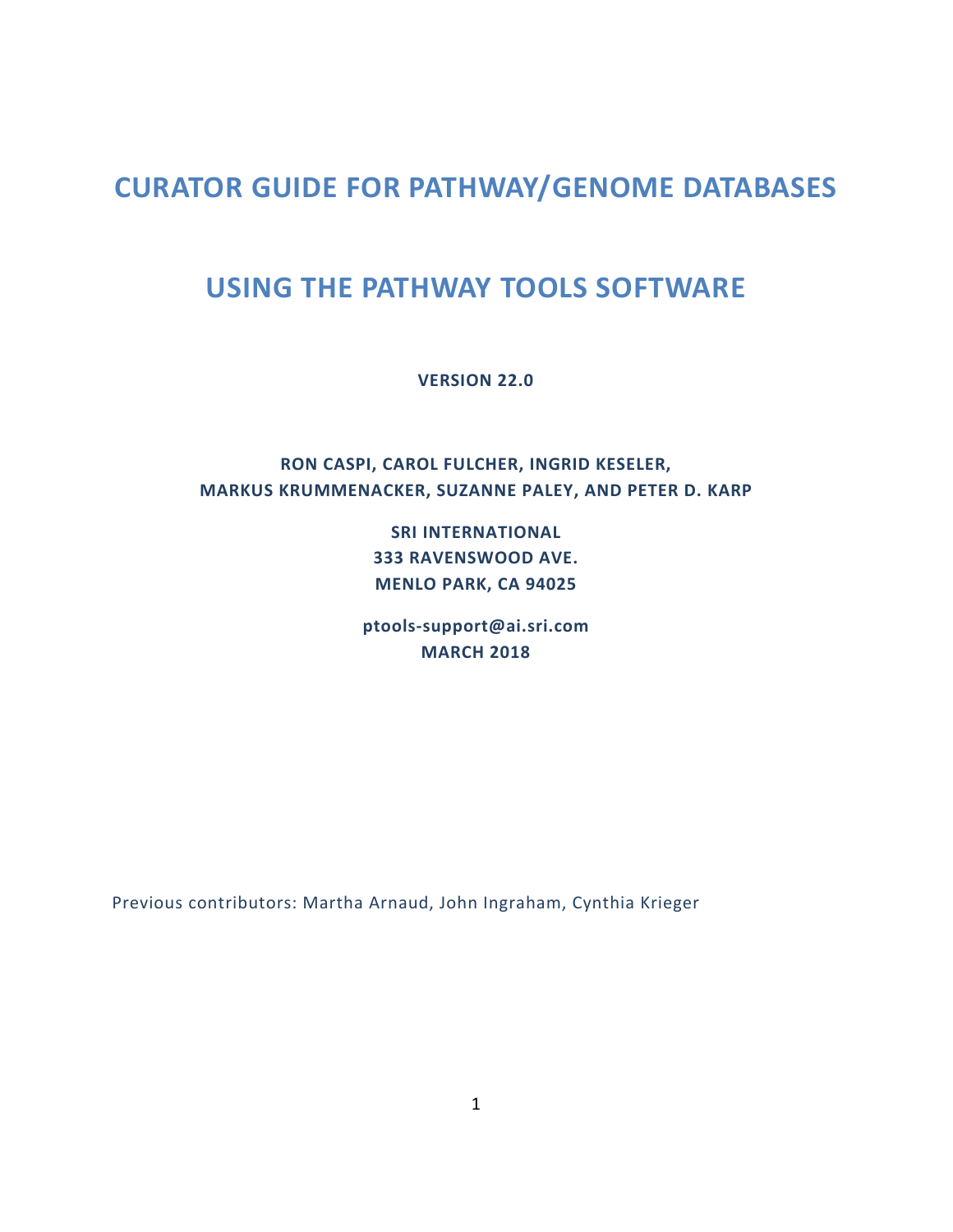## **Table of Contents**

| 1. |        |                                                              |
|----|--------|--------------------------------------------------------------|
|    | 1.1.   |                                                              |
|    | 1.2.   |                                                              |
|    | 1.3.   |                                                              |
|    | 1.4.   |                                                              |
| 2. |        |                                                              |
|    | 2.1.   |                                                              |
|    | 2.1.1. |                                                              |
|    | 2.1.2. |                                                              |
|    | 2.1.3. |                                                              |
|    | 2.1.4. |                                                              |
|    | 2.1.5. |                                                              |
|    | 2.1.6. |                                                              |
|    | 2.2.   |                                                              |
|    | 2.3.   |                                                              |
|    | 2.4.   |                                                              |
| 3. |        |                                                              |
|    | 3.1.   |                                                              |
|    | 3.1.1. | Background: Organization Of The Compound Class Hierarchy  17 |
|    | 3.1.2. |                                                              |
|    | 3.1.3. |                                                              |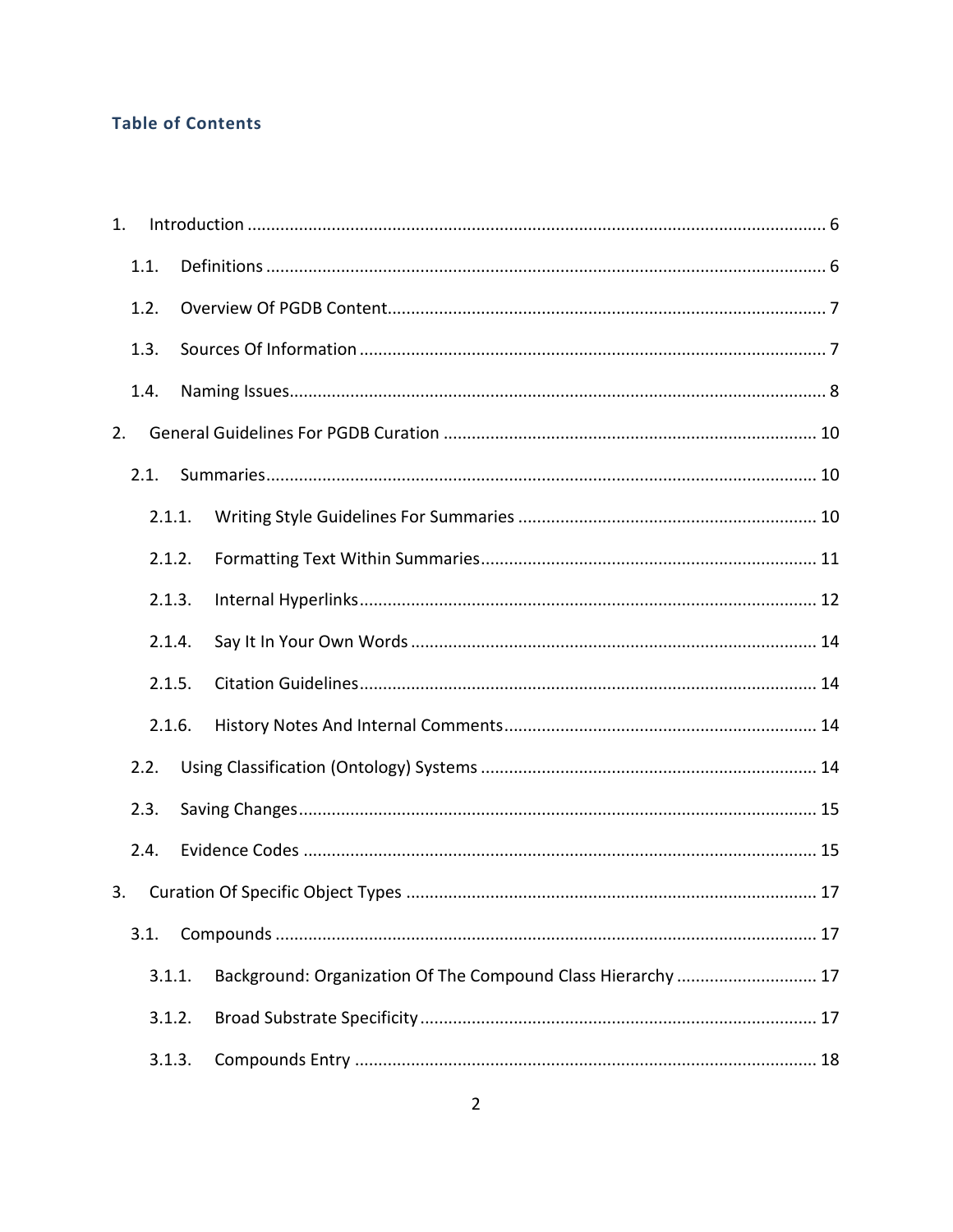| 3.1.4. |        |  |
|--------|--------|--|
| 3.1.5. |        |  |
| 3.2.   |        |  |
|        | 3.2.1. |  |
| 3.3.   |        |  |
| 3.3.1. |        |  |
| 3.3.2. |        |  |
| 3.3.3. |        |  |
| 3.3.4. |        |  |
| 3.3.5. |        |  |
| 3.3.6. |        |  |
| 3.3.7. |        |  |
| 3.4.   |        |  |
| 3.4.1. |        |  |
|        | 3.4.2. |  |
| 3.5.   |        |  |
| 3.5.1. |        |  |
| 3.5.2. |        |  |
| 3.5.3. |        |  |
| 3.5.4. |        |  |
| 3.5.5. |        |  |
| 3.5.6. |        |  |
| 3.6.   |        |  |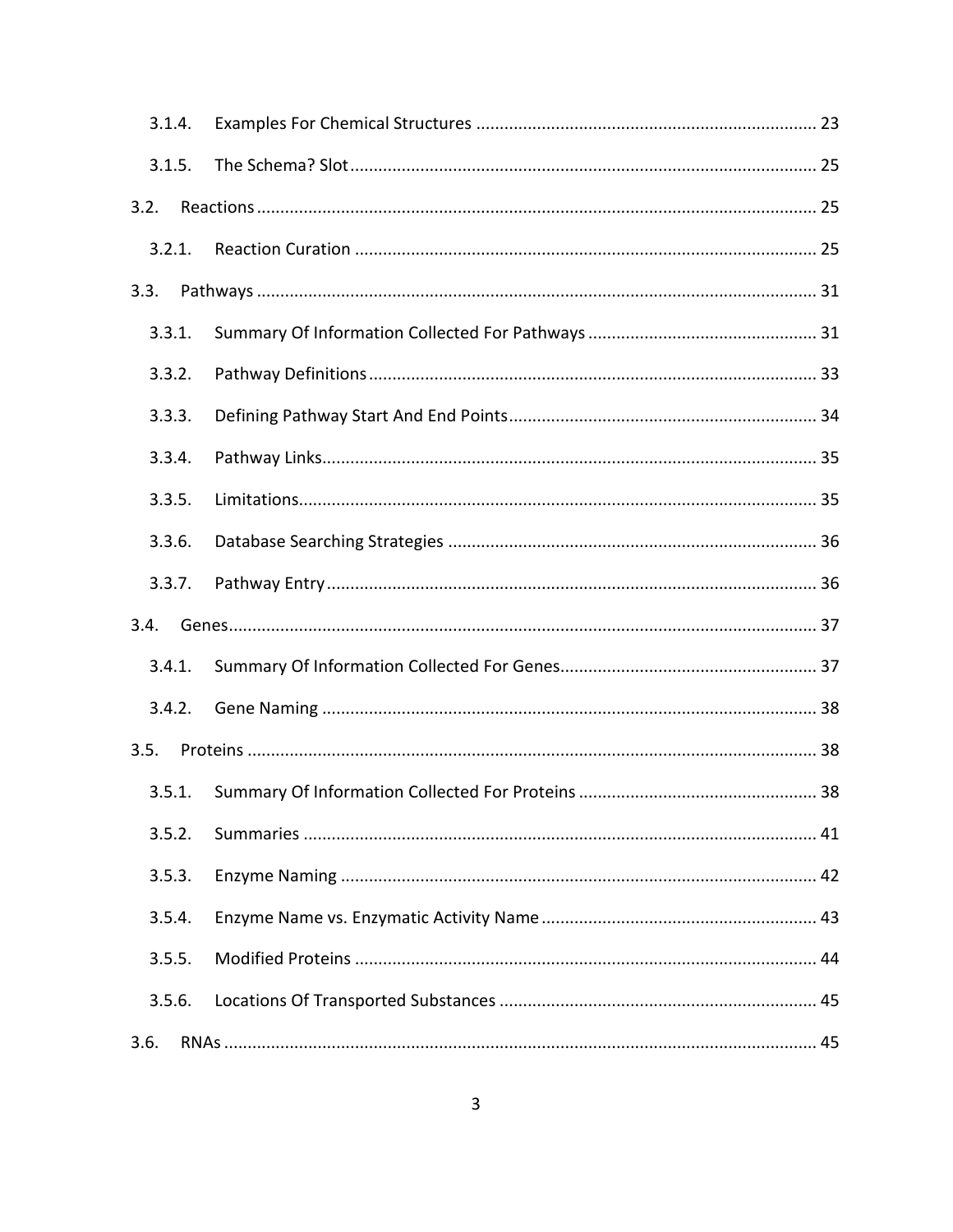|    |      | 3.6.1. |                                                                  |  |
|----|------|--------|------------------------------------------------------------------|--|
| 4. |      |        | Coordinating Curation Between MetaCyc And Other Tier 1 PGDBs  46 |  |
|    | 4.1. |        |                                                                  |  |
|    | 4.2. |        |                                                                  |  |
|    |      | 4.2.1. |                                                                  |  |
|    |      | 4.2.2. |                                                                  |  |
|    | 4.3. |        |                                                                  |  |
| 5. |      |        |                                                                  |  |
|    | 5.1. |        |                                                                  |  |
|    | 5.2. |        |                                                                  |  |
|    |      | 5.2.1. |                                                                  |  |
|    | 5.3. |        |                                                                  |  |
|    | 5.4. |        |                                                                  |  |
| 6. |      |        |                                                                  |  |
|    | 6.1. |        |                                                                  |  |
|    | 6.2. |        |                                                                  |  |
|    | 6.3. |        |                                                                  |  |
| 7. |      |        |                                                                  |  |
|    | 7.1. |        |                                                                  |  |
|    | 7.2. |        |                                                                  |  |
| 8. |      |        |                                                                  |  |
|    | 8.1. |        |                                                                  |  |
|    | 8.2. |        |                                                                  |  |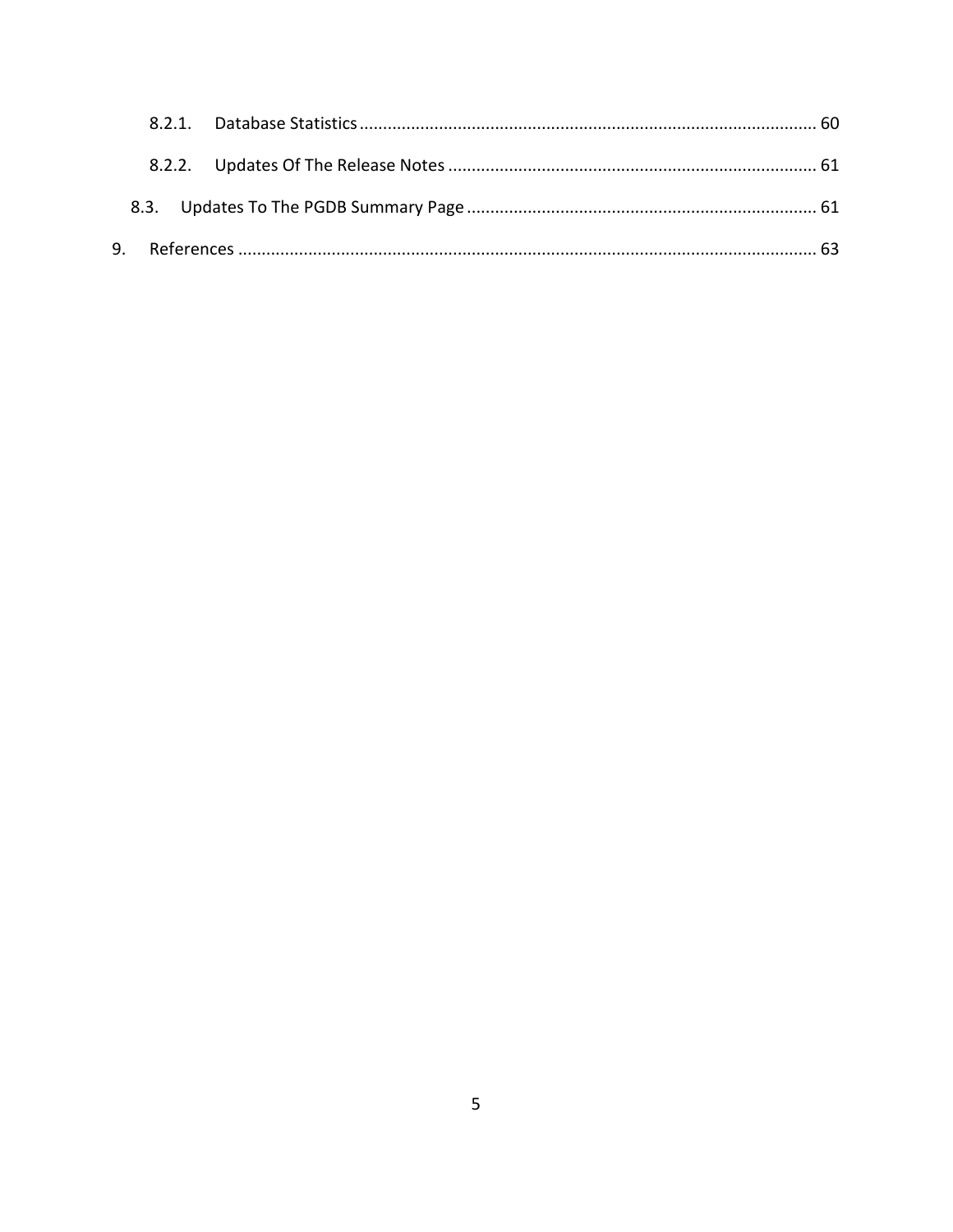## <span id="page-5-0"></span>**1. INTRODUCTION**

This curator's guide contains information for curators of Pathway/Genome Databases (PGDBs) with an emphasis on the EcoCyc [4] and MetaCyc [3] databases.

This guide addresses issues regarding PGDB conventions, literature search and review, PGDB data entry, editing, and maintenance. Since the roles of curators may vary, only parts of this guide may be relevant to any particular reader. Some sections of this guide may be specific to the curation of a particular PGDB and not be applicable to other PGDBs.

Another important source of information for curators is the Pathway Tools User's Guide document, which is accessible from the desktop version of Pathway Tools under the Help menu.

#### <span id="page-5-1"></span>1.1. DEFINITIONS

**Pathway/Genome DataBase (PGDB)**: A database that describes the genome of an organism (replicon(s), genes, and genome sequence), the product of each gene, the metabolites used by the organism, the biochemical reaction(s) catalyzed by the organism's enzymes, and the organization of reactions into pathways. A PGDB can also describe the genetic network of an organism: its promoters, operons, transcription factors, and transcription-factor binding sites. A PGDB is a type of MOD (Model Organism Database).

**EcoCyc**: The first PGDB, created for the bacterium Escherichia coli K12 strain MG1655. This is the only PGDB that was created without the help of PathoLogic, since it predates PathoLogic. EcoCyc is the most comprehensive organism-specific PGDB currently available.

**MetaCyc**: MetaCyc is a multi-organism PGDB that contains metabolic data from many different organisms. The goal of MetaCyc is to catalog the universe of metabolism by storing a representative sample of each experimentally elucidated pathway. The pathways in MetaCyc are used by the PathoLogic component of the Pathway Tools program to predict the pathway complement of a particular organism, which is modeled within a separate PGDB for that organism. The majority of the information in MetaCyc is derived from the biomedical literature.

**The MetaCyc family of databases:** This is a term for all PGDBs that were generated by Pathway Tools using MetaCyc as a template. There are many thousands of such databases, some created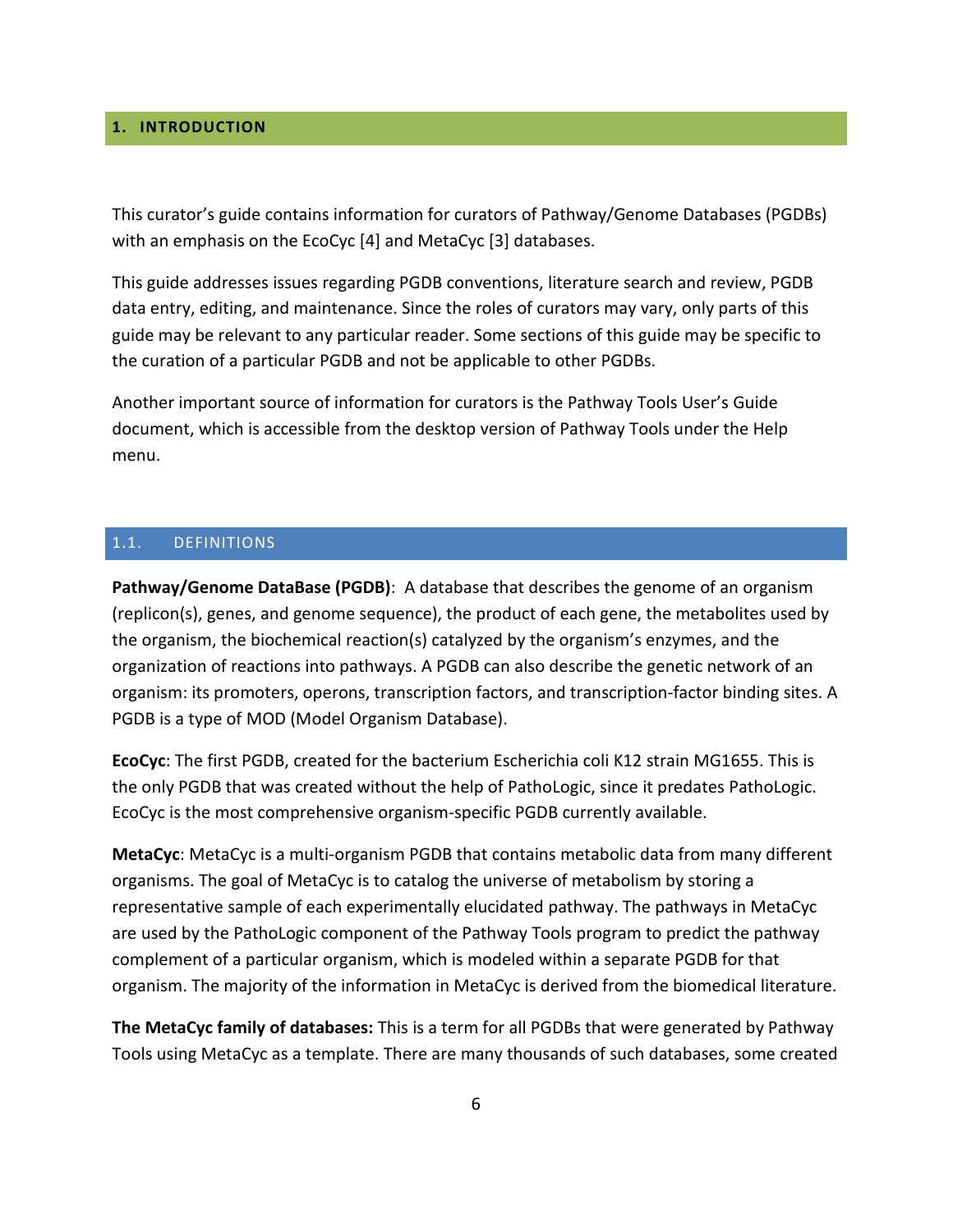by SRI and some created by other groups. They all share a common schema, and are thus compatible, providing a useful platform for comparative analyses.

**The BioCyc Database Collection**: The collection of PGDBs available at the biocyc.org website. This collection includes all of the databases created by SRI, as well as some additional databases submitted by external groups.

**Tier levels**: The BioCyc databases are divided into three tiers, based on their quality. Tier 1 databases have received at least one year of manual literature-based curation (some, like EcoCyc and MetaCyc, received decades of curation). Tier 2 databases received a small amount of manual curation, while Tier 3 databases contain only computationally predicted information.

## <span id="page-6-0"></span>1.2. OVERVIEW OF PGDB CONTENT

Most PGDBs provide a unique combination of genome information and the metabolism of one organism (a rare exception are multi-organism PGDBs, such as MetaCyc and PlantCyc, that do not contain full genome information). The fundamental building blocks of the genomic part of the database are the replicons, while the fundamental building blocks of the metabolic part are chemical compounds. Starting with these building blocks, PGDBs contain many different types of objects that describe complex entities and processes.

Examples of objects associated with the genomic part of the database are genes, transcription units, and proteins.

Examples of objects associated with the metabolic part of the database are compounds, reactions, and pathways.

This version of the curator's guide does not cover the curation of all possible objects, but rather focuses on compounds, reactions, pathways, genes and enzymes.

Future versions will be expanded to cover additional types of objects.

#### <span id="page-6-1"></span>1.3. SOURCES OF INFORMATION

It is up to a curation team to decide which sources of information are to be used for the curation of their PGDB. For curation of tier 1 PGDBs at SRI (MetaCyc, EcoCyc, HumanCyc, YeastCyc and BsubCyc) the information has to be published in a peer-reviewed article or a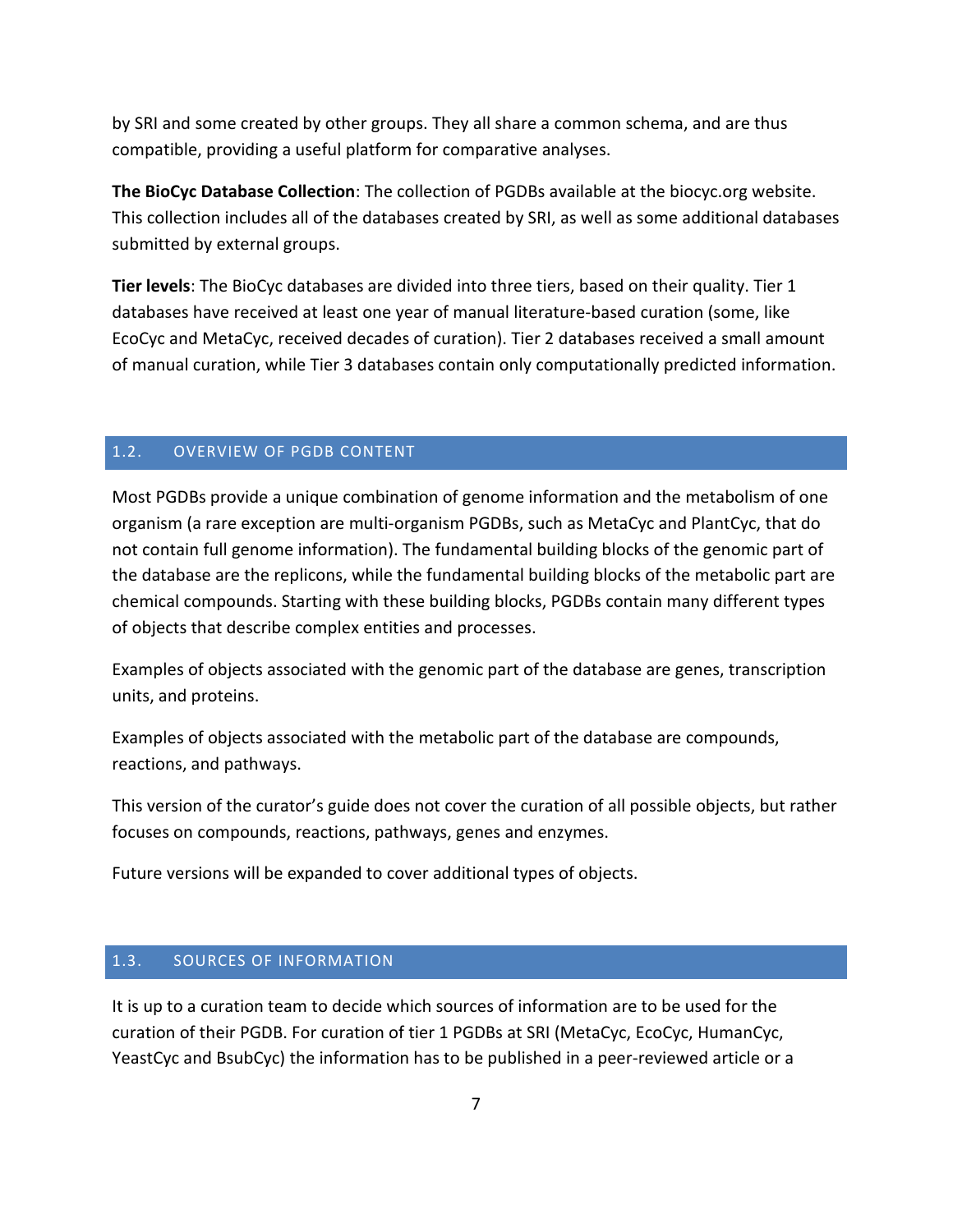book. The vast majority of information in most of the databases originates from the scientific literature, although open-source published PhD theses are also acceptable.

The most comprehensive free database for biomedical literature is [PubMed.](http://www.ncbi.nlm.nih.gov/pubmed) It provides a quick and easy starting point for researching information about genes, enzymes, and metabolic pathways. The PubMed ID (PMID) can be used for the automatic retrieval of the reference information into Pathway Tools, and provides an instant web link from the PGDB to PubMed.

It is often possible to find papers not cover by PubMed by simple Google or [GoogleScholar](http://scholar.google.com/) searches.

A very comprehensive source for information about enzymes is the [UniProt](http://www.uniprot.org/) website, which provides not only specific information about proteins but also links to other databases and literature references. Note that UniProt contains a combination of annotated SwissProt entries and non-annotated TrEMBL entries. The curated entries are of much higher value. More information about enzyme, including excellent references, is available at the **BRENDA** website.

For information about chemical compounds, [ChEBI](http://www.ebi.ac.uk/chebi/) provides accurate structures and a chemical ontology for many compounds. Reliable structures for compounds missing from ChEBI may be found at [ChemSpider](http://www.chemspider.com/) or [KEGG COMPOUND.](http://www.genome.jp/kegg/compound/) Other databases, such as [PubChem,](https://pubchem.ncbi.nlm.nih.gov/) are less reliable, and should be used with caution.

The definitive resource for the Enzyme Commission (EC) system is found at **ExplorEnz**. However, this information is also available within MetaCyc where it is usually up-to-date.

Taxonomy information is found at the [NCBI taxonomy homepage.](http://www.ncbi.nlm.nih.gov/Taxonomy/taxonomyhome.html/)

#### <span id="page-7-0"></span>1.4. NAMING ISSUES

**Common names and synonyms**: It is important to follow strict guidelines when naming objects in the database. Every object in Pathway Tools has a common name and optional synonyms. It is very important to maintain consistency in the common names of related objects. It is also important to provide synonyms to maximize the chances that a user will find the object when searching for it. For example, for D glucose 6-phosphate we also provide the synonym Dglucose-6-P. Note that when performing searches the software removes punctuation and lowercases all names, so there is no need to enter synonyms that differ only in punctuation or capitalization.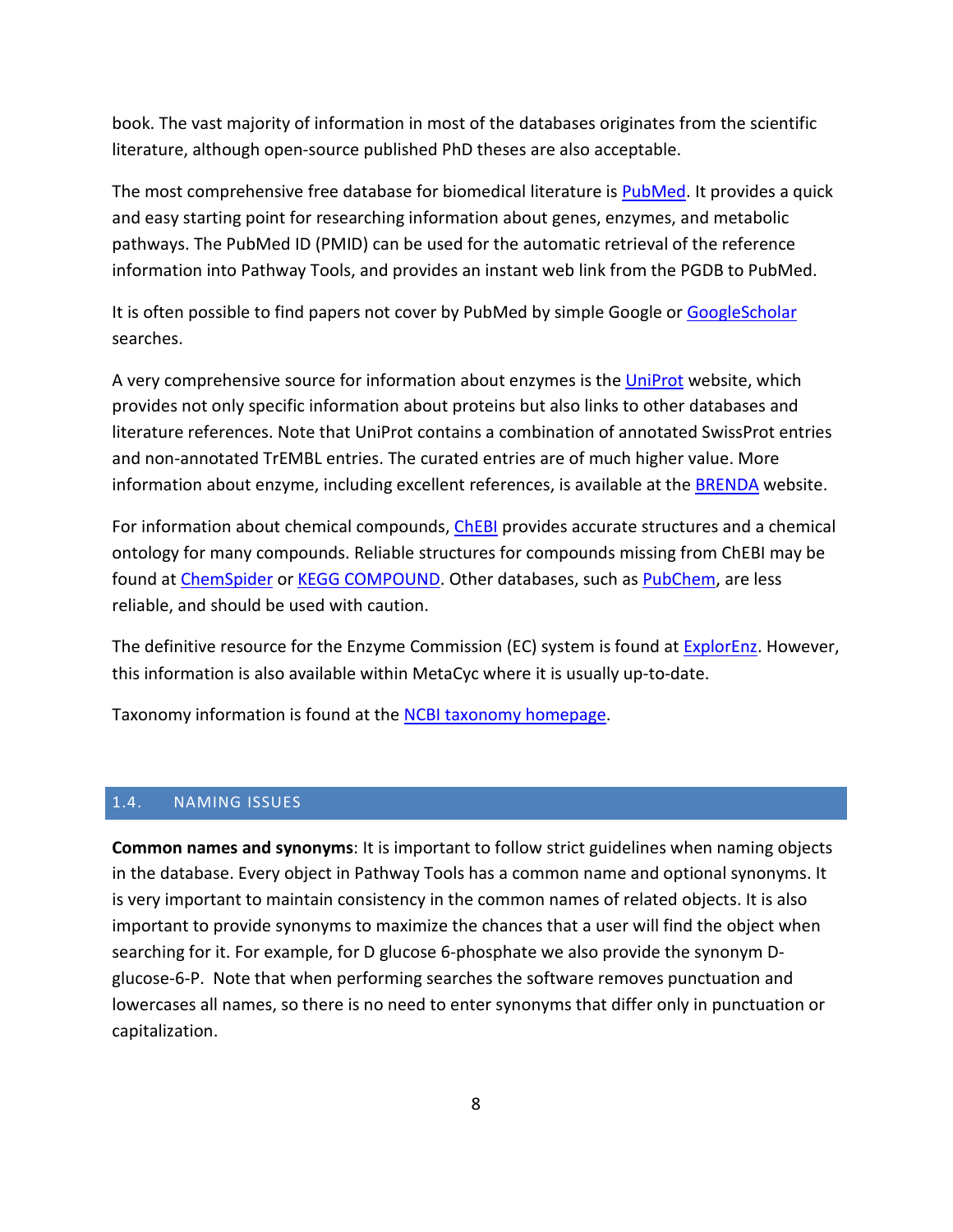When entering synonyms, one should be precise and not enter incorrect or misleading synonyms. For example, do not enter the synonym "D-glucose" for the compounds α-D-glucose and β-D-glucose. D-glucose is the specific name of the parent class of these two compounds, and does not map directly to either of the two anomers.

**Names in the literature**: Most scientists are not nomenclature experts, and past experience has shown that names used in the literature can be inappropriate. Never assume that a name is correct simply because it appeared in a paper. Try to use common sense, and consult with your peers when unsure.

**Internal Hyperlinks**: It is very useful to refer (within comments) to objects in the database by an internal hyperlink instead of typing the name. This way, if the name changes, a single change to the common name of that object will alter the way references to that object appear throughout the database. Using internal hyperlinks is also beneficial for the users, and minimizes the risk of typos.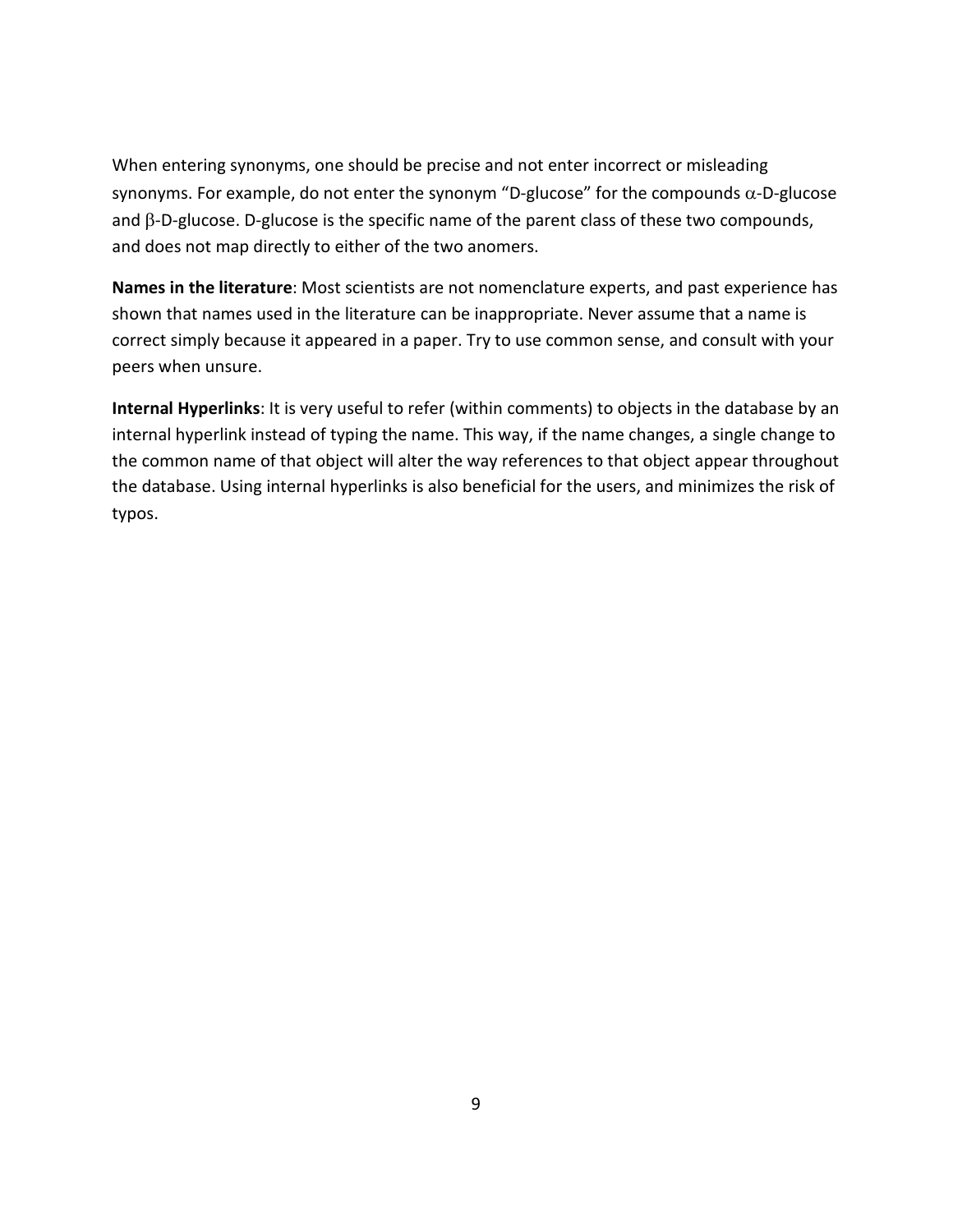## <span id="page-9-0"></span>**2. GENERAL GUIDELINES FOR PGDB CURATION**

Each type of object in a PGDB is edited using a different editor. Some types of curated material are common to many objects (e.g. references to the literature) while others are object-specific. This section provides guidelines for common topics, whereas later sections (under Section [3](#page-16-0) [Curation\)](#page-16-0) discuss the curation of specific database objects.

## <span id="page-9-1"></span>2.1. SUMMARIES

Text stored in the Comment slot of an object will be seen by the public under the heading "Summary:". We call this text "mini-review summaries" or "summaries" for short.

Please try to minimize redundancy between information within summaries and information in other parts of the PGDB, whenever possible. When there are dedicated structured fields for storing information (e.g. enzyme kinetics, cofactors or inhibitors) the data should be entered into those fields rather than in the summary. Keep in mind that, unlike the dedicated fields, the information in the summary field is only meant for a human reader and is not understood by the software. For example, if an enzyme is inhibited by calcium, do not write "The enzyme is inhibited by calcium" in the summary. Instead, enter this information into an inhibitor field. In practice, it is probably not possible to completely eliminate redundancy, because some of the important biology that curators will want to write in summaries will be redundant with other PGDB data. When a curator does choose to put redundant information in a summary, the information should be important, and the summary should try to provide additional information beyond what is present in structured database fields.

#### <span id="page-9-2"></span>2.1.1. WRITING STYLE GUIDELINES FOR SUMMARIES

Summaries should be written in full sentences. Use multiple paragraphs within summaries where the extra white space adds clarity and separates ideas. Keep in mind that due to a limitation of the software, a single line break is ignored. If you want to start a new paragraph, you must hit the Enter key twice.

Embed citations within summaries in a way that makes the link between the citation and the text it supports clear. Other than general commentary, most of the text of a summary should consist of an assertion followed by a citation, then another assertion followed by a citation.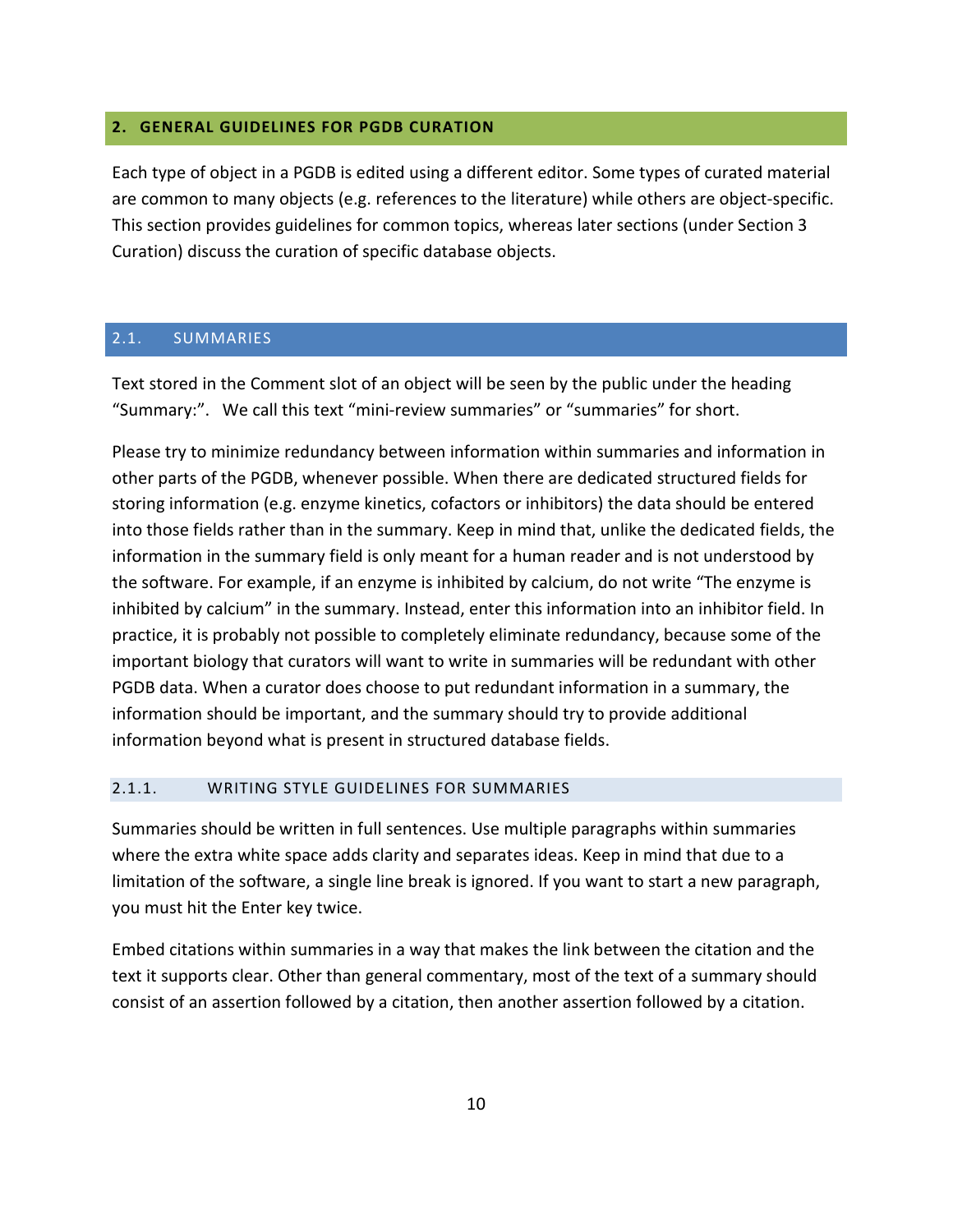Pathway summaries often benefit from providing background material (e.g. discussion of a compound that is degraded or synthesized, or discussion of different pathway variants that exist). When providing such background, include it in the first paragraph under the heading "General Background" (in bold text). Write the pathway-specific part of the summary in a following paragraph, under the heading "About This Pathway".

Abbreviations should be defined at their first use within a summary, in parentheses.

Always use American English. If you copy and paste some text from a paper, make sure you modify British English spelling to the American counterpart (e.g. change sulphur to sulfur). This convention maintains consistency and helps users know which variation to search for.

Avoid stating "recently" or "currently" as those statements do not hold for long – they may be read by users at a much later time than they were written. Use instead "in 2014" or "as of 2014…".

## <span id="page-10-0"></span>2.1.2. FORMATTING TEXT WITHIN SUMMARIES

Pathway Tools supports a subset of HTML tags for encoding special characters and formatting within summaries and names. Following is a list of tags that are accepted.

For example, to encode the name  $\alpha$ -D-glucose, enter the characters: "α-D-glucose".

- Examples of common Greek letters used in Biology
	- $-$  α:  $\alpha$  α
	- $-$  β: 8beta;
	- γ: γ
	- δ: δ
	- $-$  ∆: 8Delta;
	- ω: ω
	- $-$  Ω: 80 mega;
	- µ (micro): μ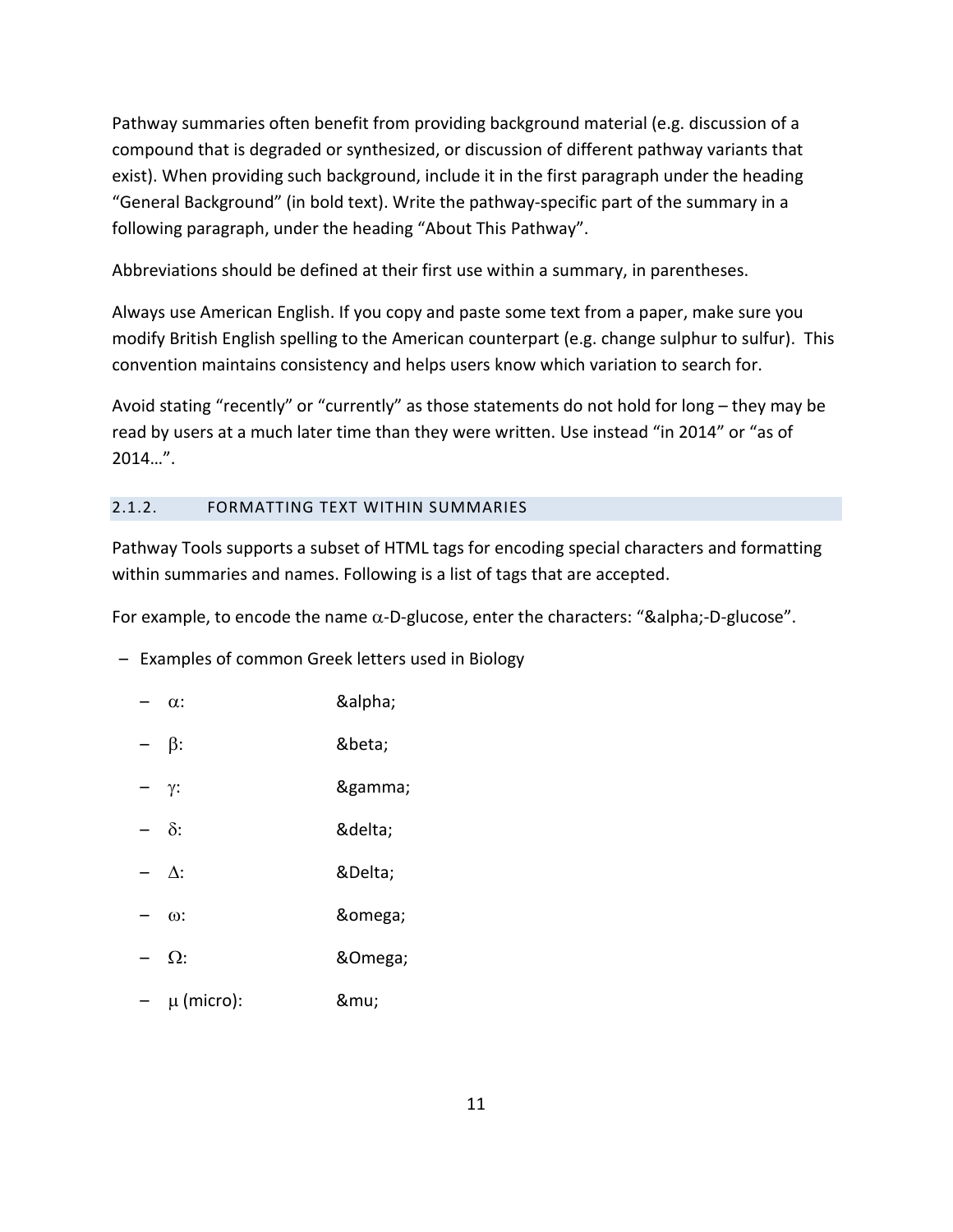#### – Text

|  |  | italicized text:                         | <i>text</i>     |
|--|--|------------------------------------------|-----------------|
|  |  | - bold text:                             | <b>text</b>     |
|  |  | - underlined text:                       | <u>text</u>     |
|  |  | - superscript:                           | <sup>text</sup> |
|  |  | - subscript:                             | <sub>text</sub> |
|  |  | Special characters                       |                 |
|  |  | - Angstrom (°A):                         | Å               |
|  |  | - Degrees (°):                           | °               |
|  |  | $-$ Tilde (~):                           | ˜               |
|  |  | left arrow $(\leftarrow)$ :              | ←               |
|  |  | right arrow $(\rightarrow)$ :            | →               |
|  |  | double-sided arrow $(\leftrightarrow)$ : | ↔               |
|  |  |                                          |                 |

- & &
- Mdash (—): —

The HTML tags <P> (new paragraph) and <BR> (hard line break) are removed from the displayed text and not observed. Thus, to force a new paragraph, hit the return key twice instead of using <P>.

## <span id="page-11-0"></span>2.1.3. INTERNAL HYPERLINKS

It is very useful to refer (within summaries) to objects in the database by an internal hyperlink instead of typing the name. This way, if the name is found to be incorrect, or (as is often the case for bacterial taxonomy) changes, a single change to the common name of that object will alter the way references to that object appear in summaries throughout the database. In addition, it ensures uniformity across all entries in the database, and is beneficial for the users, allowing them to easily navigate to objects mentioned in the comment.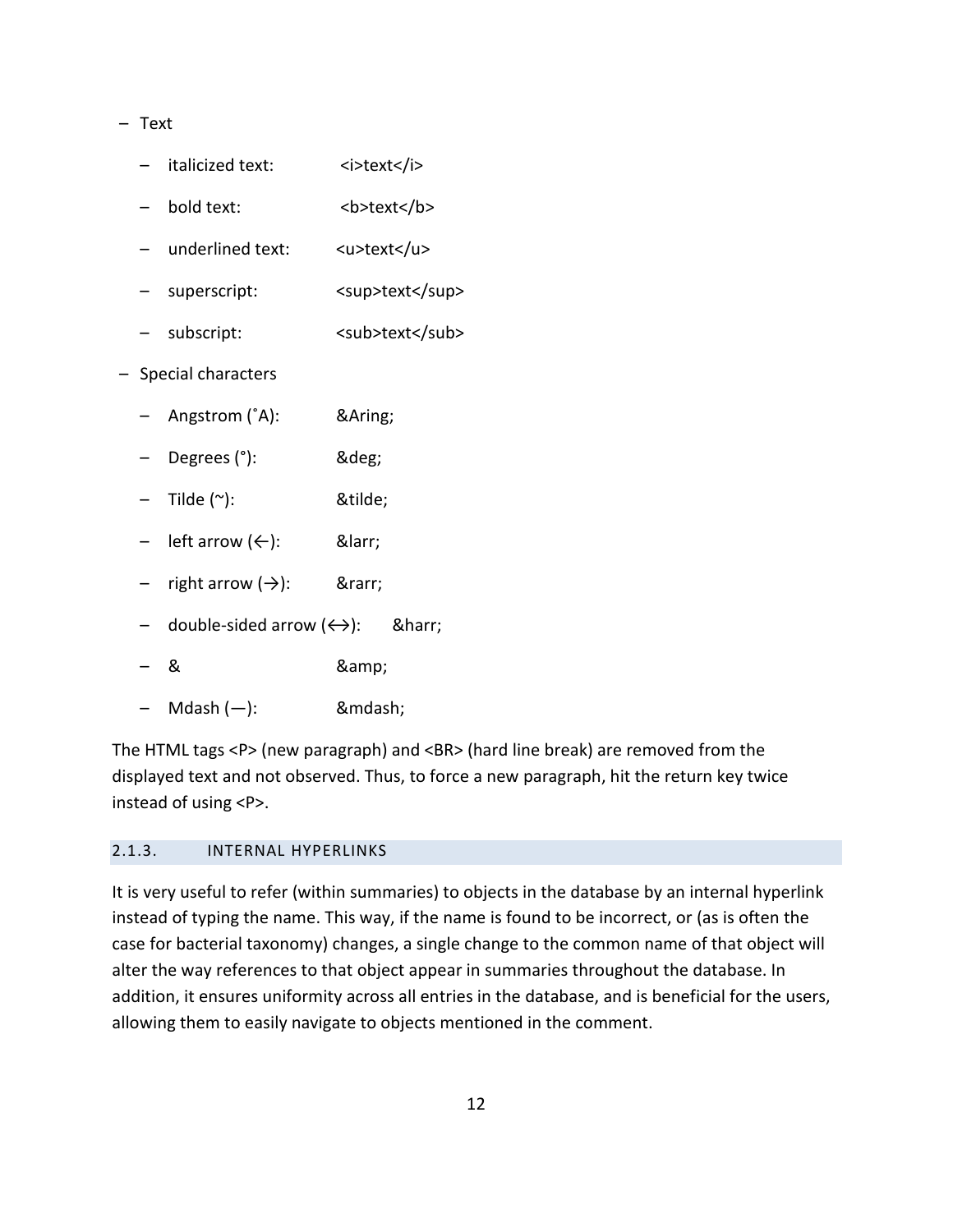[FRAME: 2-3-dihydroxypropane-1-sulfonate "2,3-Dihydroxypropane-1-sulfonate"] (DHPS) is a widespread intermediate in plant and algal transformations of (FRAME: CPD-10247) from the plant sulfolipid (FRAME: SULFOQUINOVOSYLDIACYLGLYCEROL| ICITS: [7626014]| (see IFRAME: PWYQT-4427]). It is also recovered quantitatively during bacterial degradation of JFRAME: CPD-10247| JCITS: [14602597]], and is secreted by all diatoms | CITS: [5085579]].

#### Summary:

2,3-Dihydroxypropane-1-sulfonate (DHPS) is a widespread intermediate in plant and algal transformations of sulfoquinovose from the plant sulfolipid a sulfoquinovosyldiacylglycerol [Pugh, 1995] (see sulfolipid biosynthesis). It is also recovered quantitatively during bacterial degradation of sulfoquinovose [Roy, 2003], and is secreted by all diatoms [Benson, 1972].

This image compares the formatting of a comment within the Protein Editor, and its display on the web page. Notice the use of FRAME constructs for internal hyperlinks.

To use internal hyperlinks, first visit the object you would like to refer to, so it is placed in the history list. Then open the editor, place the cursor where you want the hyperlink, and click on the FRAME button. This opens a window with the content of the history list. Click on the object that you want to link to, and a reference in the format |FRAME: FRAME-ID|will be inserted into the text, where FRAME-ID is the frame ID in the object you are linking to. When the history list becomes long and it is difficult to find objects in it, you can reset it by selecting Tools  $\rightarrow$  History  $\rightarrow$  Clear.

The use of the FRAME button and/or the history list is not mandatory – it is there only for convenience. If you want to type the frame ID instead of using the history list, it is often convenient to visit the page and print the frame ID to the Lisp buffer by using right-click  $\rightarrow$ Show  $\rightarrow$  Show frame name. Once the frame ID appears in the Lisp buffer, you can copy it to the operating system's clipboard (e.g. using control-C) and paste it into the editor.

When you use a hyperlink the linked object will appear in the text with its common name (see below for an exception regarding reactions). If you would like to modify the text that appears in the comment (for example, the link is the first word in a sentence and thus should be capitalized), you can add the desired display text in the following format:

|FRAME: FRAME-ID "display text"|.

Linking to reactions: when entering a hyperlink using a reaction frame-ID, the reaction equation will show up in the text unless you specify a display text.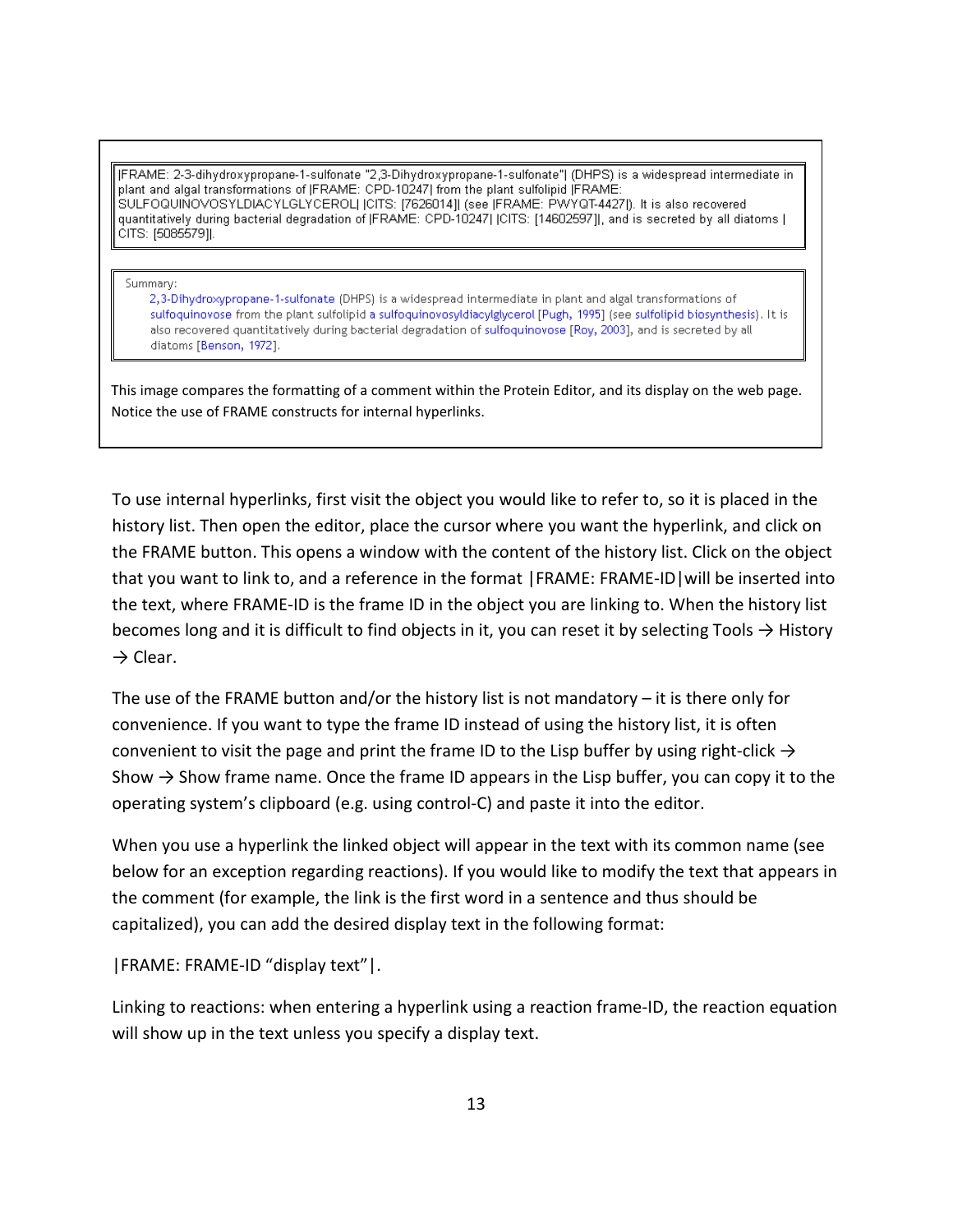#### <span id="page-13-0"></span>2.1.4. SAY IT IN YOUR OWN WORDS

**Avoid word-for-word duplication from papers** (that is plagiarism). If you find the need to do so, enclose the text (no more than one to three sentences) within quotes and cite the source. We must hold ourselves to a high standard in this regard – with the tens of thousands of eyes trained on our databases, plagiarism is likely to be detected quickly.

## <span id="page-13-1"></span>2.1.5. CITATION GUIDELINES

Citations should be used within summaries to cite the source of the information just conveyed. Embed citations in a way that makes the link between the citation and the text it supports clear. Do not lump all the citations at the end of the summary, because it is not clear which assertion(s) a given citation pertains to. However, if relevant reviews are available, they should be grouped together at the end of the summary, such as: "Reviews: [Smith95,Jones98]."

Citations can also be entered independently of summaries, in the citations boxes found in the editors. This manner of adding citations is less desirable, since it is not clear which statements (if any) are supported by these citations. Use the citation boxes only if you feel that including a citation is useful, but you do not find any better place to store it.

#### <span id="page-13-2"></span>2.1.6. HISTORY NOTES AND INTERNAL COMMENTS

Curators can record explanation and justification of edits to a PGDB object in a history note, created using the command Right-Click  $\rightarrow$  Notes  $\rightarrow$  Add to History. Example commentary could describe the reasons for changing a gene function, a chemical structure, or a pathway definition. History note contents are public, and will be displayed with the date they were created and the username of the creating curator.

Should you want to record information that will not be seen by the public but that will be visible in the Navigator to curators, put that information in the Comment-Internal slot using the Frame Editor.

#### <span id="page-13-3"></span>2.2. USING CLASSIFICATION (ONTOLOGY) SYSTEMS

PGDBs contain several classification systems to which individual objects can be assigned. Such systems exist for chemical compounds, reactions (the EC system), pathways, and genes (the MultiFun system). Classification of objects facilitates searching and drill-down browsing by users.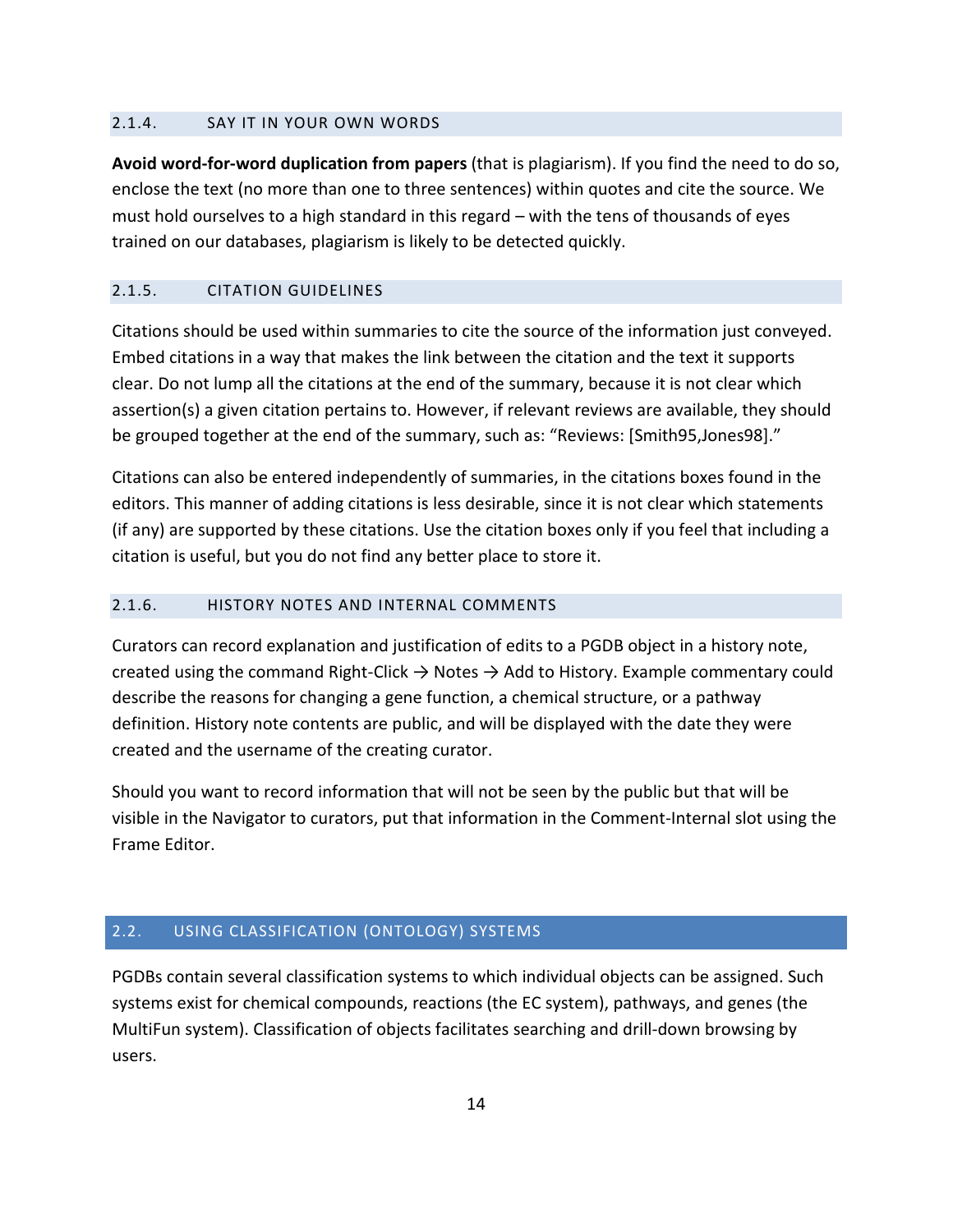In some cases it is appropriate to assign an object to multiple classes. Specifically, always classify superpathways under both the superpathways class and a suitable other class describing the biological significance of the pathway.

When updating an object, please consider whether its assignment within a classification system should be revised.

#### <span id="page-14-0"></span>2.3. SAVING CHANGES

If changes have been made to a database, an asterisk will appear to the left of the database name at the top of the navigator window, for example, \*MetaCyc. Changes are not saved automatically. It is important to remember to click the "Save DB" button often to save changes.

If something goes wrong during the save process, and you are unable to save your changes, use command File  $\rightarrow$  Checkpoint Current DB Updates to File. This will save all changes to a temporary text file. You should then restart Pathway Tools and execute the command File  $\rightarrow$ Restore Updates from Checkpoint File, then Save DB. If you are still not able to save your changes, you should consult an SRI programmer.

#### <span id="page-14-1"></span>2.4. Evidence Codes

PGDBs include an evidence ontology that is designed to encode information about why we believe certain assertions in a PGDB, the sources of those assertions, and the degree of confidence scientists hold in those assertions.

A detailed description of the evidence ontology can be found in [1], although some evidence codes have been added or revised since that publication. The current evidence ontology can be browsed within a PGDB by running the GKB Editor on the PGDB class hierarchy rooted at class Evidence. An HTML version of the evidence ontology is available at URL

#### <http://brg.ai.sri.com/evidence-ontology/downloads/evidence.html>

Curators can assign evidence codes by clicking on the "Evidence Code" button within most Pathway Tools Editors. For example, within the protein editor, there is an Evidence Code button below the Enzyme Activity box. This button allows the curator to assign an evidence code; a citation to the source of the evidence should also be added when available (the citation is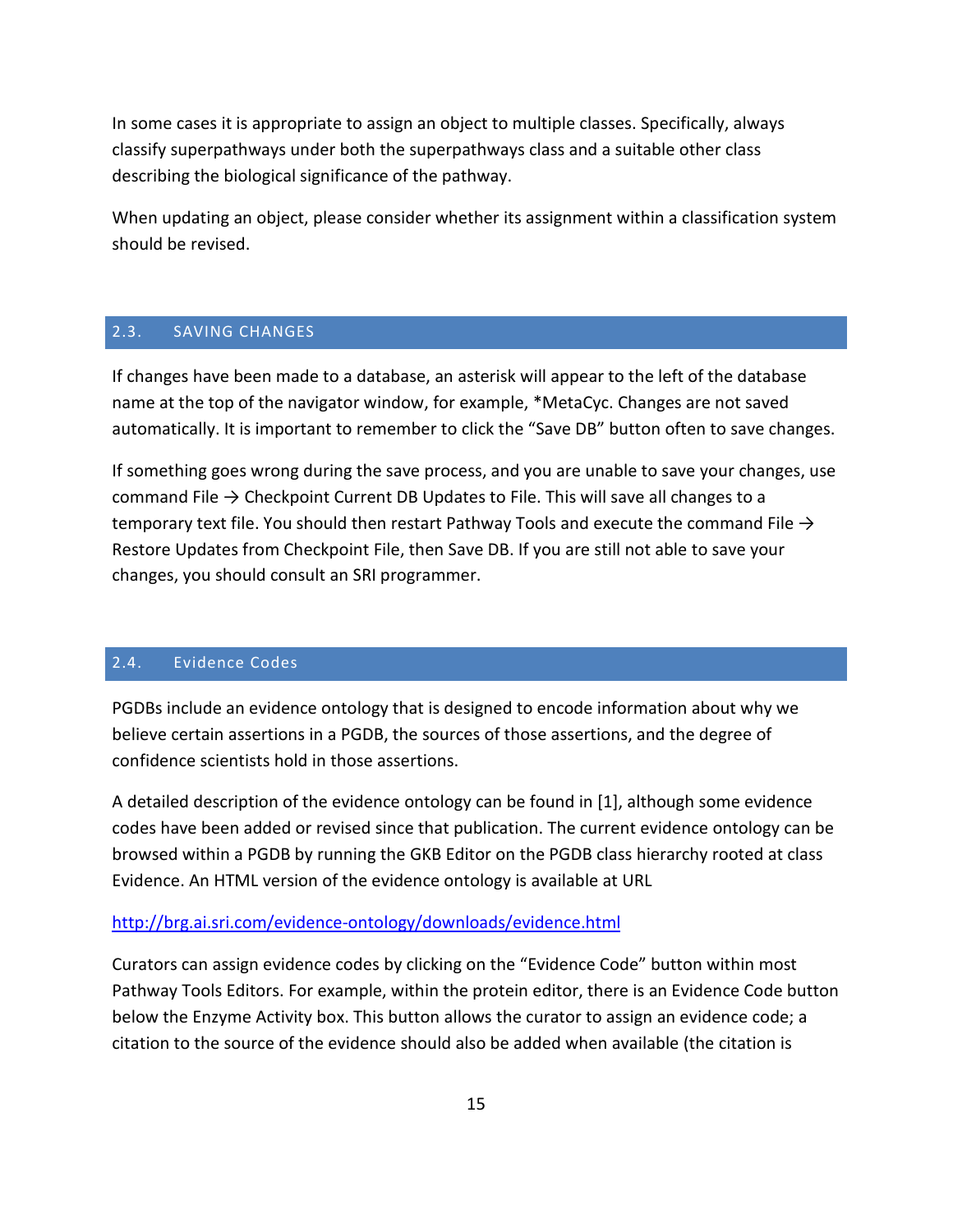optional since some evidence codes such as EV-AS-NAS (Non-traceable author statement) are used when no citation is available). Whenever an evidence code has been assigned, a new "Evidence Code" button will be drawn to allow assignment of an additional evidence code. It is proper to assign multiple evidence codes if multiple types of evidence support a given conclusion. In rare cases, a curator may feel confident about an entered fact, even though there is no direct literature reference to support it. For example, if the curator identified a protein in the databases by performing Blast searches using a sequence reported in the original paper, or perhaps chromosomal location of neighboring genes reported in the paper. In such cases, you may use the evidence code Inferred by Curator.

When assigning evidence codes, consider the following issues.

**Pathways.** Assign one of the sub-codes of EV-EXP (inferred from experiment) to a pathway if some experimental evidence supports its existence. Code EV-COMP (inferred from computation) or its sub-codes should be used for pathways whose presence is inferred computationally, such as by the PathoLogic program. Since MetaCyc contains only experimentally elucidated pathways, all pathways in MetaCyc are assigned an EV-EXP code.

**Proteins.** Evidence codes should be assigned to a protein to define the evidence supporting the function of the protein. For example, was the function of the protein elucidated using sequence analysis, or using experimental methods; if the latter, what class of method was used?

**Enzymatic Activities.** Several evidence codes specific to enzymes capture evidence from experimental methods that are specific to elucidating enzyme activities, such as EV-EXP-IMP-Reaction-Enhanced (gene is isolated and over-expressed, and increased accumulation of reaction product is observed). These evidence codes are stored within the Enzymatic-Reaction frames.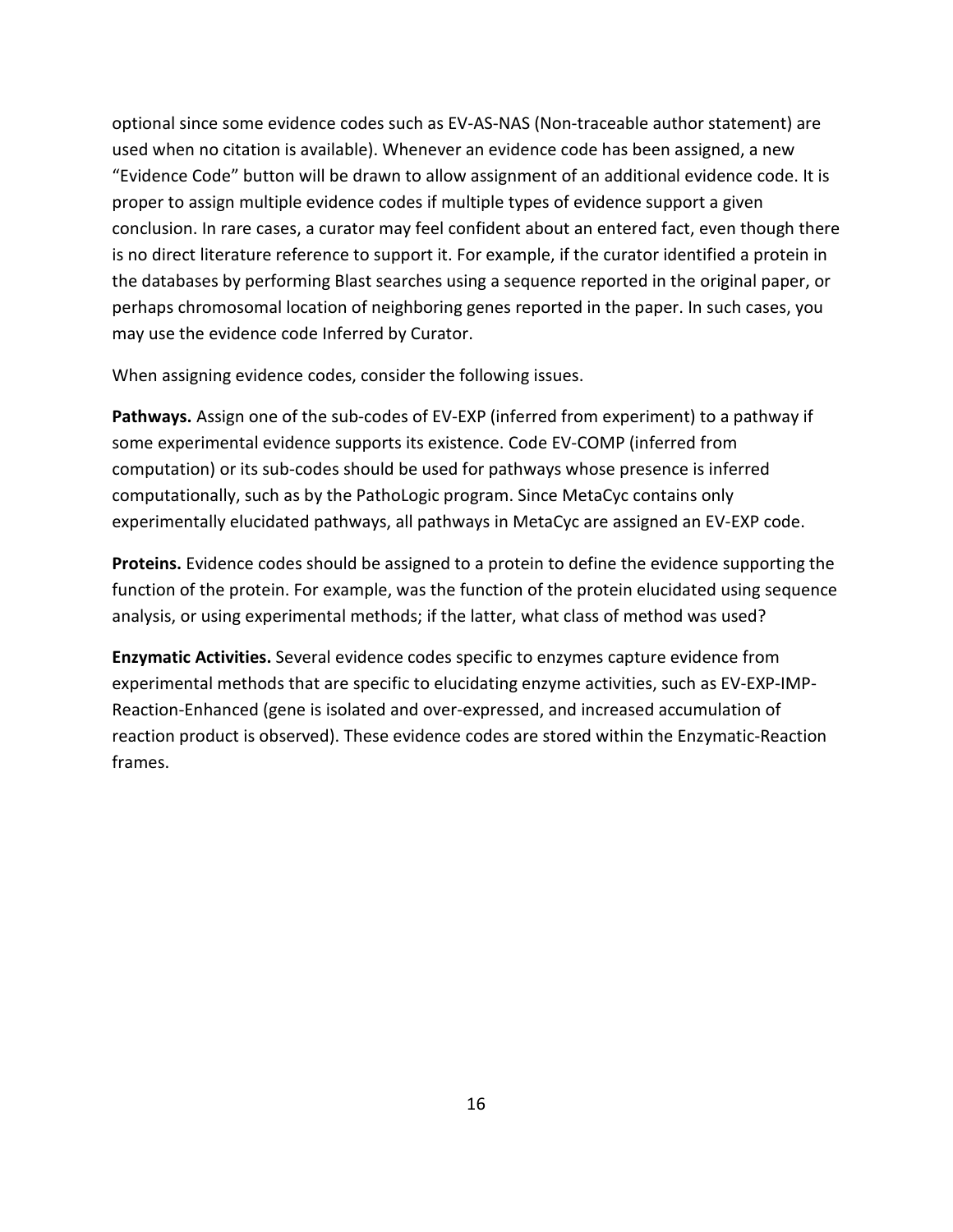## <span id="page-16-0"></span>**3. CURATION OF SPECIFIC OBJECT TYPES**

This section provides guidelines for curation of specific database objects.

## <span id="page-16-1"></span>3.1. COMPOUNDS

This section discusses the curation of compounds.

#### <span id="page-16-2"></span>3.1.1. BACKGROUND: ORGANIZATION OF THE COMPOUND CLASS HIERARCHY

Compounds are organized in a hierarchical class ontology for several reasons, two of which are enabling the specification of groups of compounds that are interchangeable as enzyme substrates in generic reactions, and allowing user navigation and retrieval of sets of compounds that share functional groups or metabolic purposes.

Classifying chemical compounds in an ontology is not simple, since there are several types of applicable classification systems, all of which provide some utility. For example, compounds can be classified based on their functional groups (e.g. All-Amines, All-Carboxy-Acids, All-Amino-Acids, All-Carbohydrates) or on their metabolic roles (e.g. Coenzymes, Hormones, Vitamins, Secondary-Metabolites). In some cases compounds appear to lack a distinguishing feature, making their classification particularly challenging. The classification hierarchies are not fully developed and are constantly being expanded, refined and rearranged. One of the best sources for compound ontologies is the [ChEBI](http://www.ebi.ac.uk/chebi/) database and curators are encouraged to consult that ontology.

Newly created compounds are created by default under the top class "a small molecule" (frame-ID Compounds), unless another class is explicitly specified. Many compounds in MetaCyc are still classified under that class.

The common name of most classes starts with "a" or "an," e.g. "an alcohol". An exception is lower level classes that holds related instances that differ, for example, by their stereochemistry (for example, the class D-glucose).

When creating new compound classes, the frame IDs should have every individual word capitalized, as in All-Carboxy-Acids.

## <span id="page-16-3"></span>3.1.2. BROAD SUBSTRATE SPECIFICITY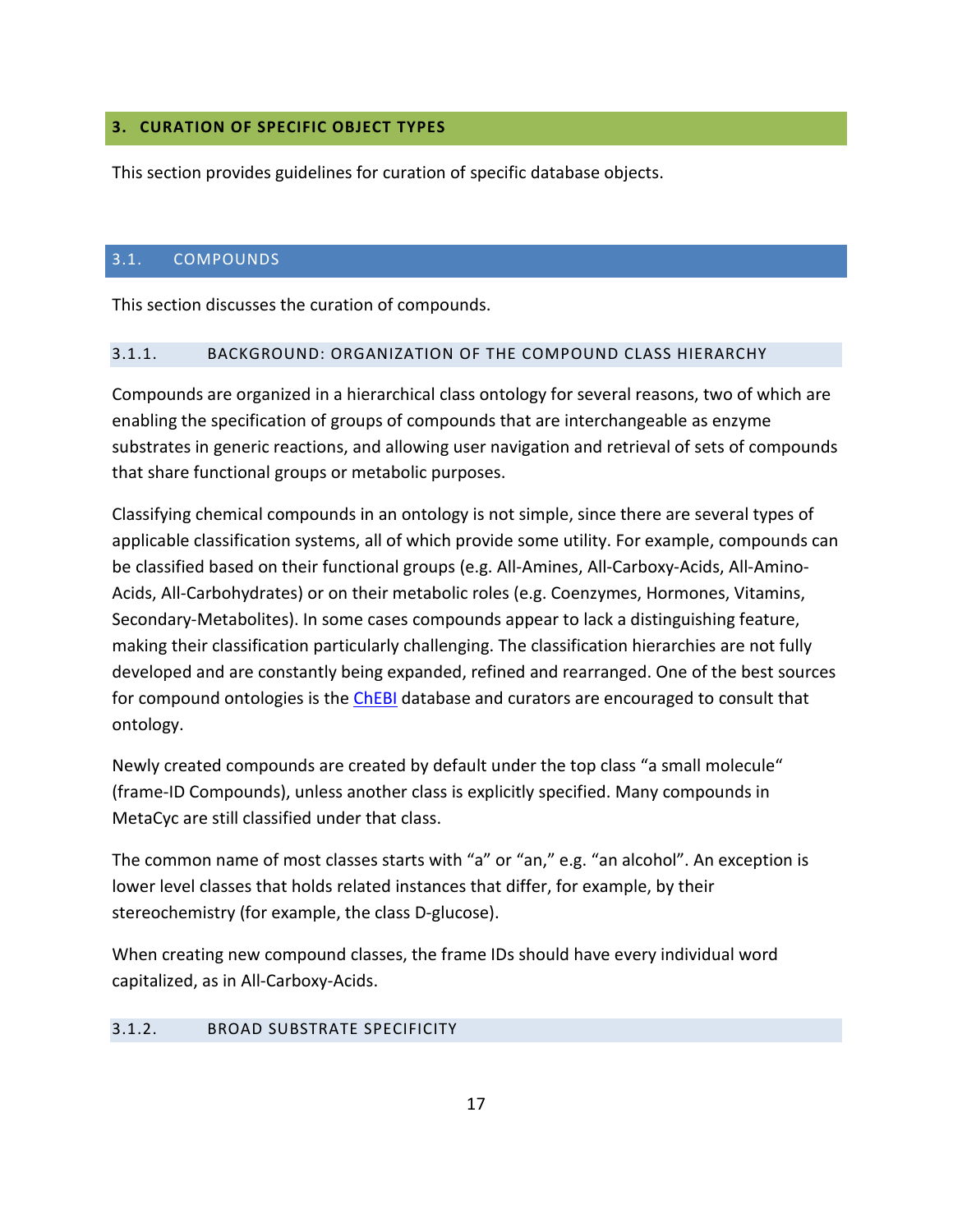Compound classes allow a curator to represent broad substrate specificities in reaction equations. By using a compound class as a substrate in a reaction equation, you are stating that all instances of that class are acceptable substrates for the enzyme catalyzing the reaction. An example for a generic reaction is the following:

a 1-lysophosphatidylcholine +  $H_2O = a$  fatty acid + L-1-glycero-3-phosphocholine

The class "a 1-lysophosphatidylcholine" on the left side stands for a group of compounds that have a variable-length fatty acid tail. On the right side, the fatty acids class stands for the corresponding hydrolysis products (in contrast, H2O and L-1-glycero-3-phosphocholine are specific compounds, represented as instances).

When using classes in a reaction, the curator has to make an informed decision about how much can be safely assumed about the likely extent of specificity in a given reaction equation.

Sometimes an enzyme with broad substrate specificity is known to not accept some of the members of a compound class. Rather than cluttering up the compound ontology with classes that attempt to exclude just those few exceptions, the proper procedure in these cases is to attach the enzyme to the generic reaction. If the system then shows instantiated reactions on that enzyme page that are known not to be catalyzed by the enzyme, it is possible to exclude those specific reactions by right-clicking on each undesired reaction, selecting Edit  $\rightarrow$  Detach Enzyme(s), and selecting the enzyme.

## <span id="page-17-0"></span>3.1.3. COMPOUNDS ENTRY

## **Summary of information to be collected for chemical compounds:**

- Chemical name and synonym(s)
- Parent class(es)
- Chemical structure
- Links to other databases
- Summary (optional)
- Citation(s)

For SRI curators: MetaCyc is considered the authority for compounds and reactions. Entering a new compound or altering an existing one should always be performed in MetaCyc. If you need to use the compound in another database, export it to that database after completing its curation in MetaCyc. See Section [4, Coordinating curation between MetaCyc and other Tier 1](#page-45-0)  [PGDBs,](#page-45-0) for more information.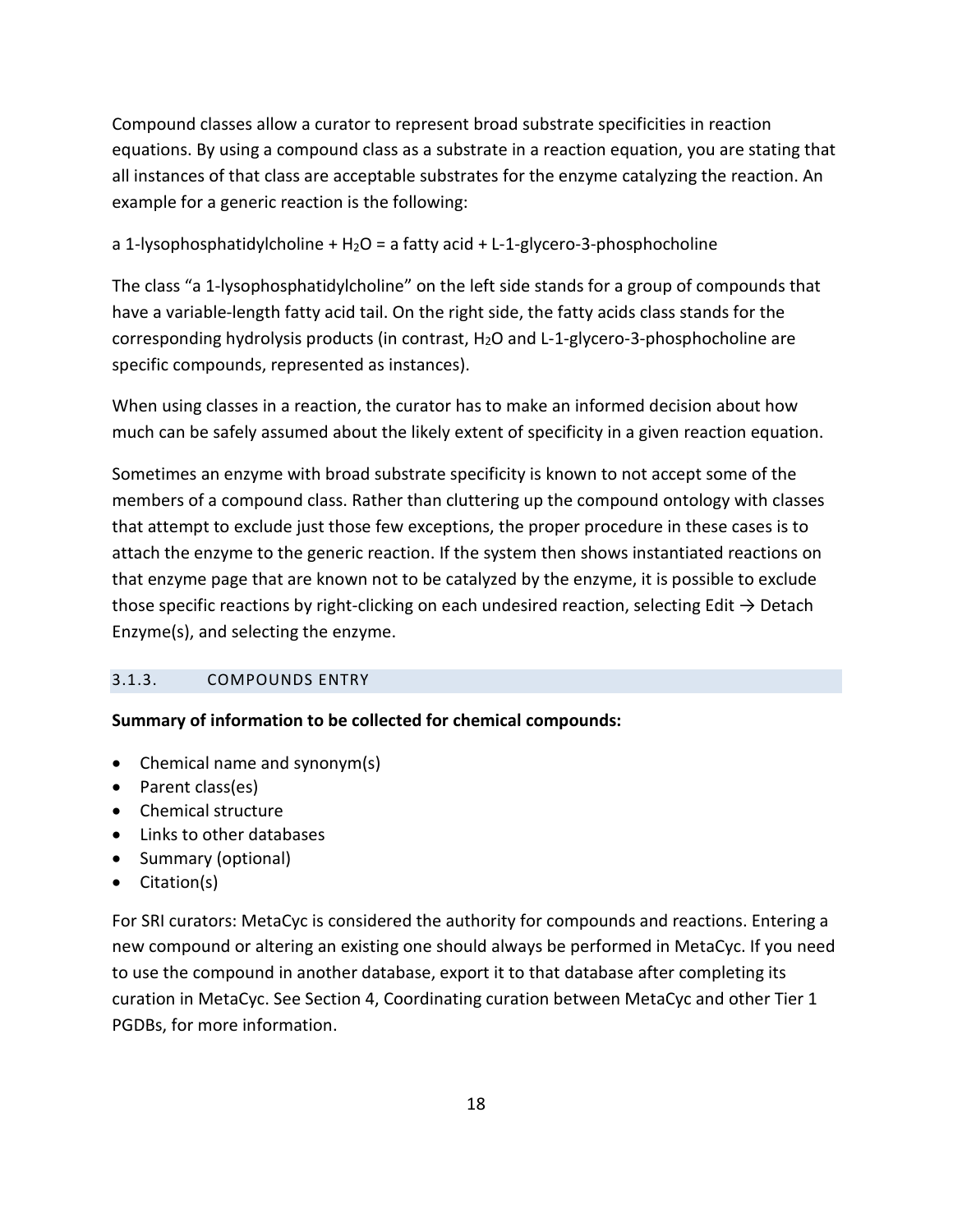#### **Names**

- Most scientists are not nomenclature experts, and past experience has shown that names used in the literature are often incorrect. Rather than just copy the name from the literature, try to find the compound in ChEBI, where names are usually correct. If the compound is not found in ChEBI, try to find a similar compound in the database and name the new compound in a compatible manner. It is possible to find the systematic names of compounds by opening them in the Marvin structure editor and selecting "Naming" from the "Calculations" menu, but these names are not always practical.
- Compound names should not be capitalized except where uppercase characters are strictly required (e.g., use "L-tryptophan," not "L-Tryptophan").
- Since all compounds in our databases are programmatically protonated to pH of 7.3 and the chemical structures are of the conjugated bases, the common name of acids should be that of the conjugated base (e.g. acetate). Add the name of the acid (e.g. acetic acid) as a synonym.
- Special considerations in naming compounds: It is highly recommended to use HTML formatting for special characters in compound names. For example, instead of "->" use "→" (right arrow). While this makes no difference in the desktop version, the HTML characters look much better on the web server.
- The following characters cause breaks in the SVG image generation code and should never be used in names: <-> (use & harr; instead) and **&** (use & amp; instead).
- Polymeric compounds: Many reactions describe the addition or subtraction of a monomeric unit from a polymer. For example, EC 2.4.1.49:

[(1→4)-β-D-glucosyl]n + phosphate = [(1→4)-β-D-glucosyl]n-1 + α-D-glucose 1-phosphate

We keep only one compound frame for the polymeric compounds, so when specifying the reaction, the same compound appears on both sides. However, we can assign several special names to compounds, representing forms comprising n, (n-1), and (n+1) monomers. When specifying the reaction, it is possible to choose which name is shown on either side of the reaction (more about it in the reaction curation section).

## **Parent classes (compound ontology)**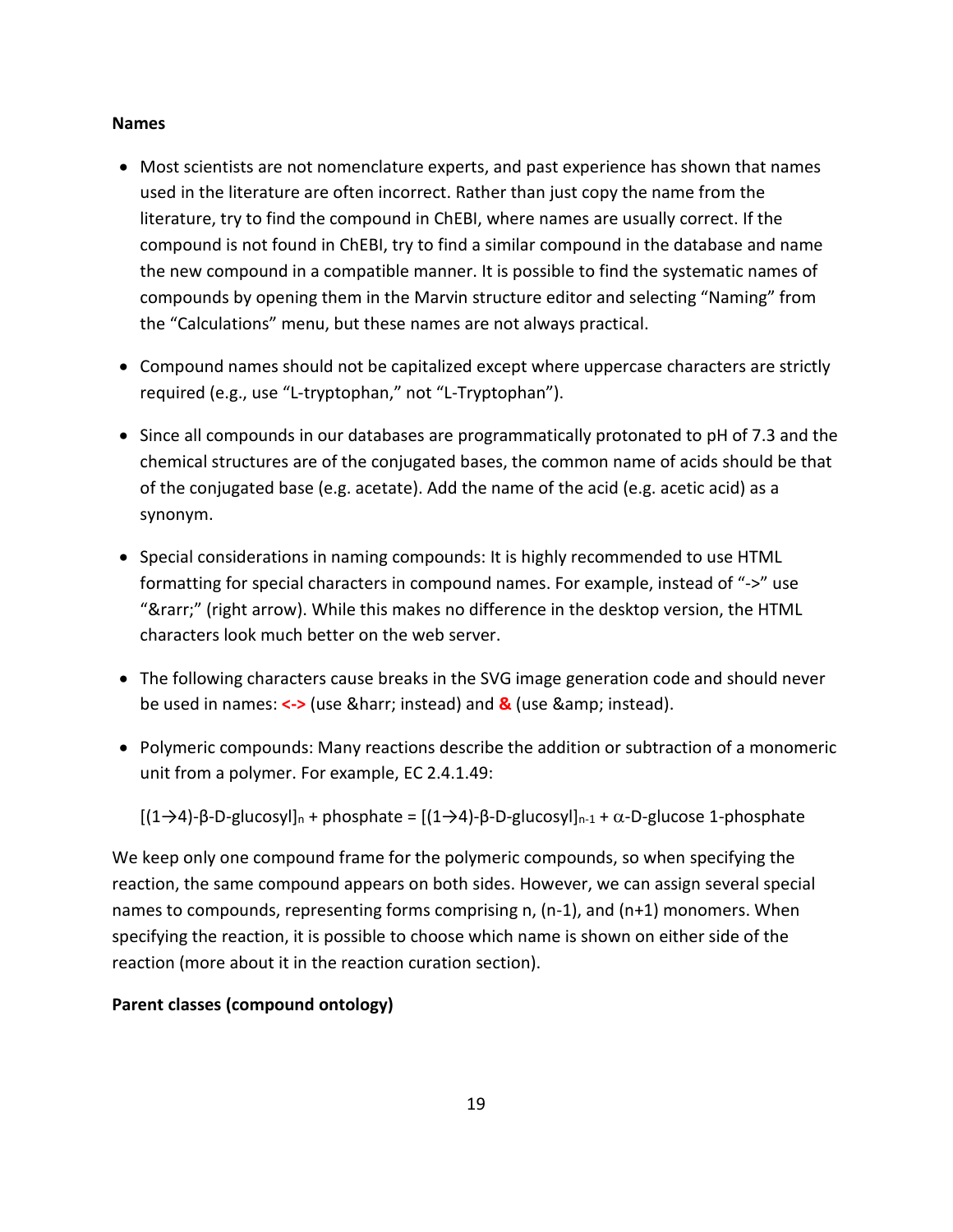- This information is often not simple to obtain. If the compound has been classified under the ChEBI ontology, it is a lot easier. If the ChEBI parent classes are missing from MetaCyc, create those as well. Often there is a need to create several parent classes before the new compound can fit into the MetaCyc compound ontology.
- Become familiar with the compound ontology. It is a lot easier to find a suitable parent class when you are aware of its existence.

## **Chemical Structures**

- The most reliable source for structures is ChEBI, followed by the original literature. Other databases often contain erroneous structures.
- The editor used for chemical structure editing is Marvin. It is a powerful tool, and it is highly recommended that curators learn how to use it well, including customization of the tool bars. Marvin is in transition from a Java-based applet to a JavaScript-based tool. Currently the JS tool (called Marvin JS) is not as powerful as the applet. However, the applet only runs on older versions of browsers due to security restrictions in current versions. An older Firefox version is the recommended platform for running the older Marvin applet.
- If a structure is available in ChEBI, you can retrieve it automatically (after entering the ChEBI link) by right clicking the compound name and selecting Edit  $\rightarrow$  Import compound structure from ChEBI. However, it is often necessary to modify it after the import, since ChEBI does not have the same guidelines as MetaCyc (see below).
- Always make sure that the structure is protonated for pH 7.3. If you are not sure about the correct protonation, you can find out in Marvin by selecting Calculations  $\rightarrow$  Protonation  $\rightarrow$ Major Microspecies.
- You can ensure that your structure will look good by selecting the Marvin command Structure  $\rightarrow$  Clean 2D  $\rightarrow$  Clean in 2D. This command will produce straighter lines and fix distorted rings. However, it may also modify the structure in a way that would necessitate rearranging it after the cleanup.
- It is often easier to start with the structure of an existing compound than to create a new structure from scratch. To copy the structure of compound X to compound Y, start by right clicking on compound Y and selecting Show  $\rightarrow$  Show frame name, which prints the frame ID in the lisp window. Copy the frame ID of compound Y to the operating system's clipboard.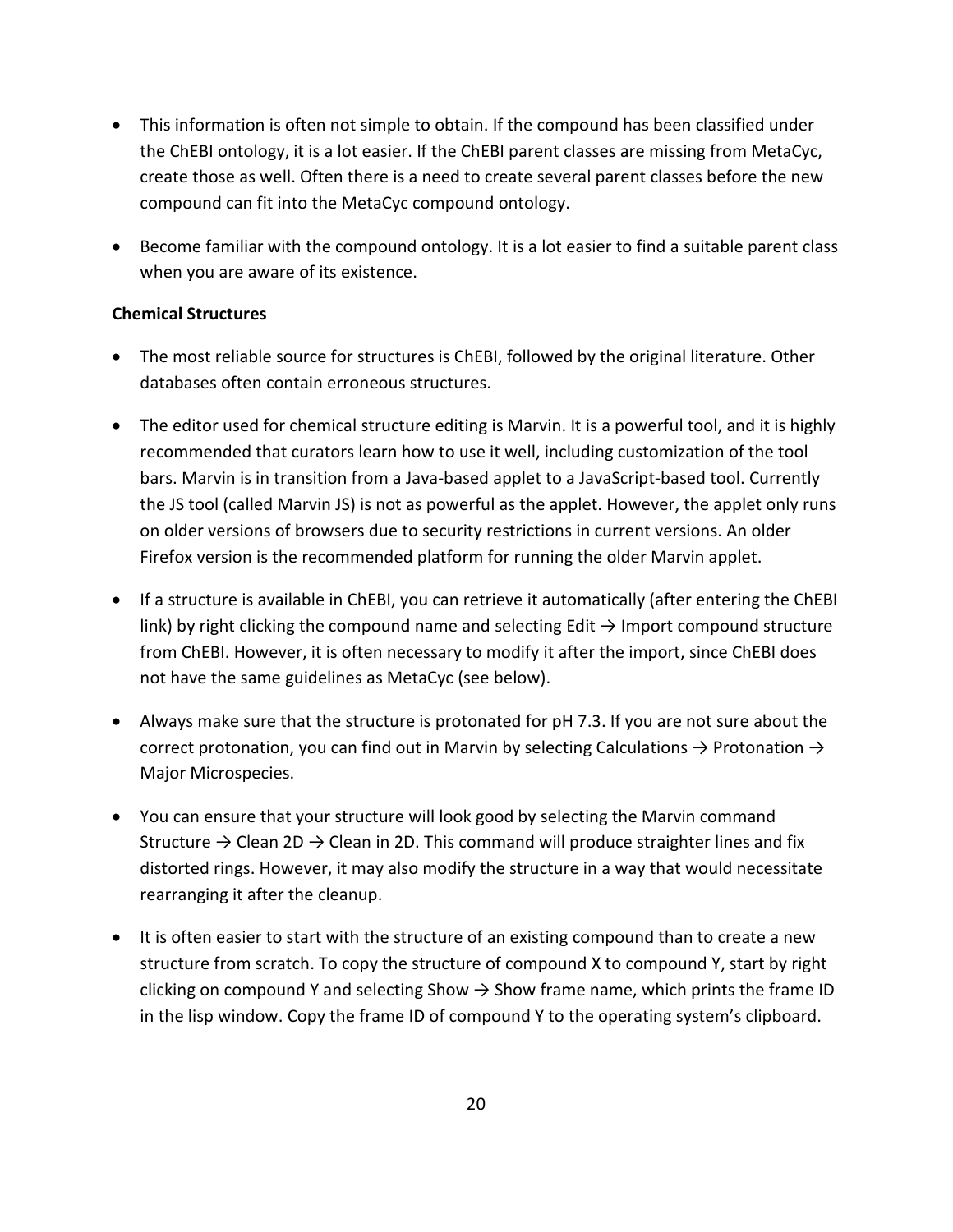Next open compound X in Marvin and paste the frame ID of compound Y instead of that of compound X (in the field next to the Submit button). Now make your changes and submit.

• Keep in mind that related structures should be drawn similarly, so when the structures are shown in reactions and pathways they are consistent and make it easy to follow the chemical transformations. This is often achieved by following strict conventions. For example, **a linear molecule should be drawn with carbon 1 on the left** (e.g. 4 hydroxybutanoate should be drawn with the carboxylate on the left and the hydroxyl group on the right). For a carboxylate, draw the carbonyl group pointing up. **A simple aromatic ring should be drawn so that the ring carbons are shown in a clockwise manner with carbon 1 at the top**.



4-hydroxybutanoate. Note that carbon 4, with the hydroxyl group, is shown as the  $4<sup>th</sup>$  carbon from the left.

- Marvin custom templates: Certain structural groups, such as coenzyme A, are rather complex. In order to avoid having to draw them from scratch, it is possible to add them as custom templates in Marvin. Once such a group is stored as a template, adding it to a structure involves one click of the mouse. To add a template to Marvin, follow this procedure (we will use the COA-GROUP frame as an example): Open the frame COA-GROUP in Marvin. Verify that you can see the template toolbar at the bottom of the screen. If you don't see it, select View  $\rightarrow$  Toolbars  $\rightarrow$  Advanced Templates. Select the whole structure in the Marvin main window and drag it to the template tool bar at the bottom. A small icon with the compound structure will be added to the tool bar. Rightclick the icon and choose "properties", and add the abbreviation CoA. The template is ready.
- Using R atoms: many compound classes can have structures associated with them, where the variability in the structure among the different members of the class is represented by an R atom. To enter an R atom, open the compound in Marvin and enter the structure using regular atoms. Now click on the "periodic table and more" icon (the top icon in the right side bar), click on the Advanced tab, and click on the Alias button. Type R in the value field and click on the atom you want to modify. If the structure contains several different variable groups, they should be represented by using R1, R2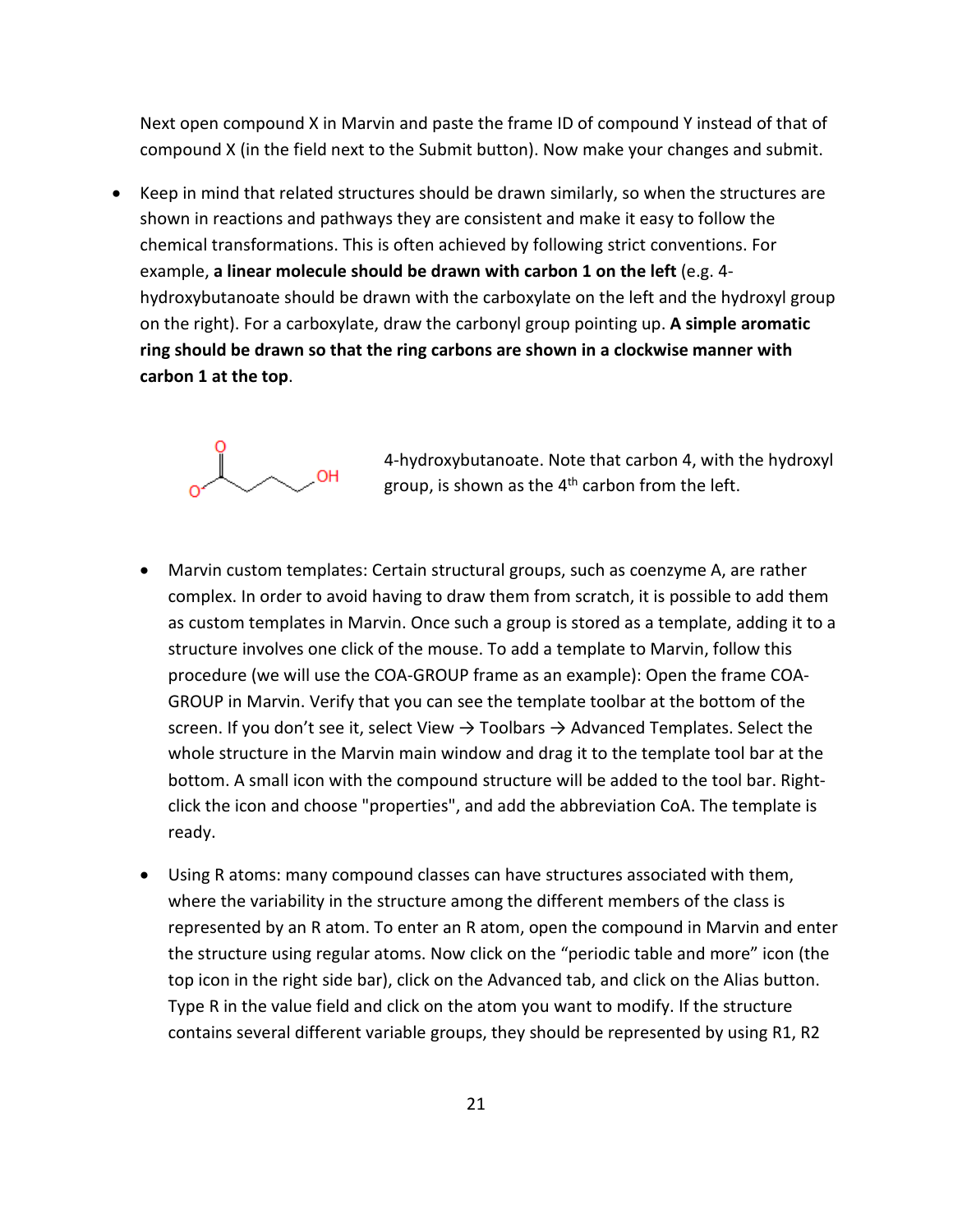etc. Marvin has specific buttons for specifying these, and there is no need to use the Alias button.

• Using frame names as compound atoms: we often use a frame ID as a pseudo-atom in Marvin. For example, an amino acid within a protein can have "Protein" as a pseudoatom, as in the example below. To do so, first find the frame ID of the compound you want to use as the pseudo-atom (e.g. |Proteins|). Open the compound in Marvin and enter the structure using regular atoms. Now click on the "periodic table and more" icon (the top icon in the right side bar), click on the Advanced tab, and click on the Alias button. Paste the frame ID in the value field. You must include the vertical bars if the frame ID contains lowercase characters. Now click on the atoms you want to modify. They will change to the frame ID. However, when you submit the structure to Pathway Tools, the atoms will show up with the common name rather than the frame ID.



a [protein]-L-cysteine a pseudouridine in 23S rRNA

• Superatoms. When large groups are attached to a molecule to activate it (e.g. coenzyme A, or nucleotide phosphates), it is often advantageous to be able to collapse the structure of that group to a single atom (= superatom). When these structures are collapsed it is easier for a user to focus on the more important part of the molecule and observe the changes in reactions and pathways. In addition, in the desktop version of Pathway Tools, clicking on a collapsed superatom expands it to show the full structure. Superatoms are defined by creating a frame for them under the Superatoms class. To modify a compound to use the superatom feature, it is necessary to add the superatom's frame ID as a value in the superatoms slot. Currently, this can be done only using the frame editor. For example, to shrink the structure of the UDP group in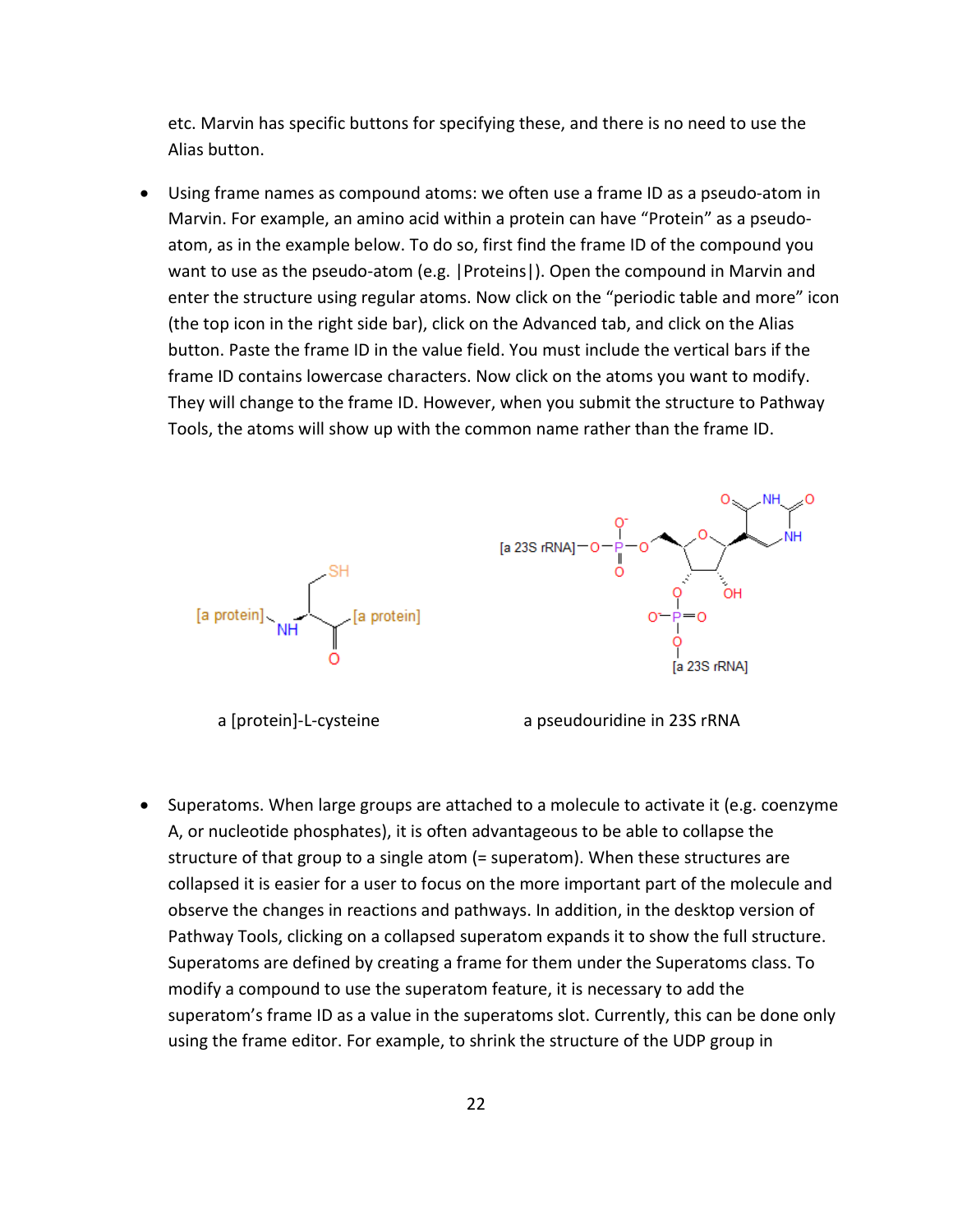compound UDP-α-D-galactose, you would add the value UDP-GROUP in the superatom slot. The full and collapsed structures for this compound are shown below.



#### <span id="page-22-0"></span>3.1.4. EXAMPLES FOR CHEMICAL STRUCTURES



An aldehyde (1-decanal). Note the keto group is on the left, pointing up. In many cases it is useful to draw the hydrogen atom to indicate that it is an aldehyde.



Carboxylic acids (*n*-butanoate and 9,10-epoxystearate. Note the carboxylate group is on the left, with the carbonyl group pointing up. The oxygen on the left is deprotonated.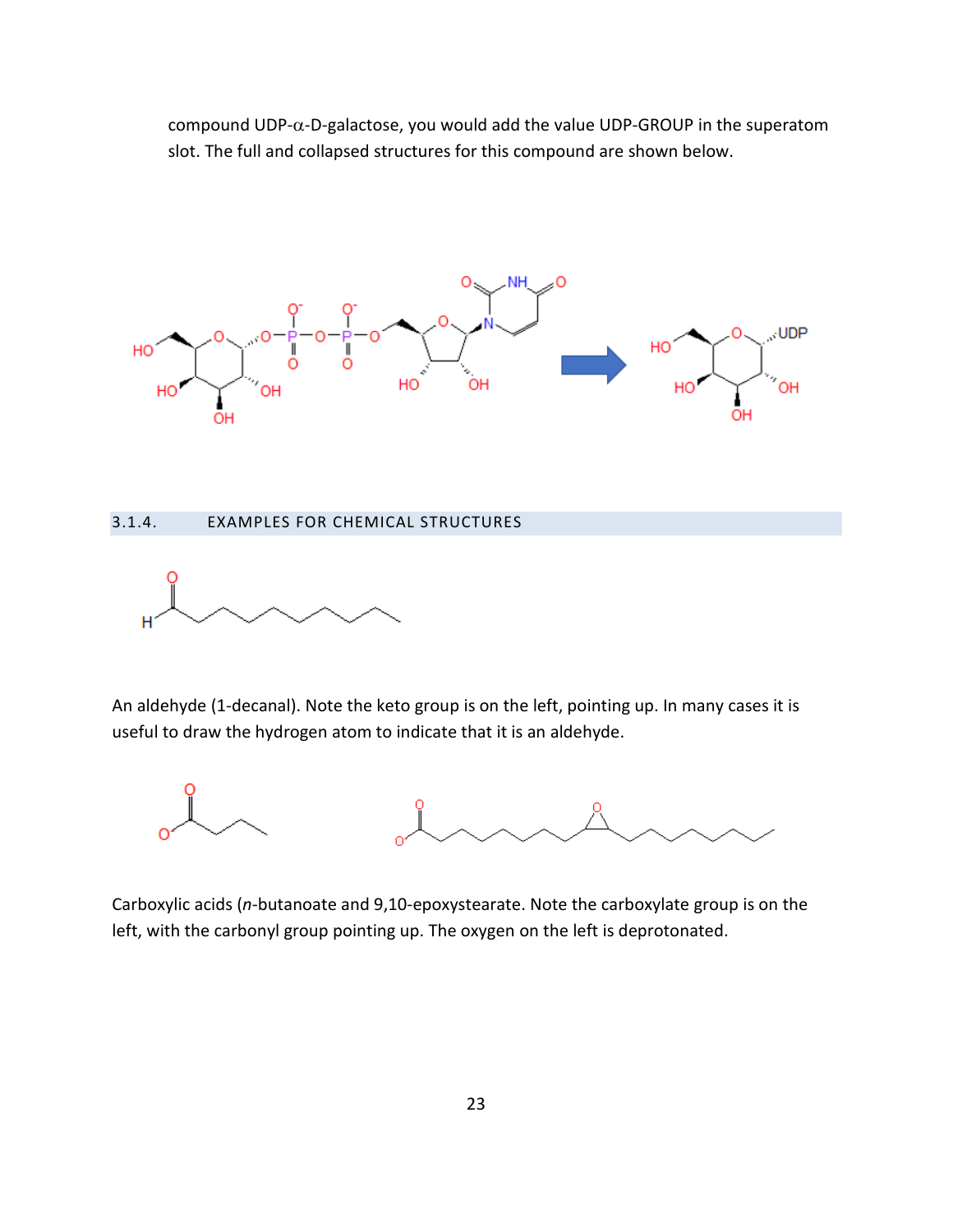

An amino acid (L-lysine) and a pentapeptide. Amino acids are drawn differently than other carboxylic acids, with the amino group on the left and the carboxy group on the right (the way they appear in peptides). This makes it easy to copy and paste amino acid structures in order to combine them into peptides.



A modified benzene ring (3,4-dichlorobenzoate). Carbon 1 is always at the top, and the other carbons are shown in a clockwise manner.



A steroid (cholesterol). Note that the stereochemistry is depicted by adding hydrogen atoms where necessary. Do not use directional bonds within rings.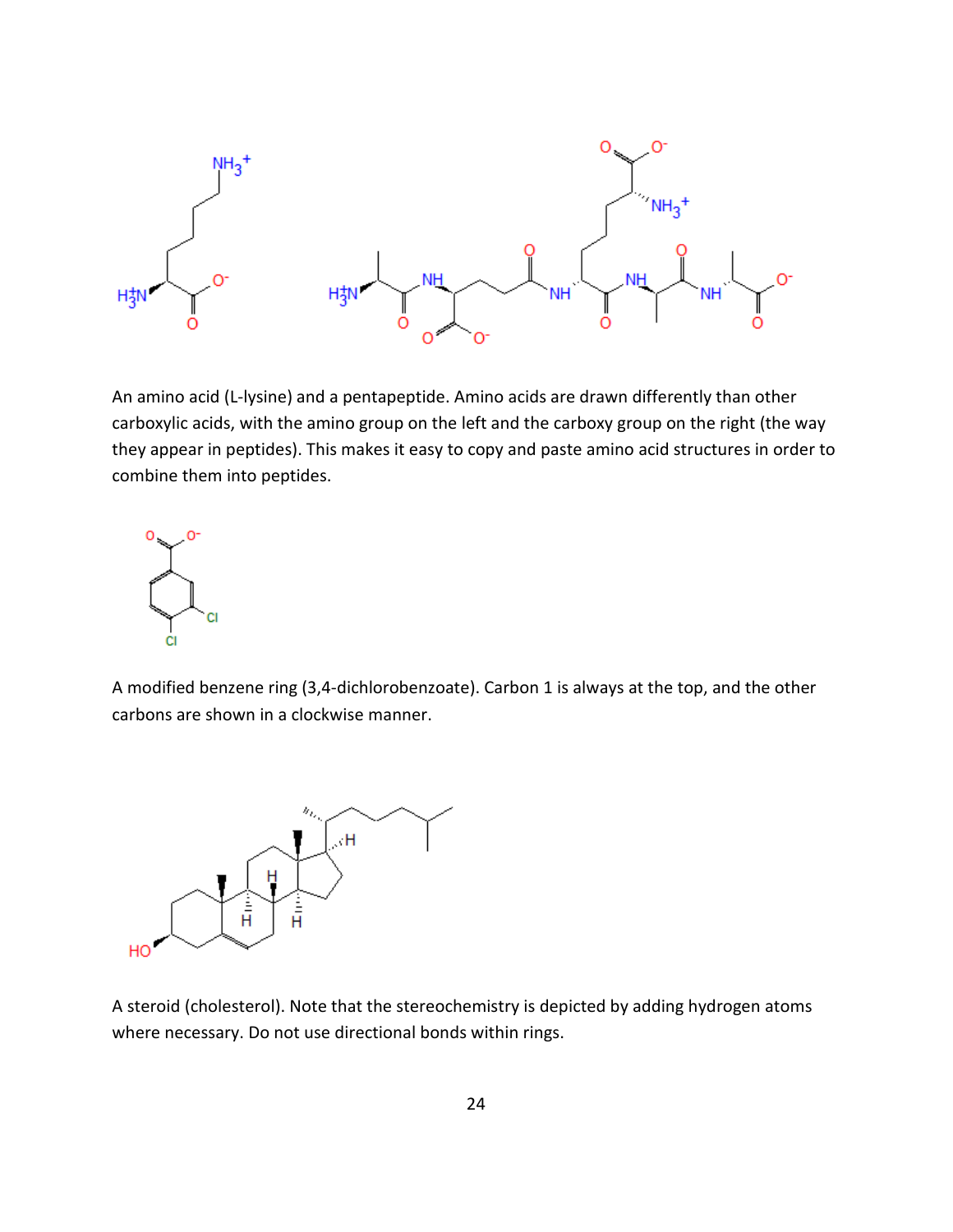## <span id="page-24-0"></span>3.1.5. THE SCHEMA? SLOT

Compound classes are the building stones of the compound schema, and upon the creation of a new PGDB they are imported into the new database. In most cases this is desired, but there are exceptions. For example, let's look at the compound "a [SoxY protein]-L-cysteine".

In general, when a compound describes a part of a protein structure, the compound is created as a class rather than an instance, because the protein can belong to different species and is thus a generic entity. In this example, the compound class describes an L-cysteine residue within a generic SoxY protein. Since many organisms do not have such a protein, it is undesirable to have this class propagated into every PGDB, regardless of whether it exists in that organism or not.

Whether a compound class is considered part of the schema is determined by the value attached to the "Schema?" Slot. The value in this slot is inherited from the parent class, and is usually set to YES by default. When creating a compound class that should not become part of the schema, that value should be changed manually to NIL.

Currently this can be be done only in the Frame Editor. Open the compound class in the Frame Editor, highlight the value attached to the Schema? Slot, and select Value -> Edit (or ^e).

If the value is inherited from the parent class, you will need to first select "Override with a new local value", followed by selecting No from the next popup.

| Ш<br>Ш | <b>Requlates</b><br>Schema?<br>inherited from All-Amino-Acids<br><b>Species</b> | Can't directly edit inherited value:<br>Override with a new local value<br>Edit source frame All-Amino-Acids<br>Ξ<br>Cancel edit<br><no select=""><br/>-</no> | Select new value<br>Yes<br><b>No</b><br>Æ<br><no select=""></no> |
|--------|---------------------------------------------------------------------------------|---------------------------------------------------------------------------------------------------------------------------------------------------------------|------------------------------------------------------------------|
|--------|---------------------------------------------------------------------------------|---------------------------------------------------------------------------------------------------------------------------------------------------------------|------------------------------------------------------------------|

## <span id="page-24-1"></span>3.2. REACTIONS

This section discusses the curation of reactions.

## <span id="page-24-2"></span>3.2.1. REACTION CURATION

#### **Summary of information collected for reactions:**

- Reaction equation
- Conversion type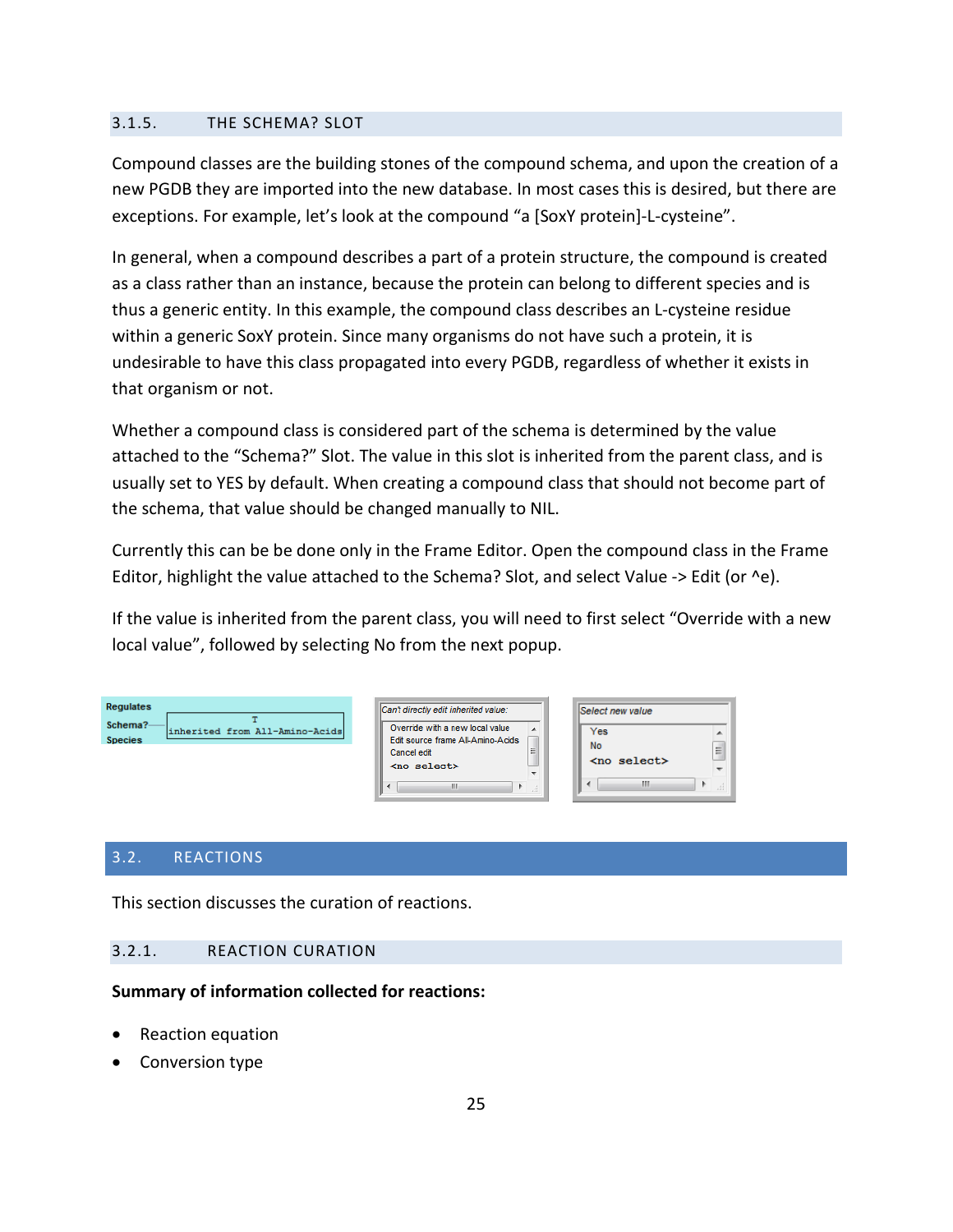- EC number
- Reaction name (when no EC number exists). Spontaneous reaction?
- Comment
- Citation(s)
- Reaction Directionality
- Spontaneous?

## **Reaction equation**

- The reaction equation should be written in a direction that is compatible with the EC system. For example, reactions in the 1.1.1 sub-subclass are always written with the oxidized form of the cosubstrate (e.g. NAD+) on the left side and the reduced form (e.g. NADH + H+) on the right side. If you do not know what is the appropriate direction, look at similar reactions within the same sub-subclass.
- A correct reaction is both atom-balanced and charge-balanced. If you need to add protons to balance for hydrogen atoms, make sure that the charge is balanced. If not, you must have gotten something wrong.
- If the reaction cannot be balanced even though all of its components have structures (e.g. if it involves a polymeric reactant), make sure to check the button "this reaction cannot be balanced".
- If the reaction cannot be balanced because some of its components are not known, check the button "this reaction cannot be balanced", and in addition classify it as an "Unknown conversions" (see Conversion type below).
- If a reaction involves a generic entry such as "DNA" or "a protein", you must use special holder classes that are stored under a class called "a nonspecific substrate" (frame-ID Holder-Class). These classes currently include "a protein" (General-Protein-Substrate), "a nonspecific small molecule" (Compounds-Holder-Class), "a generic polynucleotide substrate" (Polynucleotide-Holder), "DNA" (DNA-Holder) and "RNA" (RNA-Holder). NEVER use the classes with similar or identical common names that are the top classes that contain hundreds and thousands of subclasses and instances (such as |Proteins|) as a reaction substrate. To ensure the reaction editor uses the correct class, use the frame ID when entering these holder classes in the reaction editor.

## **Conversion type**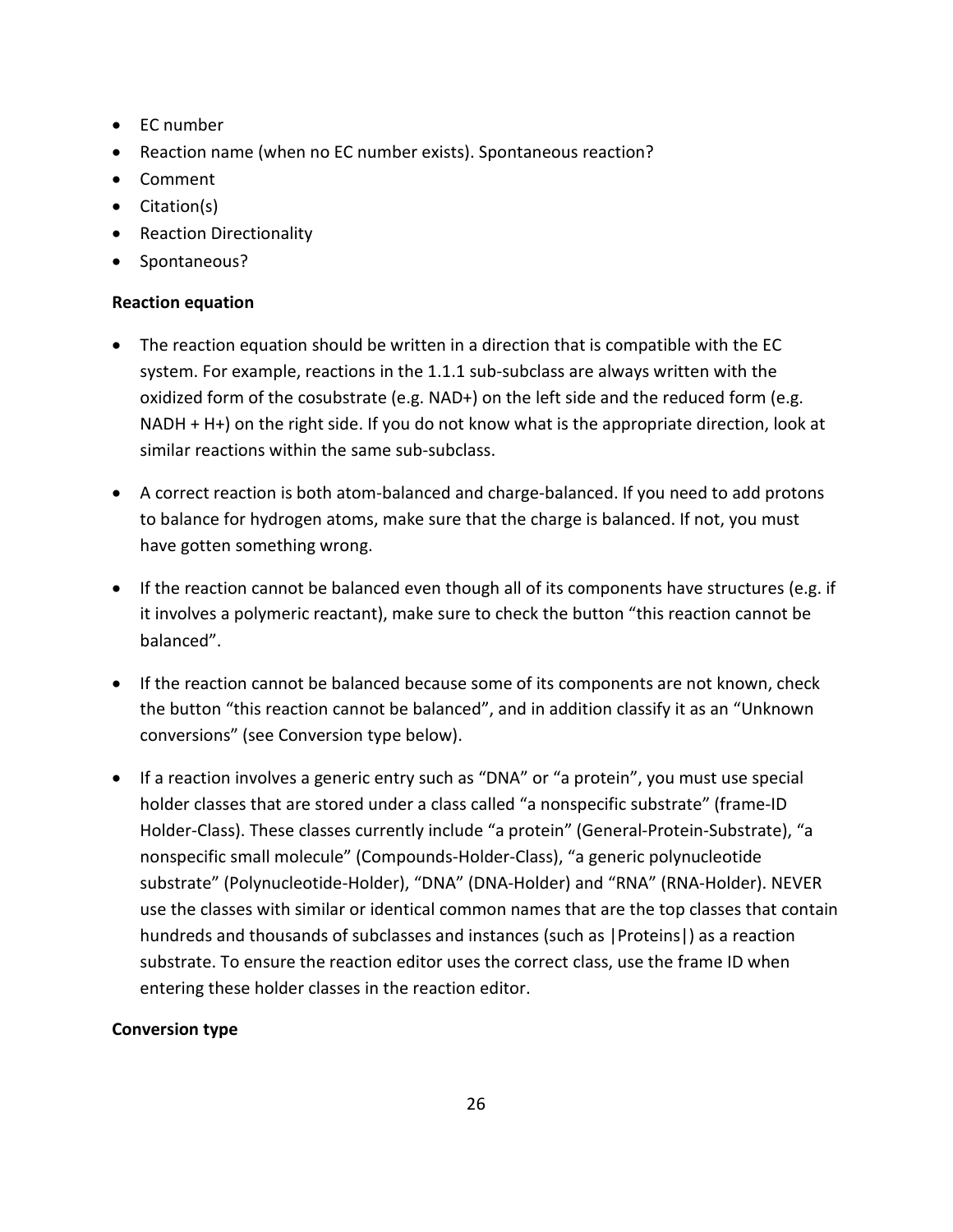- The most common conversion type is "Chemical Reactions" and this type is selected by default. However, there are multiple other types, such as redox half reactions, electron transfer reactions, transport reactions, composite reactions etc. Make sure that you select the correct type.
- Redox half reactions and electron transfer reactions are discussed below.
- Composite reactions are reactions that are a summary of at least two sub-reactions. If you specify a composite reaction, you need to specify (by frame IDs) its sub-reactions.
- Transport reactions must have at least two different locations for different reactants.
- When the reactions stands for a chemical transition that has not been completely defined yet, select "Unknown conversions". The reaction will be depicted in pathway diagrams by three parallel arrows.

## **EC-numbers**

MetaCyc contains four types of EC numbers. The following list explains the differences among the different types.

- 1. Formal EC numbers. Formal EC numbers contain only numerical digits (e.g. 3.2.1.45). These numbers are fully defined by the Enzyme Commission and can be found in the ExplorEnz database (www.enzyme-database.org). Reactions that are assigned these EC numbers can be marked as *official*, indicating the reaction is identical to that specified in the EC entry, or *non-official*, indicating that while it is known to be catalyzed by the enzyme defined in the EC entry (and by the same active site), it includes alternative substrates that are not part of the reaction(s) specified by the EC.
- 2. Temporary EC numbers. Temporary EC numbers contain numerical digits in the first three fields, but alphabetic characters in the fourth field (e.g. 2.1.1.ba). These numbers are used by the Enzyme Commission for new entries that are being drafted, and are replaced at the end of the process by a formal number. They should not be cited, as they are short-lived.
- 3. M-numbers. M-numbers contain numerical digits in all four fields, but the number in the fourth field is preceded by a capital M (e.g. 3.2.1.M7). These numbers are proprietary to MetaCyc and are assigned within MetaCyc to enzymes that do not have a formal EC number and are not in the process of being classified by the Enzyme Commission. Ideally, these numbers will be replaced by formal EC numbers once processed by the Enzyme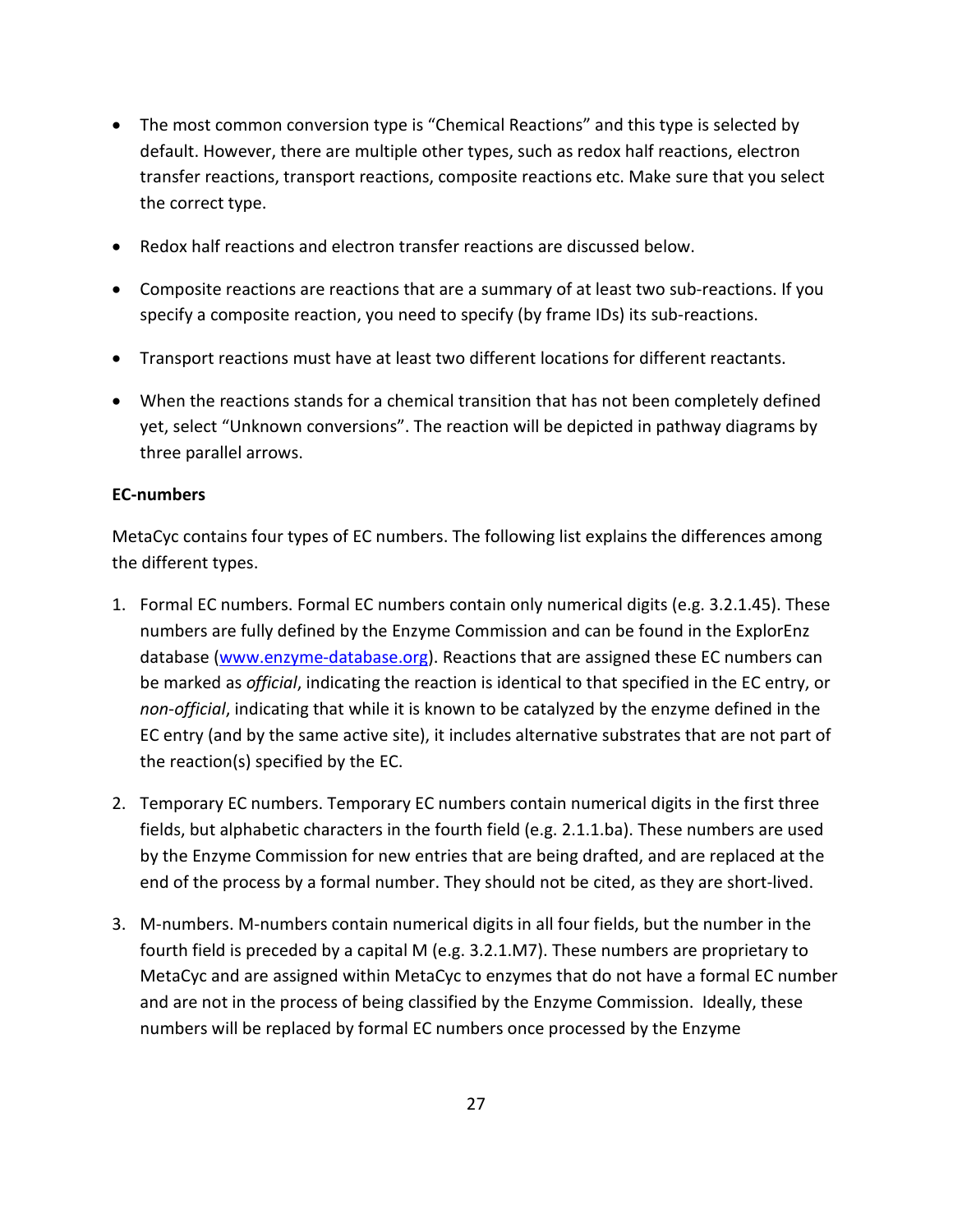Commission. They are similar to N-numbers and B-numbers, which are found in the Uniprot and BRENDA databases, respectively.

4. Partial EC numbers. Partial EC numbers contain a hyphen character in one or more fields. These numbers should be used to indicate that the function of an enzyme is not well defined. For example, if sequence analysis suggests that an enzyme is a methyltransferase, yet the identity of the substrate is not known, it should be assigned the partial EC number 2.1.1.-. Ideally, this type of numbers should appear only in annotated genomes, and no such numbers should exist in MetaCyc. However, many such numbers are still found in MetaCyc due to the fact that in the past they were used where M-numbers should be used. They are being slowly converted to other types of EC numbers.

## **Curation Guidelines**

- It is very important that a curator is familiar with the EC system. When entering a new reaction, the curator needs to evaluate whether it fits an existing EC number (as either official or unofficial reaction). If not, the curator should assign a new proprietary M-number to the reaction (see below).
- The EC system is represented in the database as a set of EC-Number objects (that are different from reactions). Since the information associated with an EC number (enzyme name, references, comment etc.) is already present in the EC-Number page, you should not duplicate this information in the reaction page.
- Reactions are connected to EC numbers by typing the number in the reaction editor. You can assign as many EC numbers as appropriate. For each number you must indicate whether it is an official EC number. The EC number is official only if the reaction is in the exact form as defined by the Enzyme Commission.
- You may want to give a reaction an "unofficial EC number" if the reaction is clearly catalyzed by the same active site of the same enzyme described by the EC entry, and fits the definition of that entry, yet differs in the reaction equation. For example, EC 2.7.1.1 defines the enzyme hexokinase, and the official EC reaction uses the class "D-hexose" as the substrate. An instantiated reaction that utilizes the specific sugar  $\alpha$ -D-glucopyranose clearly applies to this enzyme, yet differs in the reaction equation, and thus should be given 2.7.1.1 as an unofficial number.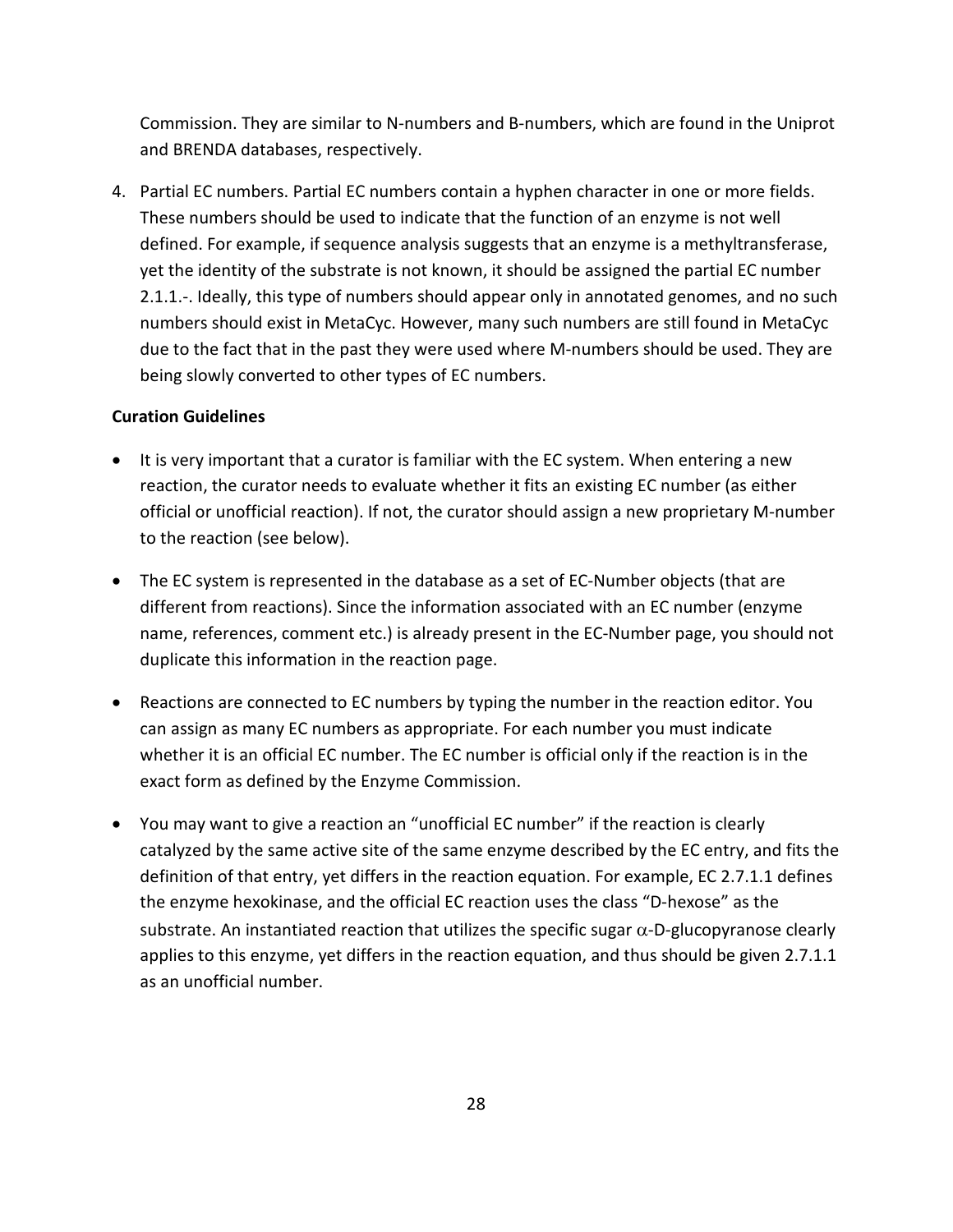- You should assign an unofficial EC number to a reaction only if you believe that PathoLogic should assign any enzyme that is annotated by this number to this reaction. Otherwise, generate a new M-number for the reaction.
- If a reaction is a sub-reaction of a composite reaction with an EC number, and does not have an EC number on its own, it should not be given any EC number (since the EC number describes the over-all reaction, not the partial reaction). When the reactions that make up the composite reaction are shown in a pathway diagram, they are annotated by the EC number of the composite reaction, surrounded by square brackets.

## **M-numbers**

- If the reaction does not fit any formal EC number, the curator should assign a proprietary M-number to the reaction (e.g. 2.1.1.M7) by clicking the "Assign M number" button in the reaction editor.
- Note that assigning a new M-number results in the creation of a new EC-number object for that number (e.g. EC-2.1.1.M7). The curator should assign a common name to the new entry, and ideally provide a comment, alternative names, and citations in the same format as regular EC entries. Editing the EC number object is accessed by right-clicking the EC number and selecting Edit  $\rightarrow$  EC-Number Editor.

## **Names**

• A reaction name should be entered only for reactions that do not have an EC number. Typically reaction names are of the same form as enzyme names, and are particularly important to provide if there is no associated enzyme. For transport reactions Pathway Tools automatically generates a name such as "Transport of pyruvate". Therefore a common name should only be provided for transport reactions if the generated name is incorrect or insufficient.

## **Comment**

• A comment is not necessary for reactions with an EC number, since the relevant information is available at the EC number page. However, for reactions that do not have an EC number, it could be useful to add a comment, especially if there is something unusual about it. If the reaction is hypothetical, explain the supporting evidence.

## **Citations**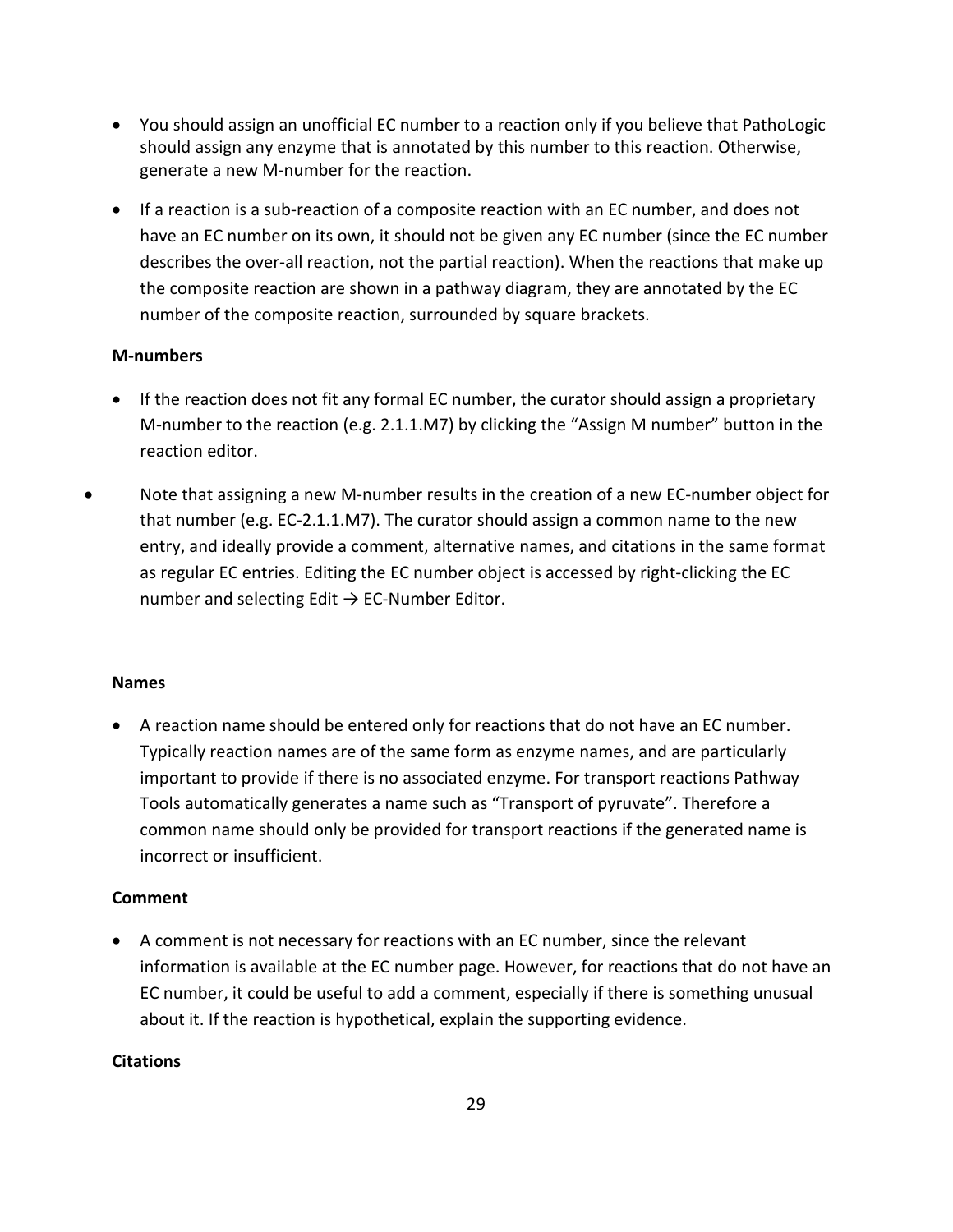• Citations are not necessary for reactions with an EC number (since the EC entry includes the relevant citations), but are **mandatory** for new reactions without an EC number. Always provide a citation documenting the source of information supporting the existence of the reaction.

## **Reaction Directionality**

- The direction in which the Enzyme Commission writes reactions does not imply the direction of the enzymatic activity (note that the EC uses the equal sign rather than an arrow in the equation), and was devised only to standardize the description of all the enzymes in a particular sub-subclass. This direction often differs from the direction in which a specific enzyme operates physiologically. Thus, it is very important to indicate the direction of the reaction.
- If the reaction is known to be reversible or unidirectional inside the cell, this information should be specified using the reaction editor. For reversible reactions, it is quite possible that enzymes from different organisms (or even different compartments within the same organism) will catalyze the same reaction in different directions. In such cases the reaction should be marked as reversible in the reaction editor, while the directions for specific enzymes can be specified in the protein editor in the enzymatic activity section.

#### **Spontaneous reactions**

• If a reaction occurs without enzyme catalysis, this should be indicated by selecting this check mark. This information will be shown on reaction and pathway pages.

## **Physiologically Relevant Reactions**

• Some reactions involve substrates that are unlikely to be encountered by an organism. If this is a case, make sure to deselect the button "Physiologically-Relevant?", which is selected by default. One reason to specify a reaction as not physiologically relevant is so its substrates will not be identified as dead-end metabolites by the dead-end metabolite finder.

#### **Reaction Locations**

• When a new reaction is created, its location is specified by default as the cytoplasm. If a reaction is known to be located at a different cellular location (e.g. only in the Golgi apparatus), the location information should be modified to the correct value. When the reaction is known to be present in multiple cellular locations, this information should be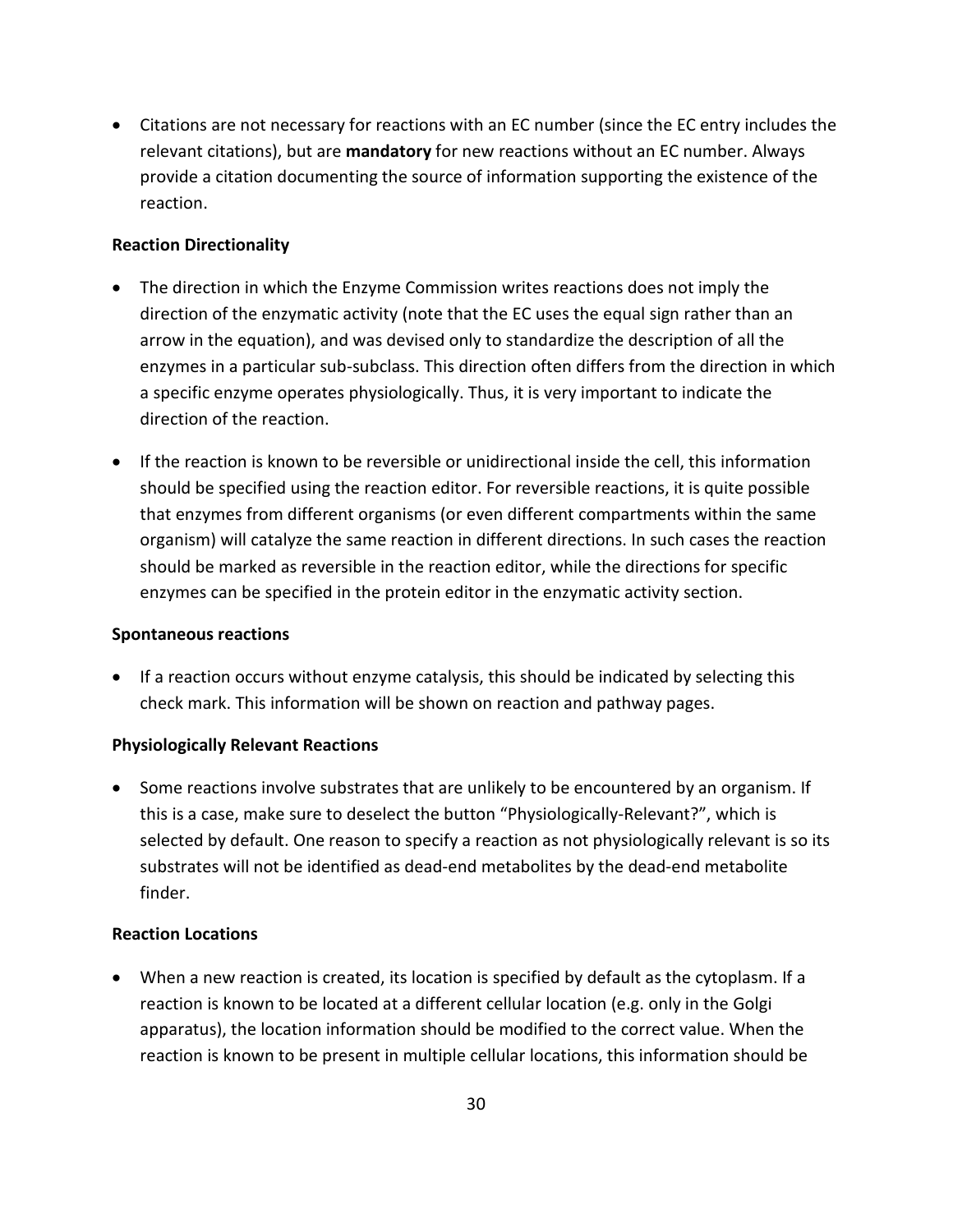entered by clicking the button "Add Additional Reaction Location" in the reaction editor. This also applies to transport reactions – multiple sets of locations can be defined within the reaction editor.

## **Enzymes Not Used**

• The Pathway Tools software often makes inferences about which enzymes catalyze which reactions, based on the use of compound classes in generic reactions. Sometimes the curator wishes to specifically prevent the attachment of a particular enzyme to a particular reaction. To do that, open the reaction frame in the Frame Editor, and add the frame IDs of the enzymes to be excluded to the slot Enzymes-Not-Used.

## <span id="page-30-0"></span>3.3. PATHWAYS

This section discusses the curation of pathways.

#### <span id="page-30-1"></span>3.3.1. SUMMARY OF INFORMATION COLLECTED FOR PATHWAYS

- Common name
	- Special types of pathways are those classified under the activation/ inactivation/Interconversion class. In these cases, the pathway should be named after the better known compound. For example, when an activation pathway describes the conversion of A (inactive) to B (active), the pathway should be named B activation, because B is the well-known compound. However, A activation should be entered as a synonym.
- Synonym(s) of pathway name
- Superclass(es) of pathway
- Evidence code for the existence of the pathway, along with a reference
- Names of species in which the pathway has been experimentally demonstrated (only relevant to MetaCyc since other PGDBs are specific to a given organism).
- Summary
	- General description of the pathway and its significance.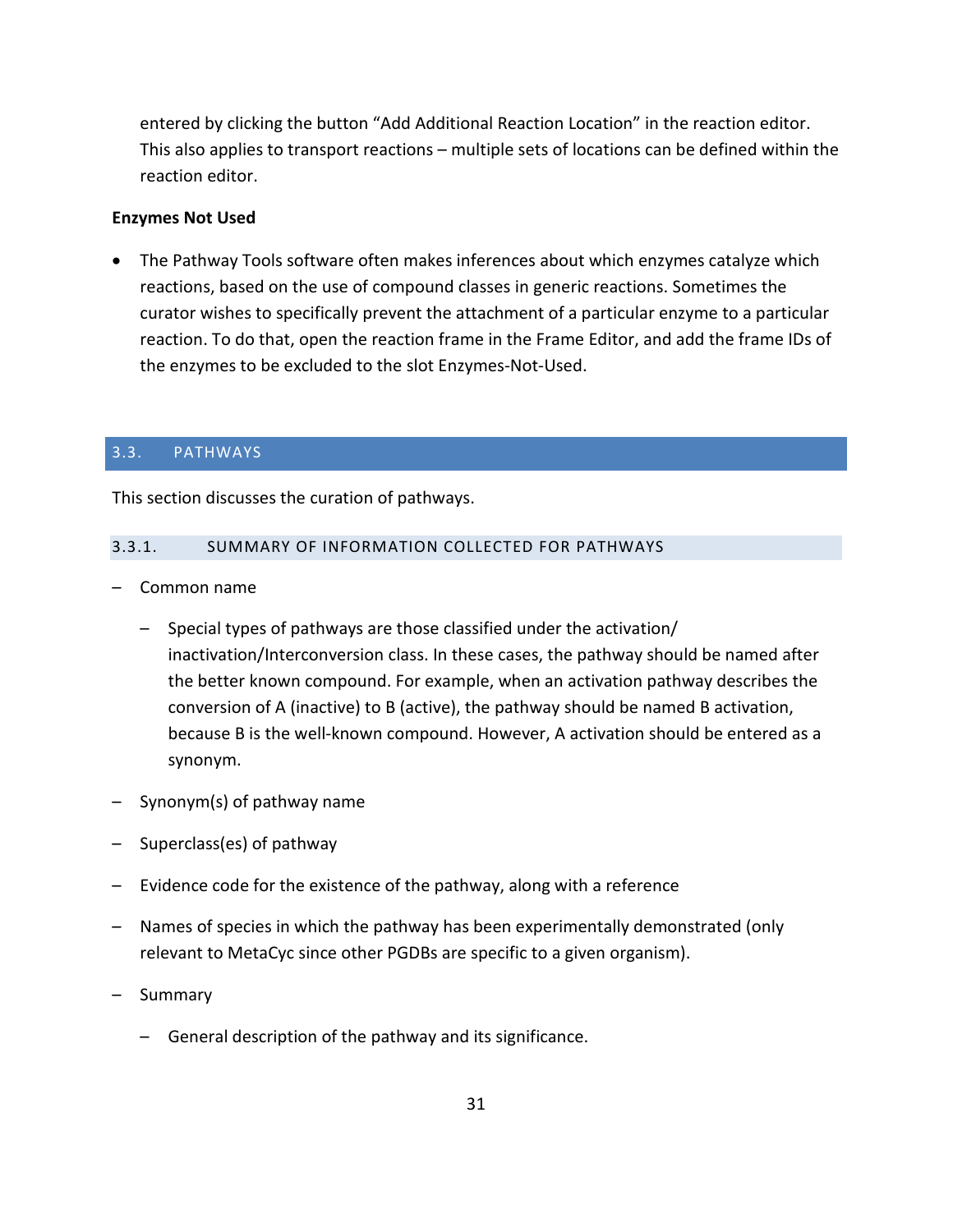- Please try to use uniform styling for the General Background and About This Pathway headings within summaries. Consistently use these two phrases, in bold, with a blank line before the next sentence. No underlining, no colon.
- Statement regarding the initial and end substrates. In cases where the initial or end compounds are rather specific (as in the degradation of a xenobiotic compound or the biosynthesis of a secondary metabolite), provide background information about the compound. If the pathway is defined as the degradation of substrate A to substrate E, but E is further degraded, comment on how E is further degraded and to what end products in the species noted.
- Statement regarding whether the pathway is shared among different types of species. Relationship to similar pathways in the same or different species.
- Relationship to linked pathways (preceding and subsequent pathways), and sub- and super-pathways (see definitions), if applicable. Use internal links when referring to other pathways.
- Highlight interesting or novel reactions/enzymes in the pathway.
- If the pathway contains proposed intermediates, or hypothetical reactions, discuss the relevant circumstantial or preliminary evidence.
- Links to other pathways within the same PGDB.
- Links to other DBs, such as other PGDBs or The University of Minnesota Biocatalysis/Biodegradation DB (UM-BBD).
- Label hypothetical reactions as such.
- Citations

Pathway Naming. When adding a new pathway name, try to use the format and style of other, similar pathway names. For consistency, please use the terms "degradation" and "biosynthesis" for pathway common names when appropriate. Do not use the terms "catabolism", anabolism, nor "utilization". If "degradation" or "biosynthesis" is not appropriate, "metabolism" may be used.

Pathway variants should be enumerated with roman numerals, not cardinal numbers. For example, TCA cycle I, TCA II, etc.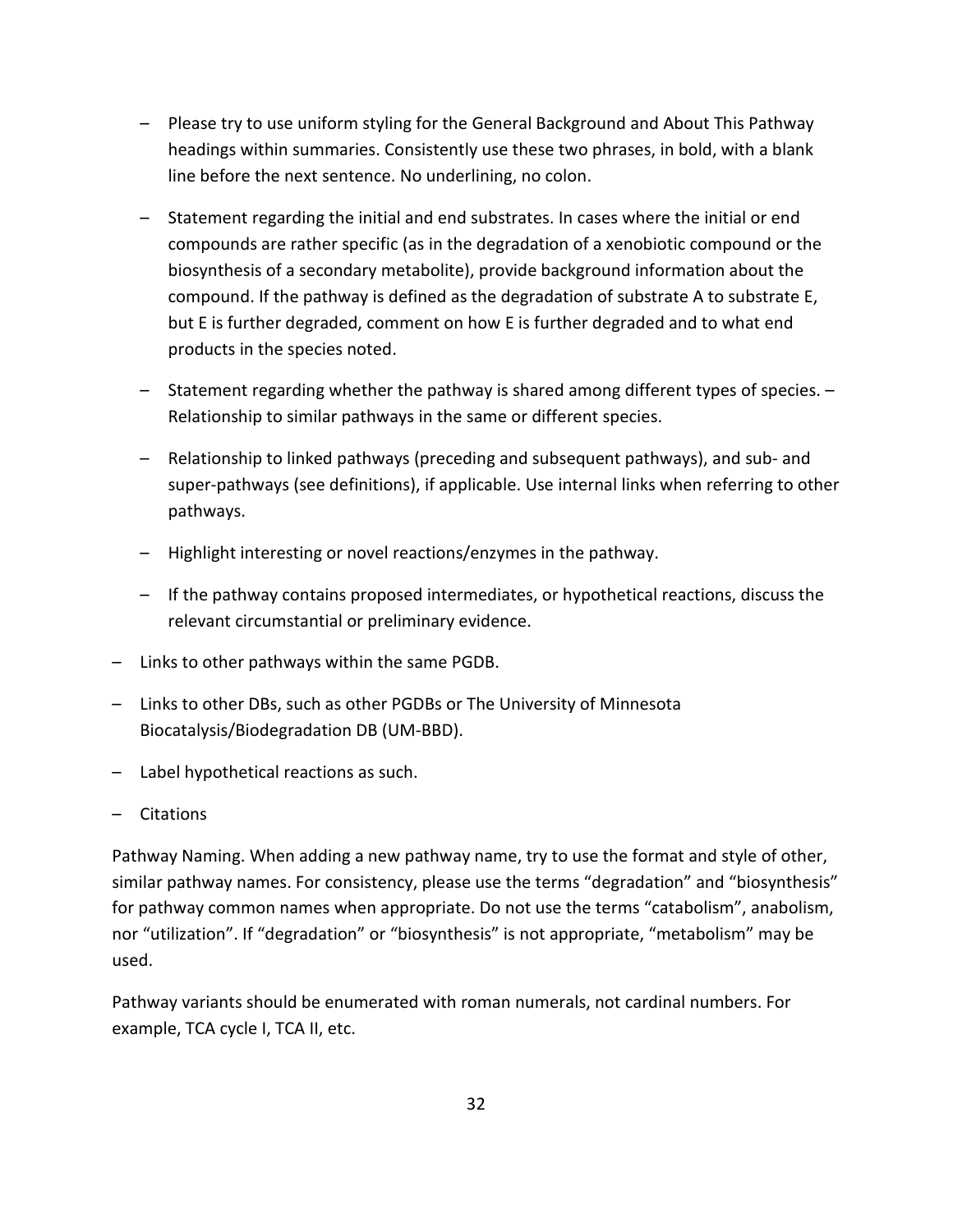Begin the name of any superpathway with "superpathway of..."

Spell out the full names of amino acids or chemical compounds within all pathway names.

## <span id="page-32-0"></span>3.3.2. PATHWAY DEFINITIONS

A metabolic pathway is a set of one or more enzymatic transformations (such as biosynthesis, degradation, conversion, or utilization), as it occurs in a particular organism. Identical pathways that exist in other organisms are not repeated in the MetaCyc database; instead a single pathway is labeled by the multiple organisms in which it occurs. Metabolism of a substrate exogenously supplied to cells, such as a vitamin, or drug, can also constitute a pathway.

Pathways can be classified into base pathways and superpathways. A base pathway is considered a lowest-level pathway in the sense that it is not subdivided into smaller component pathways. Base pathways can be linear, circular, or branched.

A superpathway is an aggregation of two or more pathways that are related in some way. A pathway component of a superpathway is referred to as a subpathway. A subpathway is part of a superpathway, and a superpathway is composed of subpathways. The subpathways of a superpathway can be base pathways, or can themselves be superpathways. Some superpathways will contain additional reactions and enzymes not found within the base pathways, such as reactions that connect two base pathways together. PGDBs always contain links between associated base pathways and superpathways, and those links are displayed by the Pathway/Genome Navigator toward the bottom of a pathway display page.

There are two main types of superpathways: those whose subpathways are related by a common substrate, and those whose subpathways are related by being analogous base pathways from different organisms. For the first type of superpathway, its subpathways could be derived all from the same organism, or they could be derived from multiple organisms. Multispecies superpathways that are connected via a common substrate are potentially useful in metabolic engineering. The steps used in creating superpathways from subpathways are described in the Pathway Tools User's Guide, Volume II, section 2.3.5.3.

More specifically, superpathways can be created based on the following types of relationships among their subpathways: (1) subpathways that are physically connected through a common substrate (that is, one subpathway produces the substrate, and another subpathway consumes it); (2) subpathways that are unconnected, but that metabolize the same substrates (e.g. MetaCyc Superpathway of aspartate and asparagine biosynthesis: interconversion of aspartate and asparagine); and (3) analogous subpathways consisting of an analogous series of reactions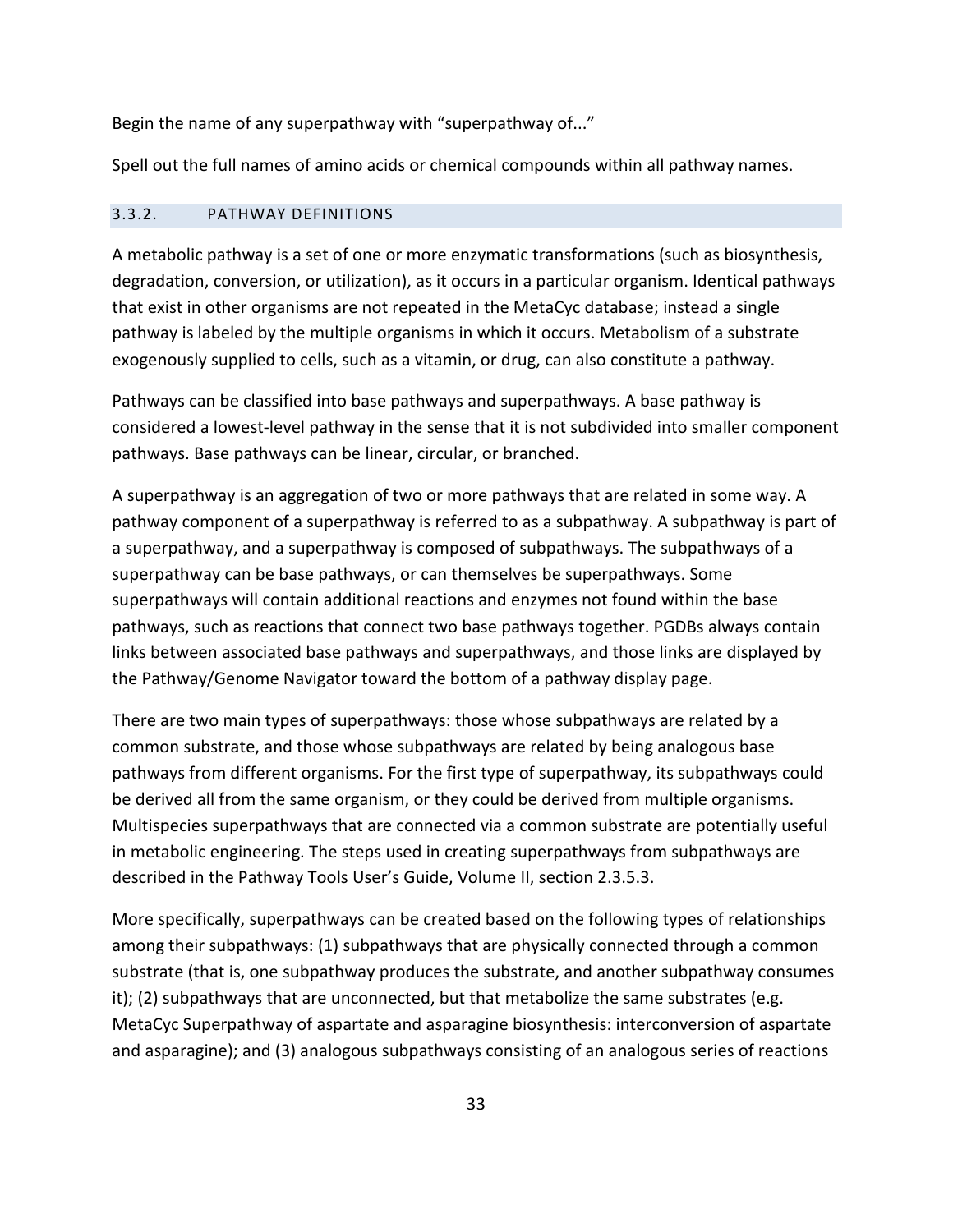catalyzed by the same enzymes, or by analogous enzymes (e.g. MetaCyc Superpathway of isoleucine and valine biosynthesis).

Additionally, pathway variants exist in which the same substrate is synthesized or degraded using different enzymes, cosubstrates and/or cofactors, in the same or different organisms. Pathway variants share iden¬tical pathway names followed by a roman numeral. Many examples of pathway variants can be found in MetaCyc by browsing the pathway ontology. These pathway variants can potentially be combined into superpathways.

#### <span id="page-33-0"></span>3.3.3. DEFINING PATHWAY START AND END POINTS

Several considerations guide the questions of how to define the start and end points of a pathway, and of whether a given published pathway should be encoded in a PGDB as a single base pathway, or as a set of base pathways within a common superpathway. The following rules should be used to guide the creation and editing of base pathways and superpathways, when possible.

- The substrate biosynthesized or degraded by a pathway should be a stable substrate, as opposed to a transient intermediate. However, a pathway could show the biosynthesis of a stable intermediate that is a precursor for the biosynthesis of other substrates.
- Biosynthetic pathways should begin with an intermediate of central metabolism. These intermediates are the 13 precursor metabolites: glucose 6-phosphate, fructose 6 phosphate, ribose 5-phosphate, erythrose-4-phosphate, triose phosphate, 3 phosphoglycerate, phosphoenolpyruvate, pyruvate, acetyl CoA, alpha-oxoglutarate, succinyl CoA, oxaloacetate, and sedoheptulose 7-phosphate. A pathway link should be created to indicate the pathway that produces the precursor metabolite at the start of the pathway.
- Degradative pathways that produce an intermediate of central metabolism should stop at that point. Some degradative pathways may not produce intermediates of central metabolism, but instead produce compounds that are excreted from the cell. If appropriate, a pathway link should be created to indicate the pathway that processes the resulting metabolite at the end of the pathway.
- Another class of pathways is applicable in cases where compounds are metabolized in a dissimilatory manner for the production of energy. Examples for these pathways include sulfate reduction and ammonia oxidation. In such cases, the metabolites are unlikely to consume or produce intermediates of central metabolism. Such pathways should start with the natural form of the compound being used as an electron donor or acceptor, and end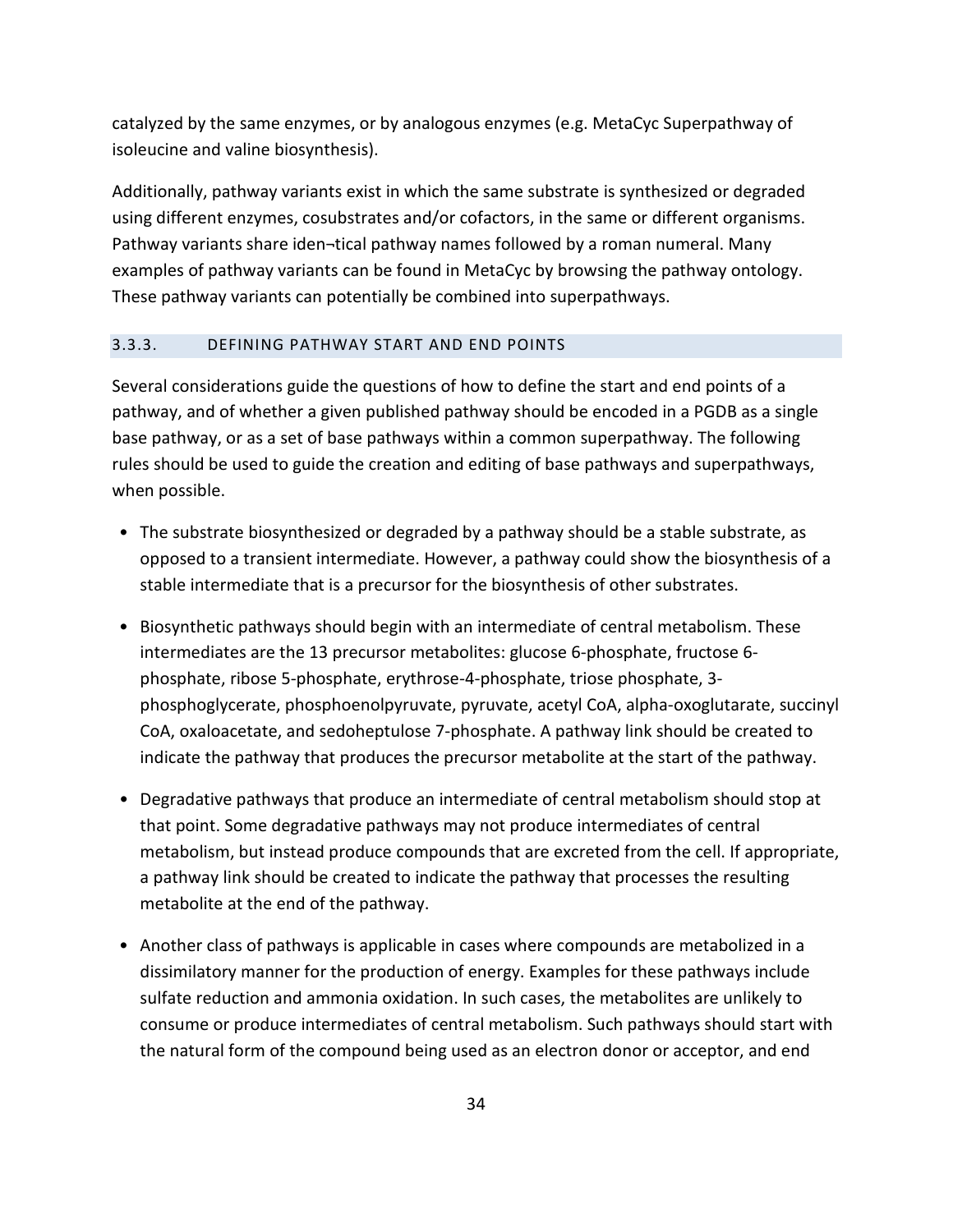with the compound generated at the end of the electron transport process, which would generally be secreted by the organism.

- Very large or complex pathways should usually be defined as superpathways that combine several smaller base pathways, where those base pathways are divided at breakpoints. Dividing a large or complex pathway in this fashion is particularly useful to optimize the accuracy of PathoLogic predictions, especially in cases where it is the base pathways, rather than the entire pathways, that tend to be present as units across different organisms. If the pathway was defined as one large base pathway, rather than as a set of base pathways connected through a superpathway, PathoLogic would be unable to predict the presence of the smaller base pathways independently in different organisms. Breakpoints for large base pathways can be chosen based on various criteria such as: branch point substrates; substrates involved in regulation; a major metabolite that is further metabolized; the cellular compartment in which the reactions occur (organelle or cytosol); a transport segment or a utilization segment.
- If a published pathway contains several pathways that are already defined in a PGDB as base pathways, it should be represented as a superpathway.
- If the pathway contains too many reactions to conveniently represent in one base pathway, it should be broken into two or more base pathways, which should be linked together by pathway links (see below).

## <span id="page-34-0"></span>3.3.4. PATHWAY LINKS

Pathway links are a mechanism for indicating substrate connections among pathways. Pathway links are displayed as arrows connecting an input or output substrate in a pathway to the name of a second pathway in which that substrate is metabolized. Pathway links can illustrate the source pathway for an input substrate, or the destination pathway for an output substrate (assuming that it is not completely metabolized). Clicking on the second pathway name takes the user to that pathways display page. Links can be created to another base pathway, a superpathway, or to a class of substrates that derive from the pathway (e.g. MetaCyc glycolysis I).

Note that although it is helpful to explain the origin or fate of substrates in the pathway summaries field, this unstructured text is not computationally useful, and thus cannot replace the use of pathway links.

## <span id="page-34-1"></span>3.3.5. LIMITATIONS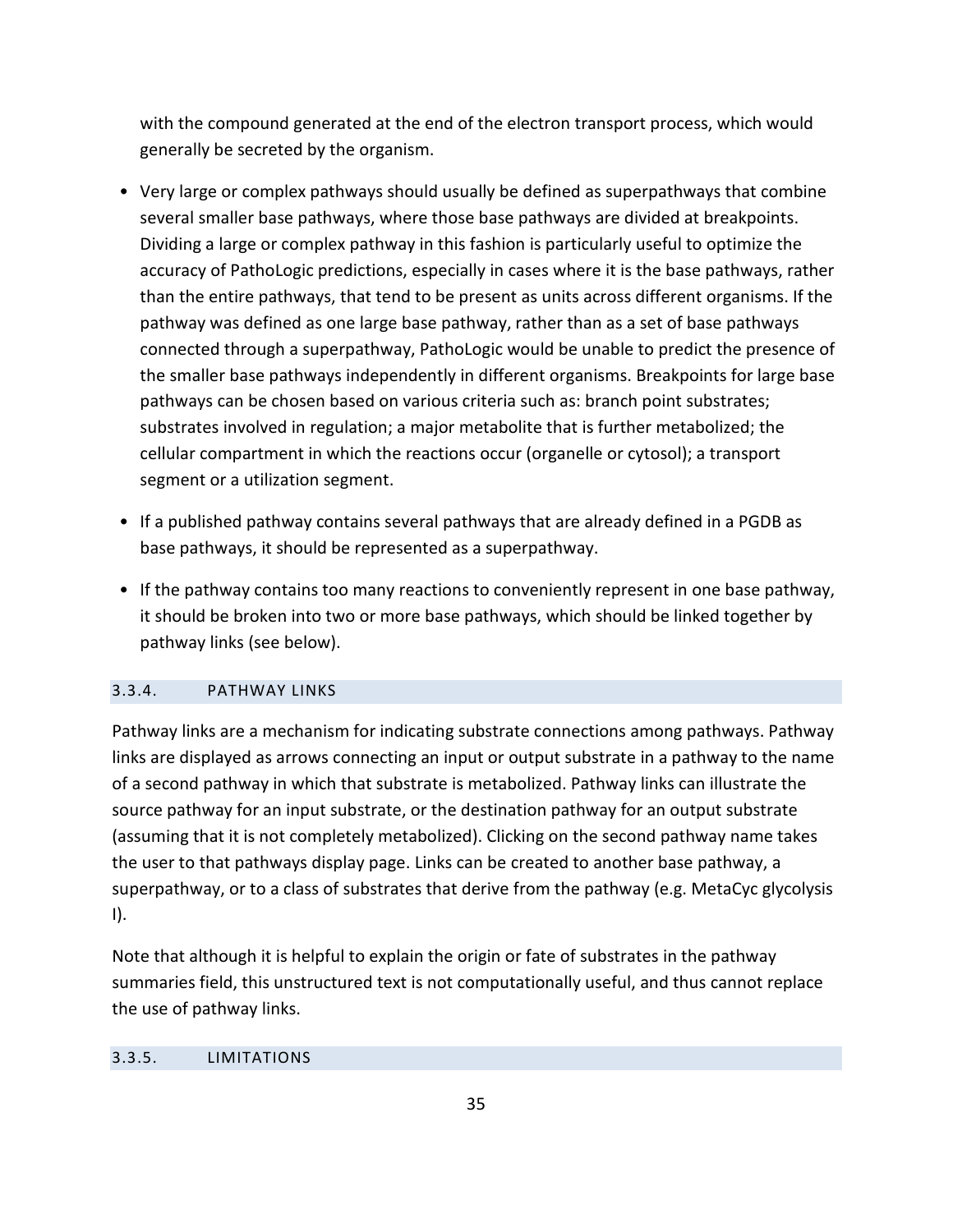Metabolic pathways involving macromolecules and cellular structures may be difficult to represent in PGDBs. This is a factor in pathway selection. Pathways that involve reactions that synthesize, degrade, or modify small molecule components of macromolecules and cellular structures can be represented. However, some processes may be beyond the scope of PGDBs, which focus on small molecule metabolism.

## <span id="page-35-0"></span>3.3.6. DATABASE SEARCHING STRATEGIES

To search available databases for information regarding a particular pathway, it is recommended to begin by using general keywords related to the pathway name (e.g. creatinine degradation to formate, methionine biosynthesis, etc.). You may need to search using several alternative names, for example: toluene degradation, toluene oxidation, toluene catabolism etc. Adding additional search terms such as anaerobic will help avoid getting irrelevant hits. As in all searches, if you get too many hits you should narrow your search by adding keywords, such as bacteria to limit the search to only bacterial pathways, or a species name to limit the search to only pathways in a particular species. Some databases allow the use of wildcards, which are truncated names followed by a special character such as \* to designate different variations for the ending of the word. For example, bacter\* would include bacteria, bacterial, bacterium, etc. Different databases may use different wild cards, so it is always useful to consult the databases search description/overview. For a description of PubMed searching strategies see the following URL:

http://www.ncbi.nlm.nih.gov:80/entrez/query/static/help/pmhelp.html#PubMedSearching.

If you know a little bit about the pathway, such as the names of intermediates (unique intermediates may be best to use), or enzymes involved in the pathway, you should also search for articles using these keywords. Furthermore, if you know the names of the researchers who studied the pathway, you can search for articles using a combination of their names and the substrate or enzyme they are working on. Once you get some articles of interest, you would usually find other related articles by 1) looking at their references, and 2) using SciSearch to find articles that cite them. Often an article's full text is available online in HTML format. These HTML formatted articles often have web links to articles that they reference as well as to articles that cite them, which is a very convenient way of finding additional articles. Once you have identified and gathered the relevant articles for a pathway, try to find their PubMed ID (PMID) numbers and label them as these numbers are the easiest way to enter references information into PGDBs.

## <span id="page-35-1"></span>3.3.7. PATHWAY ENTRY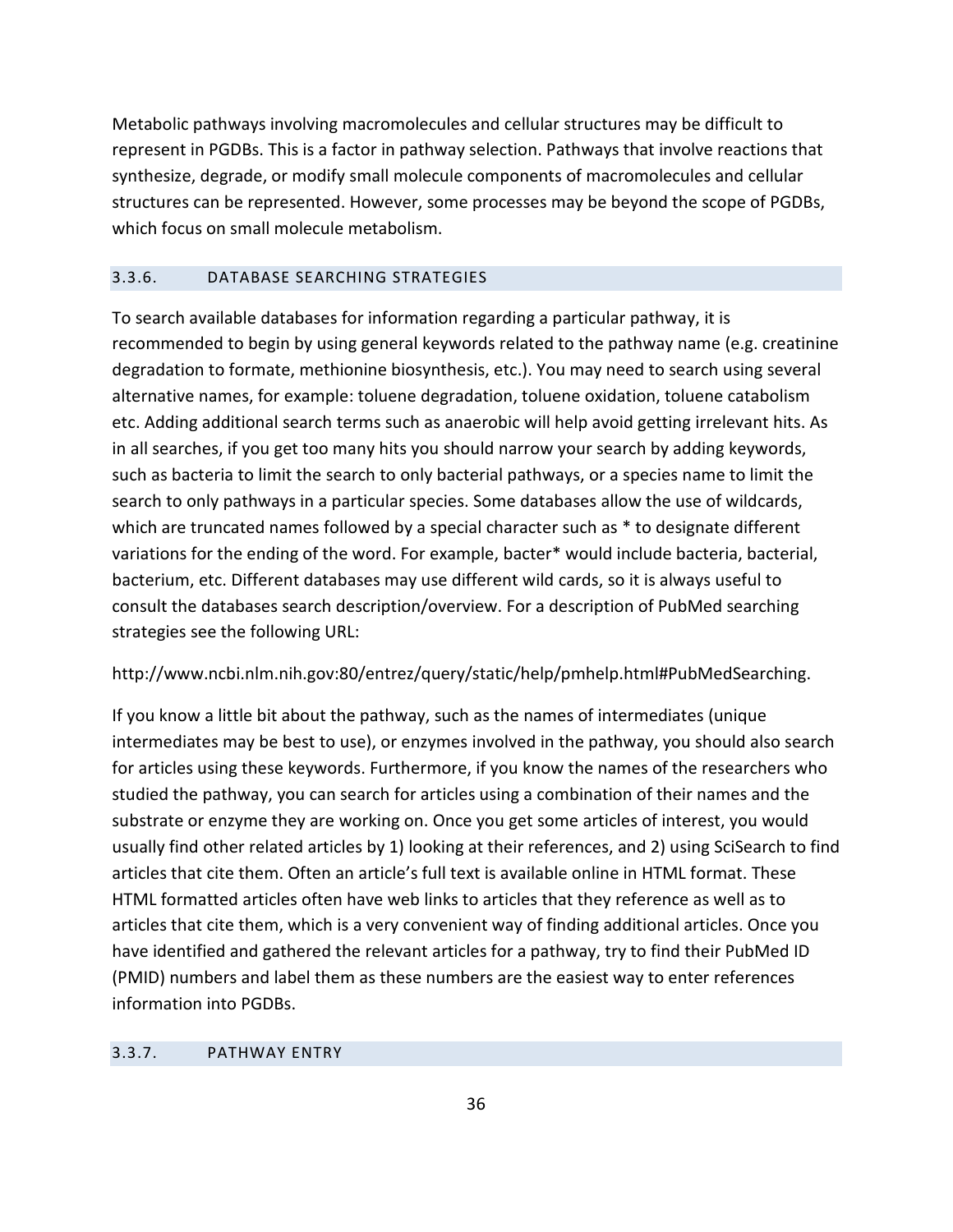Once you have enough papers to put a pathway together, draw out the pathway, making note of the chemical reactions, chemical names and structures of the metabolites, and enzyme names if known. Try to identify any EC numbers that may have been assigned to the reactions in the pathway. It is very important to find out whether the chemicals and/or reactions already exist in the database. This may not be straightforward, as chemicals may have many different names. MetaCyc already includes all of the reactions that have been assigned EC numbers, so you may want to search them carefully to find out whether existing EC reactions fit any of the reactions in the new pathway. Often authors are not aware of such EC numbers and do not include them in their publications. Make sure you do not create duplicate chemicals and/or reaction in the database, as this will lead to certain problems in the future. After you have identified all existing reactions, you may need to create new reactions and chemicals. Write down the frame IDs of both existing and new reactions and add them to the drawing of the pathway that you prepared. This will greatly facilitate the creation of the new pathway.

Once you finished these steps, you are ready to define the new pathway. Do not forget to assign the appropriate class and evidence codes. An ideal reference for the pathway evidence code is a recent review article that cites all the relevant experimental literature. In such case use the code EV-EXP-TAS. Make sure you assign the appropriate organisms to the pathway, and mark any hypothetical reaction as such. Once the pathway is defined in the PGDB, you need to enter enzymes and genes for the various reactions. Review the papers in greater detail while taking notes of the relevant information. As mentioned earlier, it is best if you are already aware of the type of information you'll input into the PGDBs. This way, you can skim/read the papers for the relevant information, and take notes in a similar fashion to how the PGDB is organized, which expedites inputting the information into the database. In addition, you'll need to cite the information you input into PGDBs. Hopefully, your papers have PMID reference numbers; in which case, the full reference information will be imported automatically

#### <span id="page-36-0"></span>3.4. GENES

This section discusses the curation of genes.

## <span id="page-36-1"></span>3.4.1. SUMMARY OF INFORMATION COLLECTED FOR GENES

- Common name and synonym(s)
- Superclass(es) of gene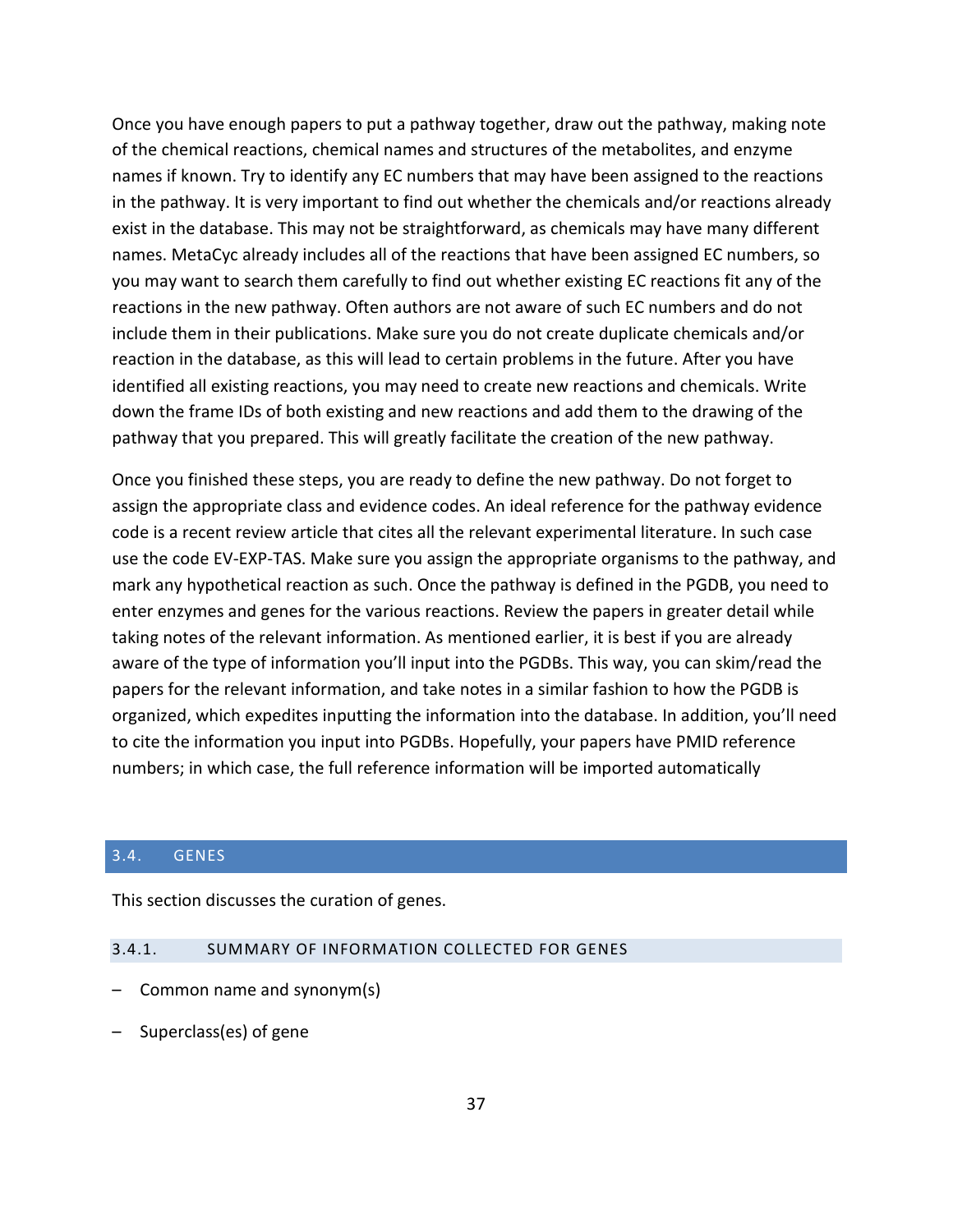- Gene product type (eg. enzyme, regulator, leader, etc.). Evidence for product type (experimental or predicted based on sequence analysis)
- Transcription direction (unspecified, forward or reverse)
- Left and right end position of gene on chromosome or plasmid
- Link to other DBs
- Summary
- Citation(s)

#### <span id="page-37-0"></span>3.4.2. GENE NAMING

Regarding gene naming, for bacterial databases, automated programs will periodically ensure that the capitalized gene name is a synonym for the name of the gene product (e.g., "TrpA" will become a synonym for the product of "trpA"). For most organisms, the unique identifier assigned to the gene by the genome project (e.g., "HP0001" for an *H. pylori* gene) will already be present in the PGDB as the frame name or in the slot Accession-1 or Accession-2. Therefore, there is no need to add this same identifier as a synonym for the gene name.

## <span id="page-37-1"></span>3.5. PROTEINS

This section discusses the curation of proteins.

#### <span id="page-37-2"></span>3.5.1. SUMMARY OF INFORMATION COLLECTED FOR PROTEINS

- **General Protein Information**
	- Species name (in multi-organism PGDBs)
	- Common name and synonym(s) of the protein
	- Cellular location (e.g. membrane, cytoplasm, chloroplast, etc.)
	- Observed and calculated molecular weight in kilodaltons
	- Summary (see section [3.5.2](#page-40-0) below)
	- Citation(s)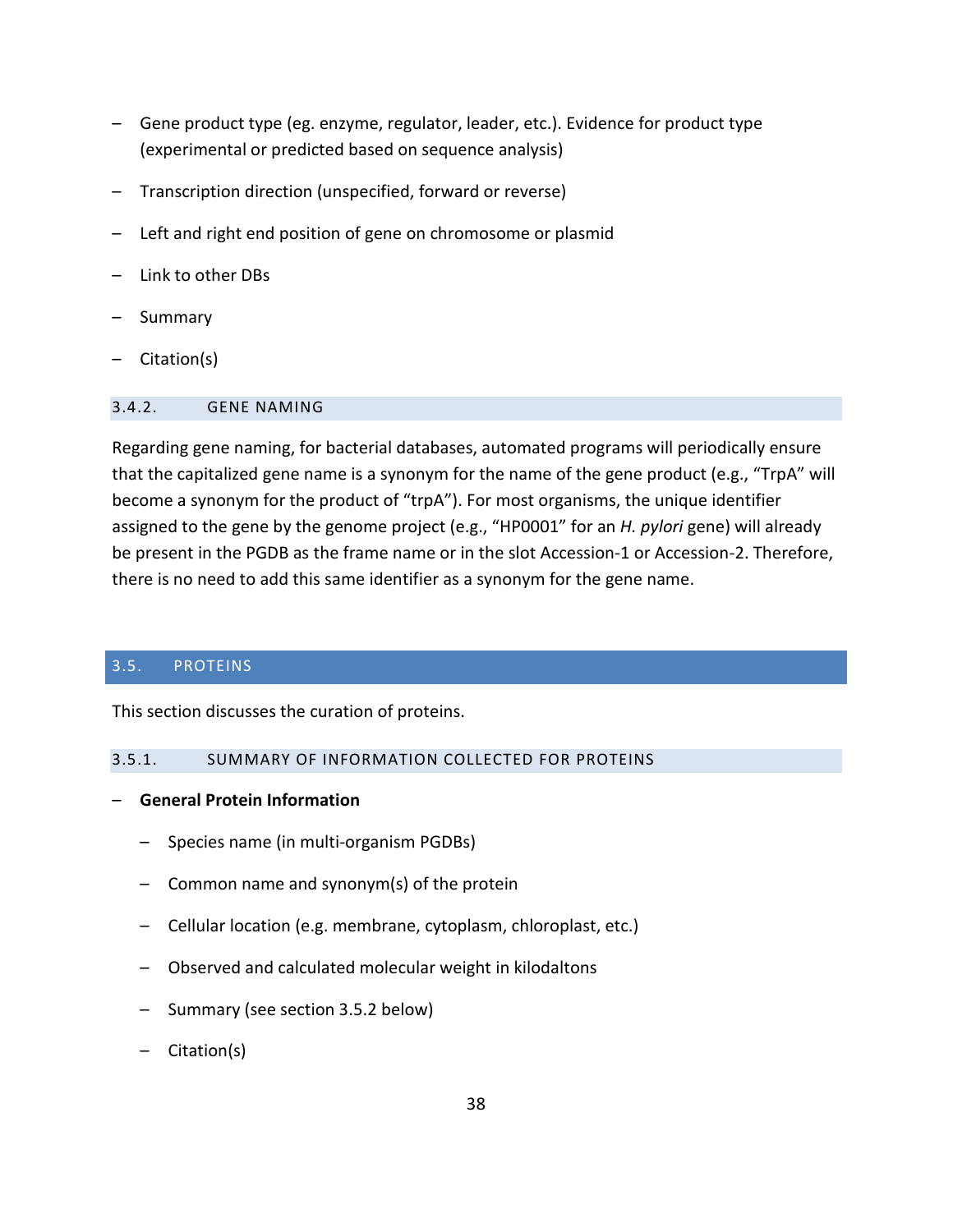- Last-Curated. The last-curated date is the date on which a systematic literature search was last performed by curators for this gene product. This date can be used by both curators and database users to determine how up to date the entry is. Checking the "last-curated" box in the protein editor will cause this field to be updated. Do not check this box if only partial curation is performed by the gene product, as this would interfere with the purpose of this field, which is the record the last date on which full curation was performed.
- Neidhardt Spot Number (reflects the proteins electrophoretic behavior in 2-dimensional electrophoresis). (Can be added via the frame editor, but not typical. Add it if you come across this information, but do not search for it).

#### – **Enzyme Activity**

- Enzyme activity name and synonym(s). This name should be based solely on the catalyzed reaction. Additional information, such as a roman numeral used to identify a particular isozyme, should be entered under the enzyme common name, not here (see Enzyme Naming below).
- Summary. General description of the enzymatic activity, highlighting any interesting aspects. Kinetic data that does not have a dedicated slot should be noted, if available.
- Inhibitors (physiologically relevant or not?)
	- Competitive inhibitors: inhibit enzyme activity by binding reversibly to the enzyme and thereby preventing the substrate from binding.
	- Noncompetitive inhibitors: inhibit enzyme activity by binding reversibly to either the free enzyme or the enzyme-substrate complex. The substrate is not prevented from binding, but the enzyme with the inhibitor bound is not catalytically active.
	- Uncompetitive inhibitors: inhibit enzyme activity by binding reversibly to the enzyme-substrate complex.
	- Allosteric inhibitors: inhibit enzyme activity by binding reversibly to the enzyme and inducing a conformational change that decreases the affinity of the enzyme to its substrates. Allosteric inhibitors can be competitive or noncompetitive, therefore those inhibition categories may be used in conjunction with this one.
	- Irreversible inhibitors: irreversibly inhibit the enzyme activity by binding to the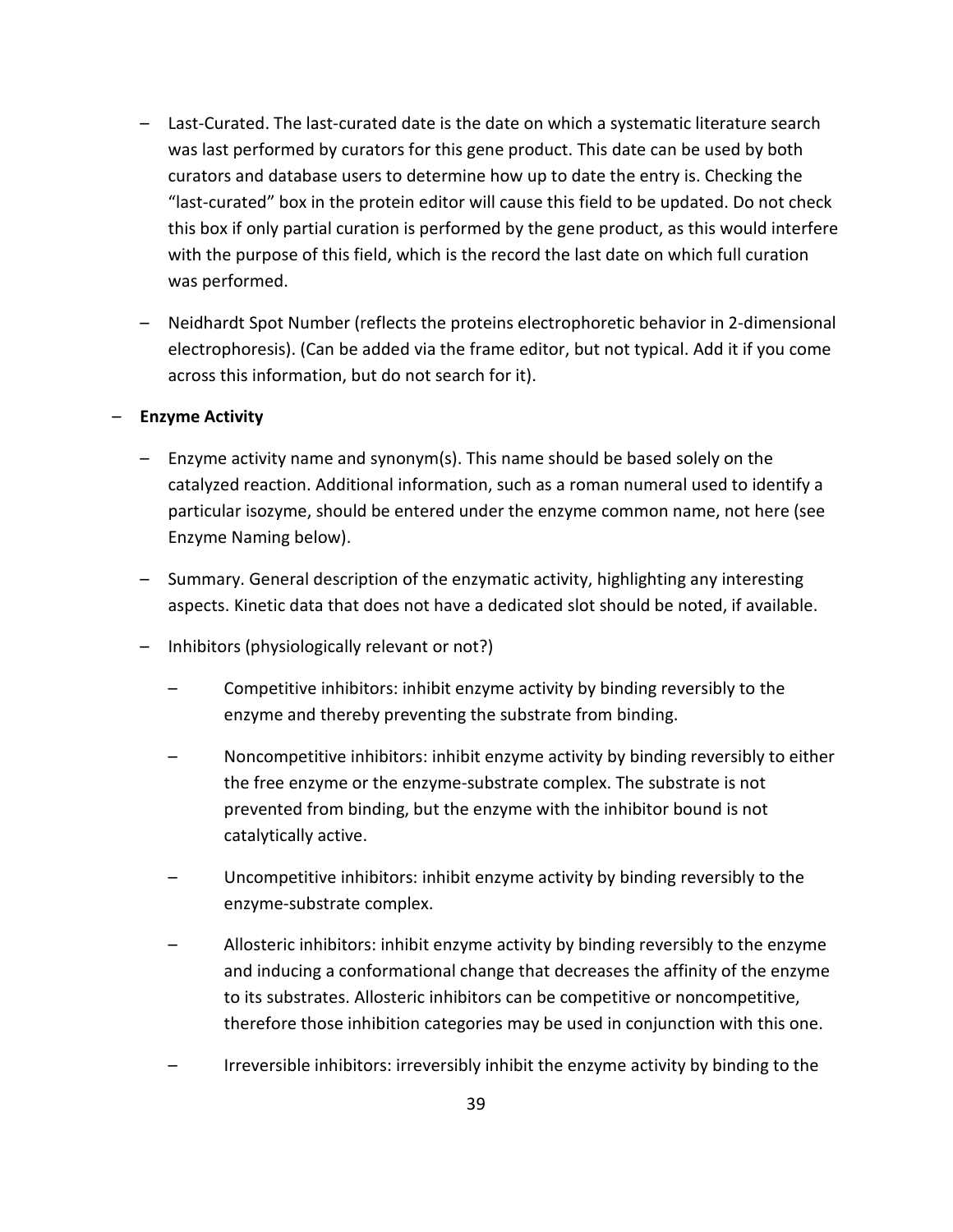enzyme and dissociating so slowly as to be considered irreversible.

- Other inhibitors: inhibit the enzyme activity by a mechanism that has been characterized but does not fall cleanly into one of the above categories.
- Inhibitors of unknown mechanism: inhibit enzyme activity, but the mechanism of action is unknown either because it has not yet been elucidated, or because it has not been curated.
- Activators (physiologically relevant or not?)
- Cofactor or prosthetic group. Cofactors and prosthetic groups are non-protein chemical compounds that are required for the enzyme's activity. They can be as simple as a magnesium ion and as complex as cobalamin. Prosthetic groups are defined as being covalently or tightly bound to the enzyme, whereas cofactors are not. Since it is not always possible to define what is tightly bound and what is not, both types are curated under the same category in MetaCyc. Unlike substrates and cosubstrates, cofactors remain in the same form after completion of the reaction, ready to catalyze another round.
- Alternative substrates: Can be used to specify other known substrates for the enzyme. In general it is preferable to define reaction frames for alternative substrates. Curate alternative substrates using the "Alternative substrates" field within the enzyme activity only when the full reaction equation is not known or cannot be easily inferred.
- Citation(s).
- Enzyme Subunit Composition
	- Subunit composition. Specifies the number of copies of each monomer subunit of a multimeric protein. In cases where sub-complexes of a large multimer have been observed, those sub-complexes can be created as PGDB objects that are sub-complexes of a larger super-complex.
	- Subunit name(s) and synonym(s)
	- Subunit molecular weight (experimental and computed from sequence)
	- PI (isoelectric point). Can be added via the frame editor. Add it if you come across the information but do not search for it.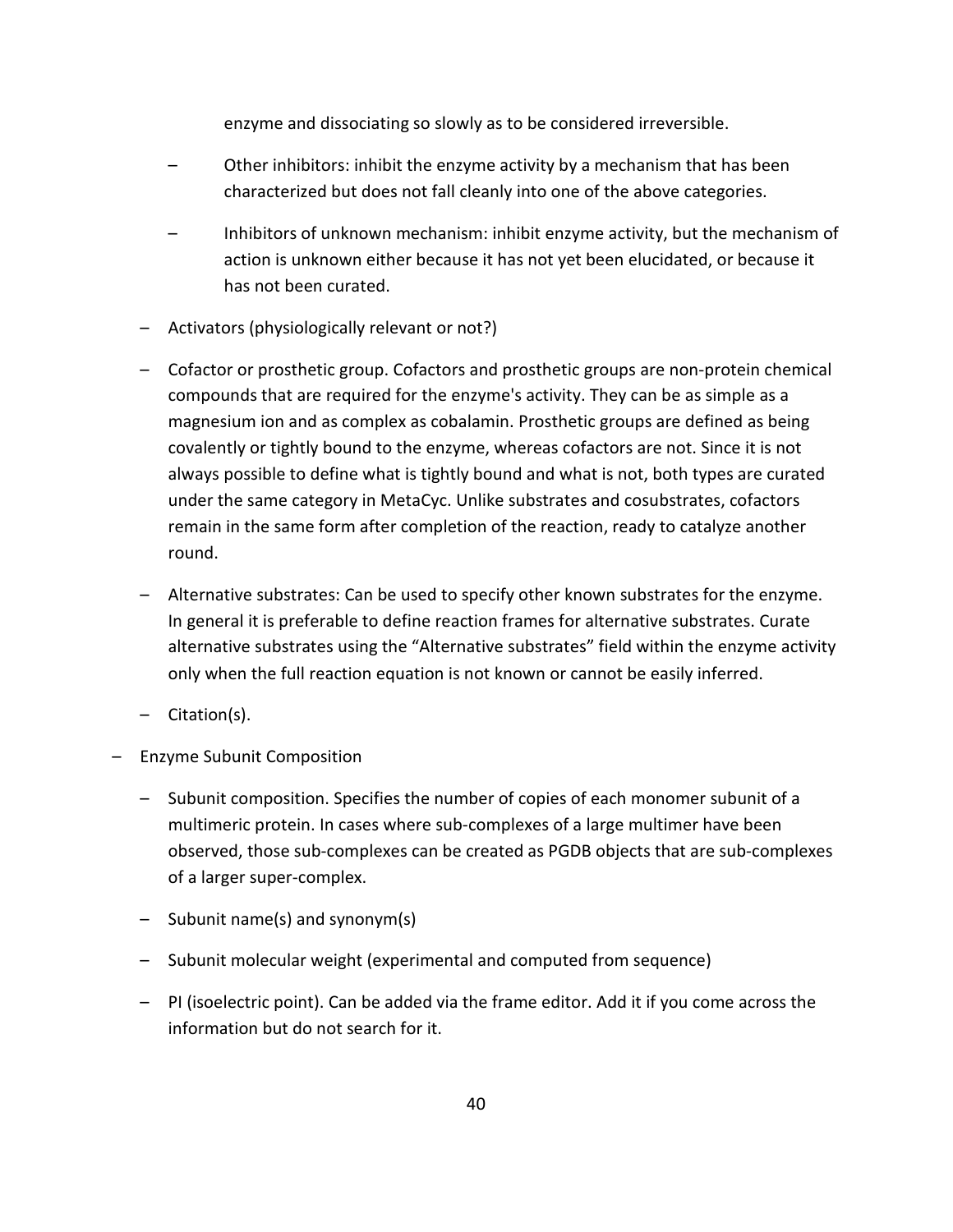- UNIPROT primary accession number of subunit, if available (http://uniprot.org/). Links protein subunit to UNIPROT entries.
- Summary
- An optional brief description of the particular subunit, such as its function, if known or proposed. For example, a subunit may be known to house the catalytic active site, it may have an FAD binding motif and may be proposed to be involved in electron transport, or it may be proposed to be the membrane anchor subunit of a membrane-bound enzyme.
	- Citation(s)

## <span id="page-40-0"></span>3.5.2. SUMMARIES

Summaries should be stored in the PGDB objects for the protein or RNA product of a gene, rather than in the gene itself.

The first sentence of the summary should summarize the function of the gene product.

Protein summaries should describe important information known about the protein such as its function and role within the cell, any phenotypes resulting from its mutation or absence, protein domains, its participation as a component of a larger structure, its similarity to other proteins (including any functional complementation studies), membership in protein families, and information about its structure. If the enzyme is novel, explain why. If the enzyme has different isoforms, describe the substrate specificity of the isoforms and the celltype/tissue/developmental specificity of the isoforms.

Except in rare cases, in which the gene product is particularly complex or physiologically significant, an effort should be made to keep the length of "Summaries" (including references) to less than 500 words. In longer summaries, the first paragraph should in a few sentences summarize what is known about the gene product. Experimental support for these conclusions and information regarding protein structure and regulation of expression should come later. In other words, "Summaries" should be organized more like a news story than a scientific paper: conclusions should precede rather than follow detailed information and evidence; the user should be able to gain the essential facts without necessarily having to read the entire summary.

In those cases in which background information is considered to be an important aid to some users, such information should be placed in a separate section under the heading "General Background". In such cases the information about the specific protein should be entered under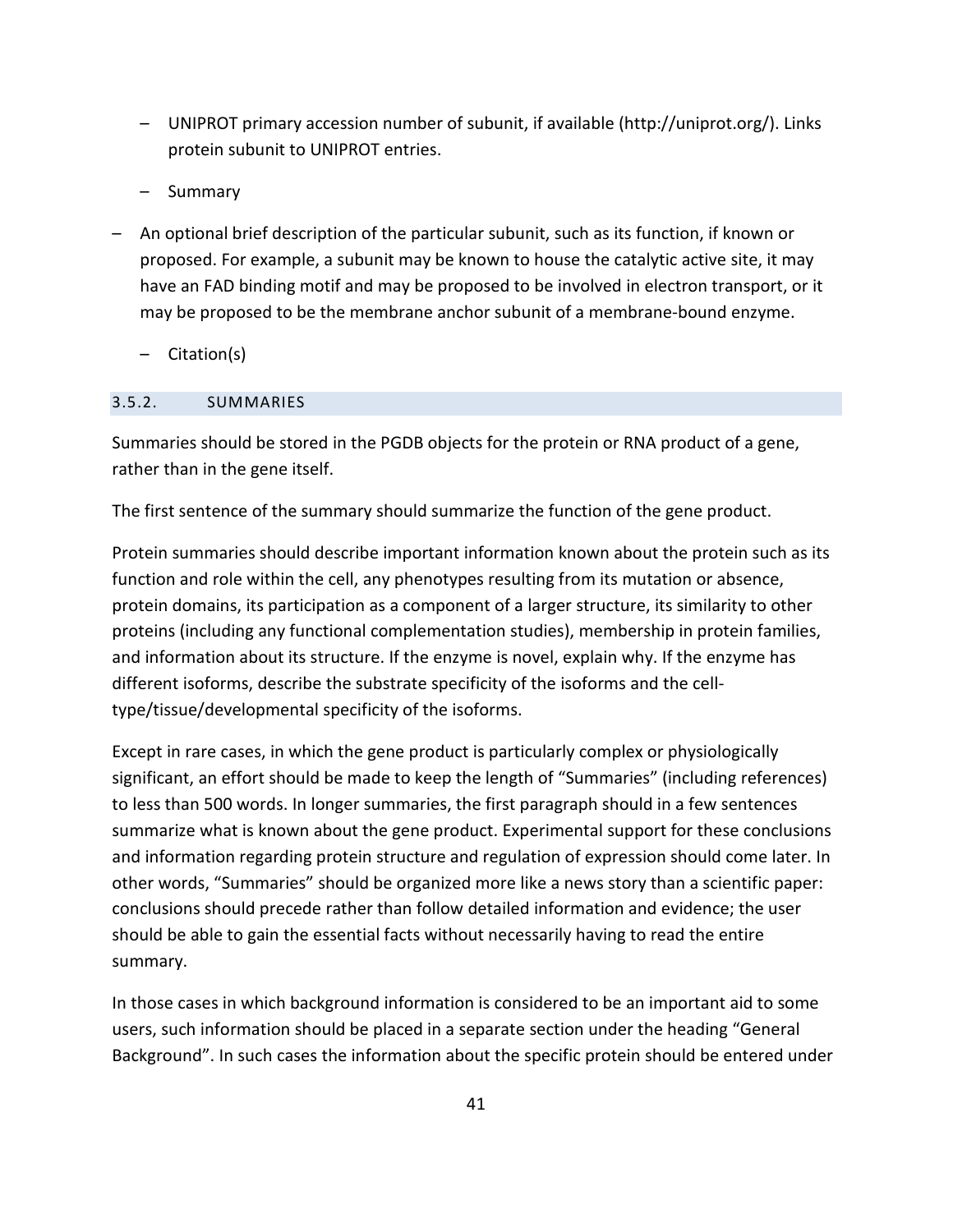the heading "About This Protein".

It is helpful to explain gene names within summaries. Use consistent styling including double quotes and bold characters to indicate what longer phrase a gene name abbreviates. Where the explanation is put will vary between proteins. Sometimes it will work best at the start of the summary, for example:

"N-**a**cetyl**g**alactos**a**mine repressor," AgaR, controls the expression of the aga gene cluster...

In cases where the gene name is not an abbreviation of the protein name, the explanation will often work best at the end of the summary, in a paragraph of its own. For example:

Apt: "**a**denine **p**hosphoribosyl**t**ransferase" [Kocharian76]

Literature citations are an important and valuable part of summaries, but some effort should be made to restrict their numbers to the most significant ones  $-$  try not to exceed 10–20 references within most summaries (in some cases of extremely well-studied genes, more references may be appropriate). Sentences, particularly those in the first paragraph, should not be interrupted by long listings of tens of references.

If a literature search fails to turn up any information about a particular object, a statement with the following exact wording should be included in the summary (of course, change the date as appropriate): "No information about this protein was found by a literature search conducted on 18 June 2003."

## <span id="page-41-0"></span>3.5.3. ENZYME NAMING

**V**ery often the names used by the scientists who describe an enzyme are not appropriate. If an EC number has been assigned to the enzyme, use the "accepted name" in the EC entry for the enzyme's common name (and/or enzymatic activity). If not, try to see how similar enzymes have been named by the EC. UniProt often has better names than those reported in the original literature. Keep in mind that unlike UniProt, BioCyc tier 1 PGDBs do not capitalize the first letter in the enzyme name.

Non-specific names: names such as "oxidoreductase" or "hydrogenase" are non-specific, because they refer to nonspecific classes of enzyme activity, not to specific enzyme activities. Use of these names in MetaCyc could be very problematic for the PathoLogic program, because genome annotations often use these nonspecific enzyme names for genes whose specific functions cannot be inferred. Thus, if a MetaCyc enzyme, assigned to a reaction, was called "oxidoreductase," PathoLogic would assign all genes annotated with that name to the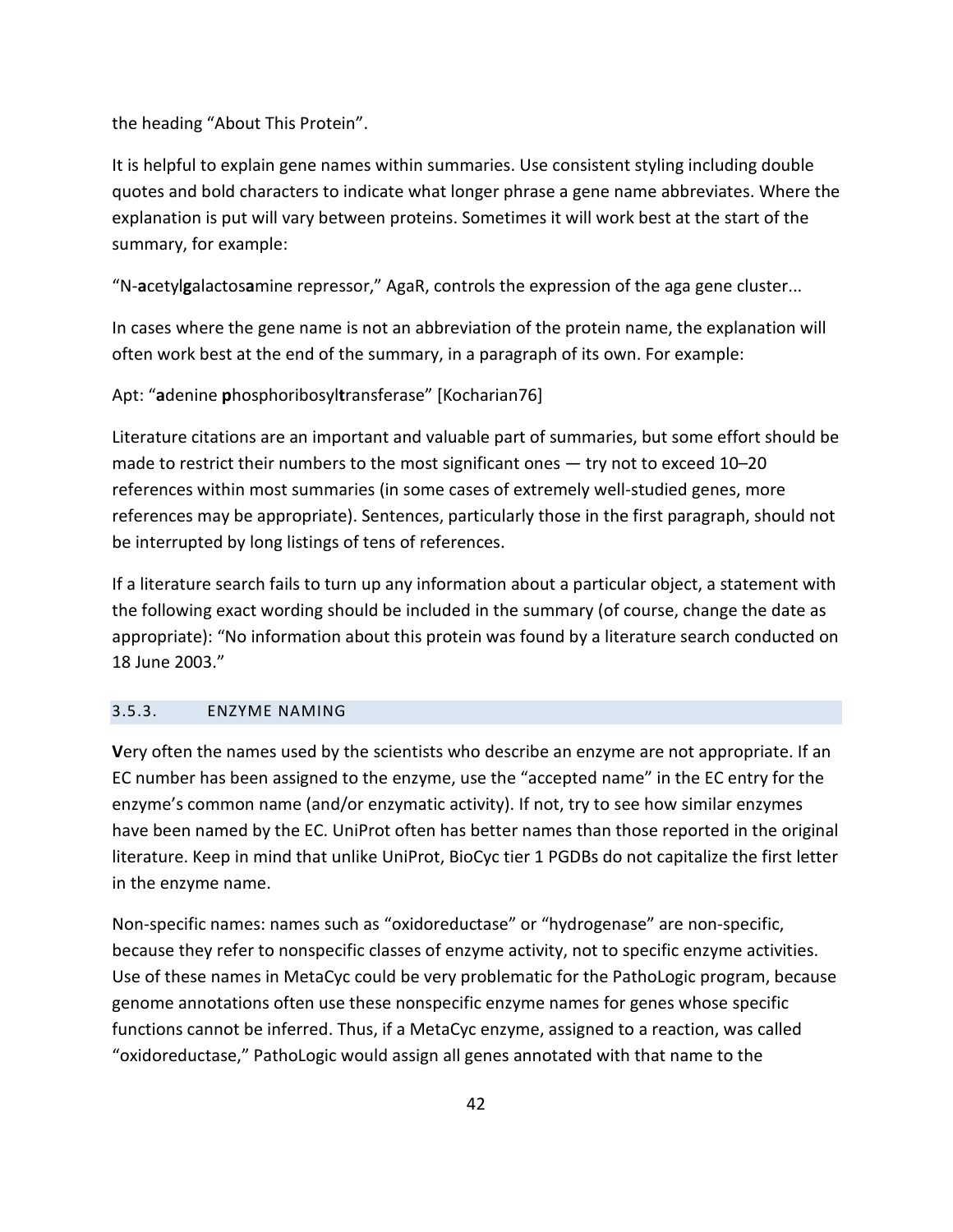corresponding reaction, which is not correct.

Never assign non-specific enzyme names as the common name. If you must use one because it is an accepted name in the field, add it as a synonym for the enzyme name. Synonyms for the enzyme names will be screened for non-specific names by the PathoLogic Name Matcher, and removed if not specific.

The word "monomer" should be used to refer to a polypeptide that acts as a member of a homo-multimeric complex. The words "subunit" or "component" may be used to refer to a member of a hetero-multimeric complex.

Avoid extra wordiness ("complex", for example) unless it is necessary to avoid confusion. For example, the long name of the pyruvate dehydrogenase multienzyme complex distinguishes it from pyruvate dehydrogenase, which is one of its components.

The following procedures should be followed regarding entry of enzyme names ending in roman numerals and Arabic numbers, such as "pyruvate kinase II" and "tagatose 1,6 bisphosphate aldolase 2."

## <span id="page-42-0"></span>3.5.4. ENZYME NAME VS. ENZYMATIC ACTIVITY NAME

PGDBs allow two sets of names and synonyms to be defined for enzymes: names for the enzyme activity(ies), and names for the enzyme itself. Consider that *E. coli* has two proteins with pyruvate kinase activity, designated pyruvate kinase I and pyruvate kinase II. The name of the enzyme activity for both of these enzymes is pyruvate kinase, however, the names of the enzymes are pyruvate kinase I and pyruvate kinase II.

To encode this situation in a PGDB, enter the enzyme name (e.g. pyruvate kinase I) in the top section of the protein tab of the protein editor, using the button "Edit Enzyme Name". Enter the enzyme activity name, pyruvate kinase, under the Enzymatic Activity tab of the protein editor, in the box labeled "Enzyme activity name." Enzyme activity names are mandatory, while enzyme names are optional.

Note that if the enzyme catalyzes multiple reactions, and different enzymatic activity names were entered, but no enzyme name was defined, the enzyme name would be displayed by concatenating the enzymatic activity names. However, if an enzyme name has been defined, it will be used instead of the concatenated name.

Note: Roman numerals in the enzyme names do not always describe different isozymes! For example, consider the enzymes exodeoxyribonuclease I and exodeoxyribonuclease III. These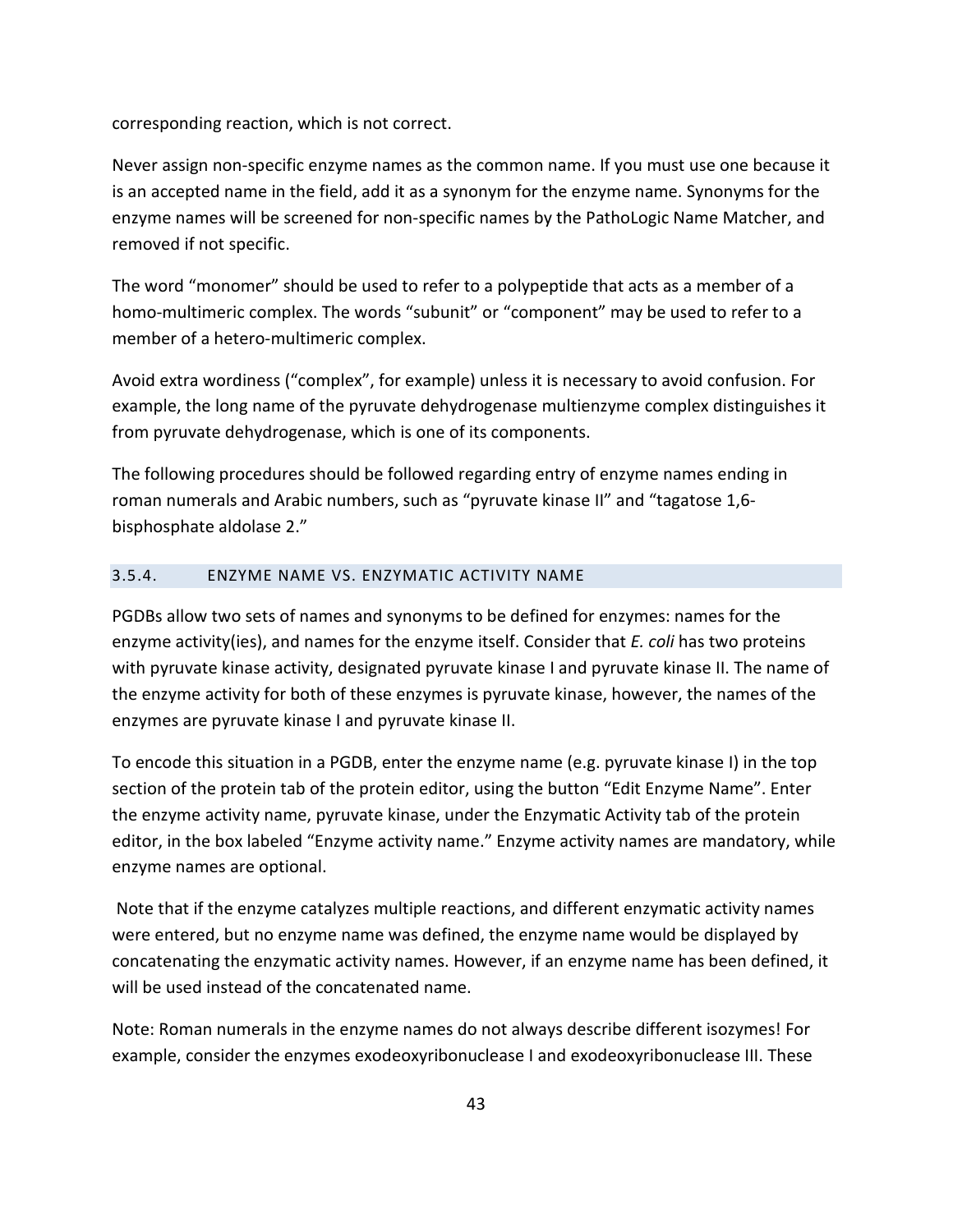enzymes catalyze different reactions, and the roman numerals designate exactly which enzyme activity an enzyme has. Therefore, these names should be entered in the "Enzyme activity name" field of a PGDB, because the names are specific to the enzyme activity, not to the protein.

**Assigning the correct enzymatic activity name:** It is important that the enzymatic activity name is accurate and descriptive. If the enzyme has been classified by the EC, and the reaction catalyzed is the official EC reaction, it is often useful to use the EC "Accepted name" for the enzymatic activity name. If the reaction has an unofficial EC number, the EC accepted name should be revised accordingly. For example, the accepted name for EC 1.3.1.22 is "3-oxo-5αsteroid 4-dehydrogenase (NADP+)", and the official EC reaction uses the generic substrate "a 3 oxo-5α-steroid". For the instantiated reaction that uses progesterone, which has an unofficial EC 1.3.1.22 number, the proper enzymatic activity name is "progesterone 4-dehydrogenase  $(NADP+)$ ".

If the enzyme has not been classified by the EC, it is often useful to look at related enzymes (that belong to the same sub-subgroup) and try to assign an enzymatic activity name that is based on the accepted names of those related enzymes.

#### <span id="page-43-0"></span>3.5.5. MODIFIED PROTEINS

Modified forms of proteins can describe assorted post-translational modifications to the protein (e.g. phosphorylated forms). The protein editor allows the curator to create as many modified forms of the protein as required. When creating a modified form, the system automatically creates the common name "Modified xxx" (when xxx is the common name of the unmodified form). The curator should change this name to be descriptive of the type of modification, and provide a short summary explaining relevant information. When the editor is closed, the modified form(s) are listed underneath the summary of the unmodified form and vice versa. By right-clicking these modified forms and selecting Show -> Show frame name, the frame ID of this modified form is printed in the lisp window, enabling the curator to use it in reactions if required.

A special case of modified enzymes describes proteins that are cleaved post translationally, followed by interaction of the two fragments to form a complex, which is the active enzyme (e.g. adenosylmethionine decarboxylase, speD). To describe this process, the curator should generate modified forms for each fragment. A new complex is then created from the modified forms, and the enzymatic activity is assigned to the complex.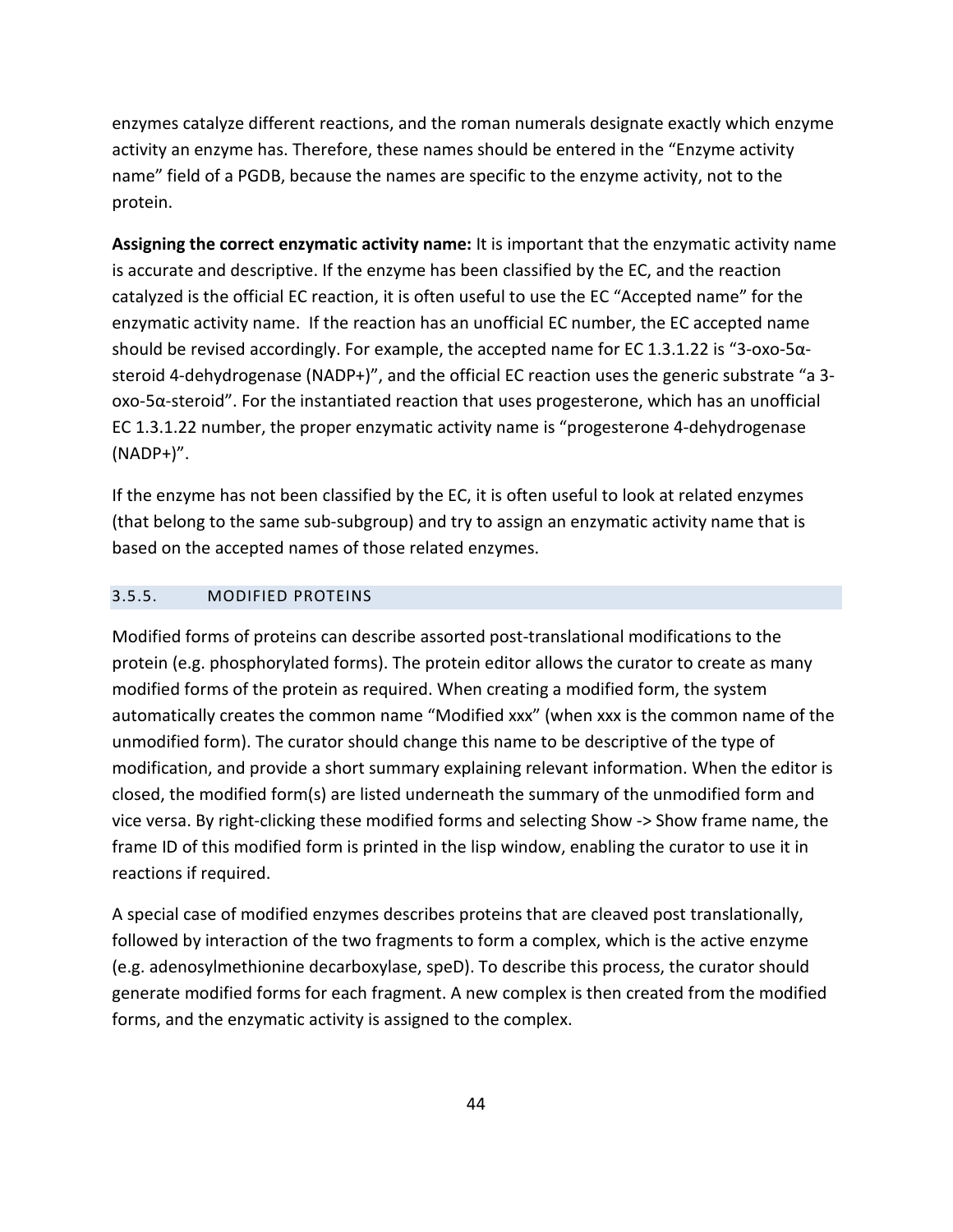

#### <span id="page-44-0"></span>3.5.6. LOCATIONS OF TRANSPORTED SUBSTANCES

Transporters from different organisms, or from different membranes within the same organism, can often transport the same compound across different membranes. When a transport reaction is known to occur across multiple compartments, these locations should be specified for the reaction using the reaction editor. When a protein has been assigned to a transport reaction with multiple locations, a selector appears within the protein editor at the enzymatic activity section, letting the curator choose the appropriate location for the specific enzyme.

## <span id="page-44-1"></span>3.6. RNAS

This section discusses the curation of RNA gene products.

#### <span id="page-44-2"></span>3.6.1. TRNA NAMING

Organisms generally contain multiple copies of tRNAs that have the same amino acid specificity, but recognize different anticodons. The naming convention for tRNA products follows the format "tRNA-AminoAcid(anticodon)", for example, tRNA-Ala(UGC). The anticodon sequence is often the source of confusion and errors. For this reason, as of 2017, NCBI does not accept the addition of the anticodon sequence to the tRNA name in GenBank files. However, properly verified anticodon sequences are useful to users and can be included in the name. The anticodon is the sequence actually present in the tRNA itself; that is, if the codon sequence in an mRNA is 5'-GCA-3', the anticodon sequence present in the tRNA is 5'-UGC-3'.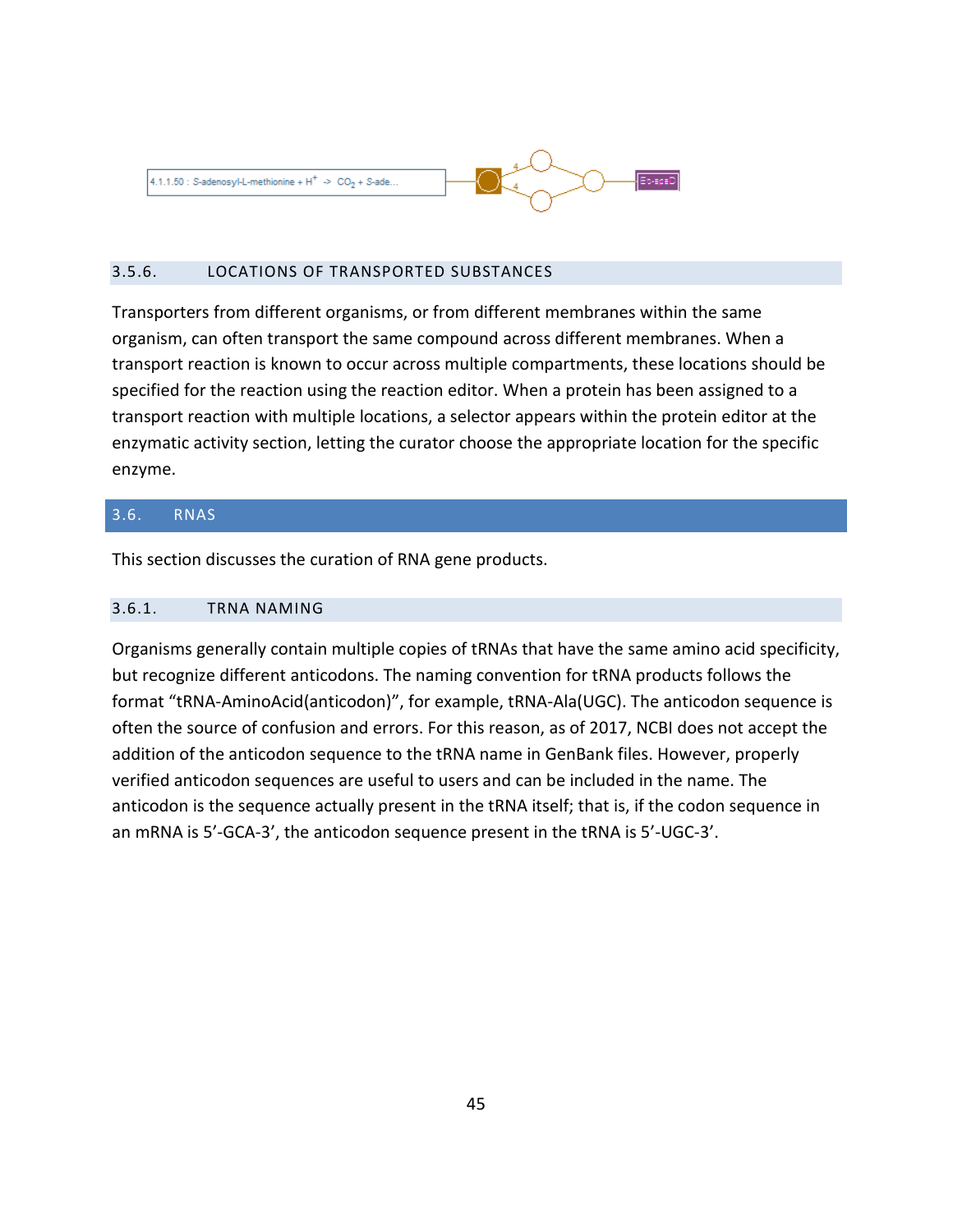## <span id="page-45-0"></span>**4. COORDINATING CURATION BETWEEN METACYC AND OTHER TIER 1 PGDBS**

#### <span id="page-45-1"></span>4.1. INTRODUCTION

A critical curation concept is the concept of **the authoritative PGDB** for a given database object. The same object (e.g., a reaction, metabolite, or pathway) can be found in multiple PGDBs because PathoLogic copies reactions, metabolites, and pathways from MetaCyc to a new PGDB when a new PGDB is created. The authoritative PGDB for an object is considered to contain the master version of the object, from which other versions are updated. It is important that curators know which PGDB contains that master version, and how to move objects between PGDBs to maximize curator efficiency. The rules in this section apply to curators who work in the SRI Bioinformatics Research Group, and collaborating curators who have update access to MetaCyc and to other PGDBs.

- **For compounds, reactions, EC numbers, and pathways, MetaCyc is the authoritative PGDB.**
- **For enzymes and genes, the Tier 1 PGDB for that organism is the authoritative PGDB. If no Tier 1 PGDB exists for that organism, then MetaCyc is the authoritative PGDB.**

Example: EcoCyc is the authoritative PGDB for the enzymes and genes of *E. coli* K-12 MG1655. However, MetaCyc is the authoritative PGDB for the pathways, reactions and metabolite objects within EcoCyc.

Several times a year, prior to a new release of Pathway Tools or BioCyc, a propagation process synchronizes common entries among tier 1 PGDBs. For each object that is propagated the data in one or more PGDBs is replaced by the data from the authoritative PGDB. If updates are not performed in the authoritative PGDB then this process will sometimes clobber updates made in the non-authoritative PGDB, and thus it is important that all curators familiarize themselves with this process and are aware of the proper procedures.

When editing existing objects, it is very important that the changes are made in the authoritative source PGDB, ensuring that these changes will be propagated in the correct direction when propagation occurs. In addition, when modifying enzymes that appear in MetaCyc but originated from other tier 1 PGDBs, it is always a good idea to invoke limited propagation of the object to MetaCyc following the change, making sure that the object is identical between the organism-specific PGDB and MetaCyc, thus eliminating any possibility of data loss during the next propagation event.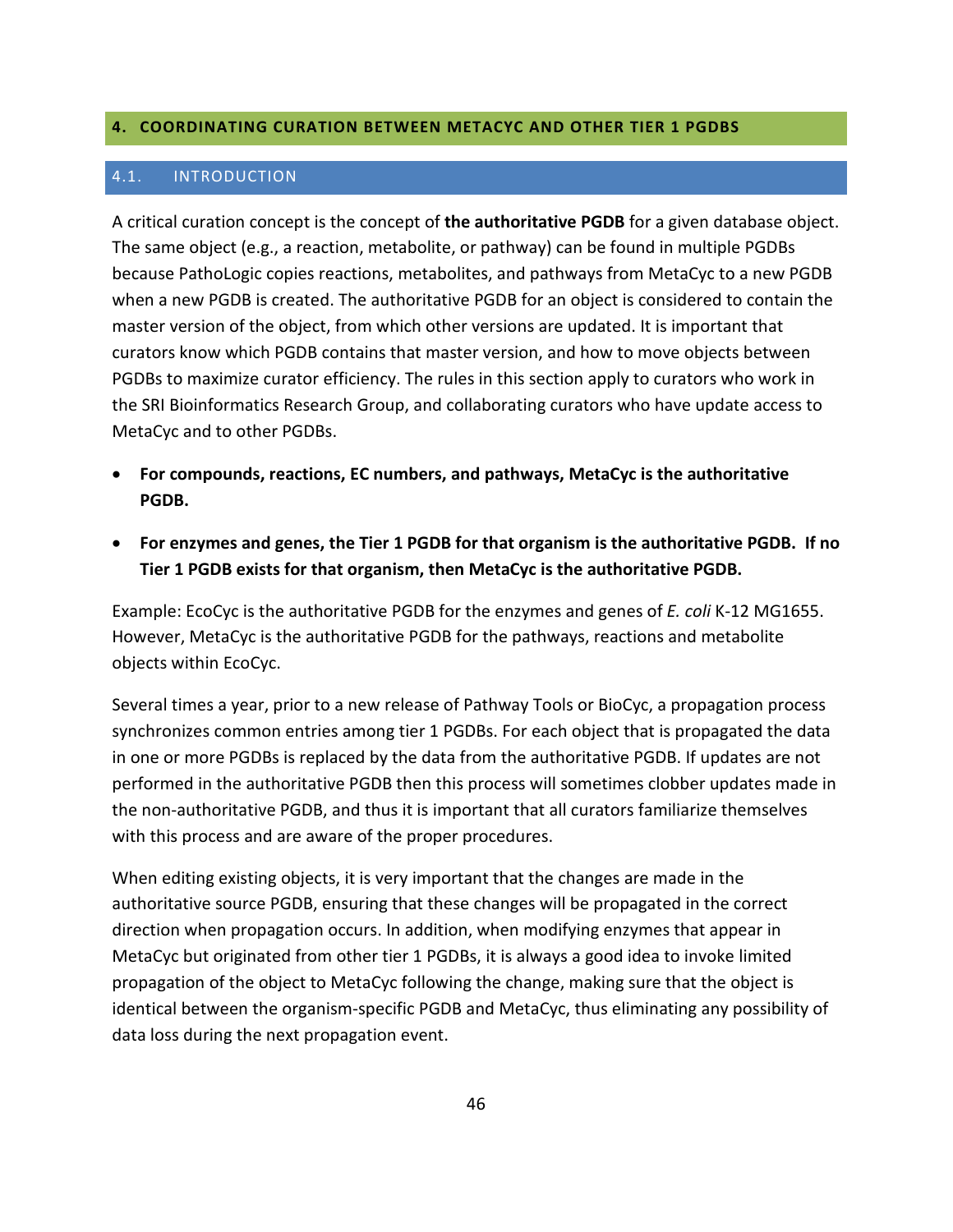In the sections that follow we explain these rules in more detail and elaborate on the protocols for transferring objects among PGDBs.

## <span id="page-46-0"></span>4.2. CREATING AND UPDATING PATHWAYS

MetaCyc is considered the authoritative PGDB for all pathways that are included in it (including legacy pathways that were originally created in different PGDBs).

• All curators should create new pathways and revise existing pathway diagrams in MetaCyc since the collection of chemical compounds, reactions, and EC number entries in MetaCyc is typically more up-to-date than in other PGDBs.

## <span id="page-46-1"></span>4.2.1. CREATING A NEW PATHWAY

• If the curator wishes to assign enzymes from an organism for which a tier 1 PGDB exists (as of 2013, the list consists of *Escherichia coli* K12*, Homo sapiens, Arabidopsis thaliana, Saccharomyces cerevisiae, and Bacillus subtilis*), it is important that the enzymes are shared between the organism-specific PGDB and MetaCyc (meaning they have the same frame ID in both databases, and their data is identical).

The recommended procedure is as follows:

- 1. Export the relevant enzymes from the organism-specific PGDB to MetaCyc by rightclicking the enzyme and selecting Edit  $\rightarrow$  Export to DB, then selecting MetaCyc.
- 2. Create or open the pathway in MetaCyc.
- 3. In MetaCyc, assign the enzymes to the appropriate reactions, and perform the curation.
- 4. When all curation is completed, export or propagate the pathway to the organismspecific PGDB (by right-clicking on the pathway name and selecting Edit  $\rightarrow$  "Propagate pathway and enzymes to DB", then selecting the other PGDB).
- 5. If the MetaCyc pathway contains additional enzymes from other organisms, propagate the pathway by using the command "Propagate pathway to DB", followed by propagation of the individual enzymes from MetaCyc to the original PGDB by rightclicking the enzyme and selecting Edit  $\rightarrow$  Propagate enzyme to DB, then selecting the other PGDB.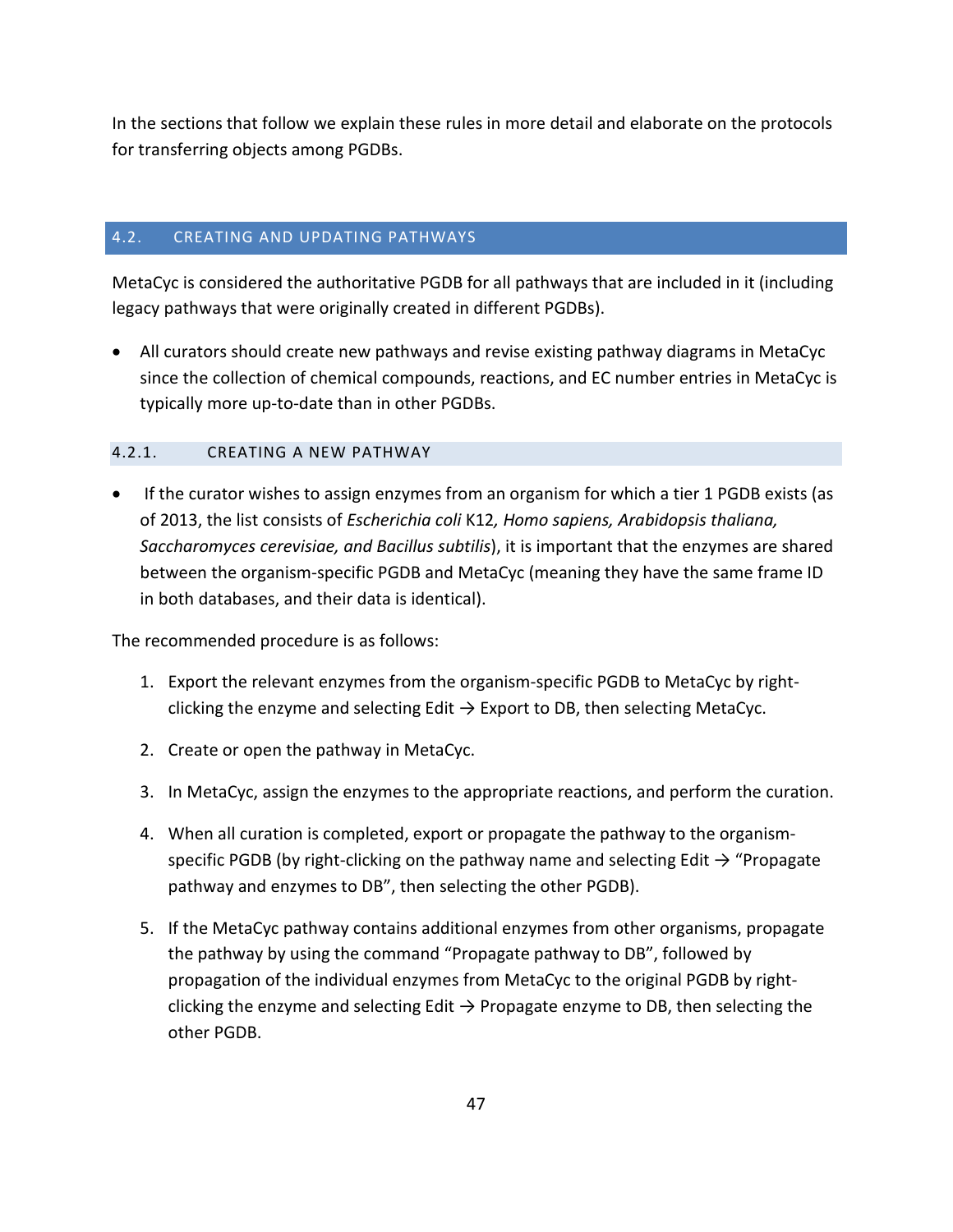- A cautionary note: the enzymes in the organism-specific PGDB may be associated with additional reactions, and if the enzyme has not been curated previously, these associations may be incorrect. Once you propagate the enzymes back to the original PGDB, make sure that no incorrect associations exist there, and if they do, delete them (by right clicking on the enzymatic reaction name and selecting Edit  $\rightarrow$  delete Frame).
- Pathway comments are not propagated among PGDBs. By default, if the pathway in the organism-specific PGDB does not contain a comment, the MetaCyc comment shows up. If curators wish to write different comments for an organism-specific PGDB, the comment should be written in that PGDB. It will not be propagated into MetaCyc, nor would it be overwritten by the MetaCyc comment.
- Curators of organism-specific PGDBs are reminded that MetaCyc pathways contain some fields not found in organism-specific PGDBs. Two of those are a taxonomic range for the pathway and a list of species. In MetaCyc enzymes are shown in pathway diagrams only for organisms listed. Make sure that you add this information to the newly created pathway. These fields would not be propagated to the organism-specific PGDB. In addition, if the pathway is a variant of a similar pathway already in the database, and differs by one or more reactions, you should specify the differing reactions as key reactions in both pathway variants. Doing this greatly helps the PathoLogic component of Pathway Tools to select the correct variant when creating a new PGDB.

## <span id="page-47-0"></span>4.2.2. ALTERING A PATHWAY IN AN ORGANISM-SPECIFIC PGDB

• If a pathway in an organism-specific PGDB should be altered from the MetaCyc version, the procedure should start by right-clicking on the pathway name and selecting Edit -> Duplicate Frame and Edit. This will create a new pathway, identical to the original one, but with a new frame ID. At this point the original pathway can be deleted, and all modifications should be performed on the newly created pathway. Having a different frame ID ensures that the changes would not be overwritten by the MetaCyc pathway during a future propagation. If the curator decides that the new pathway should be present in MetaCyc as a new variant, the new pathway should be propagated to MetaCyc by selecting Edit -> Propagate pathway to DB, then select MetaCyc.

## <span id="page-47-1"></span>4.3. MODIFYING ENZYMES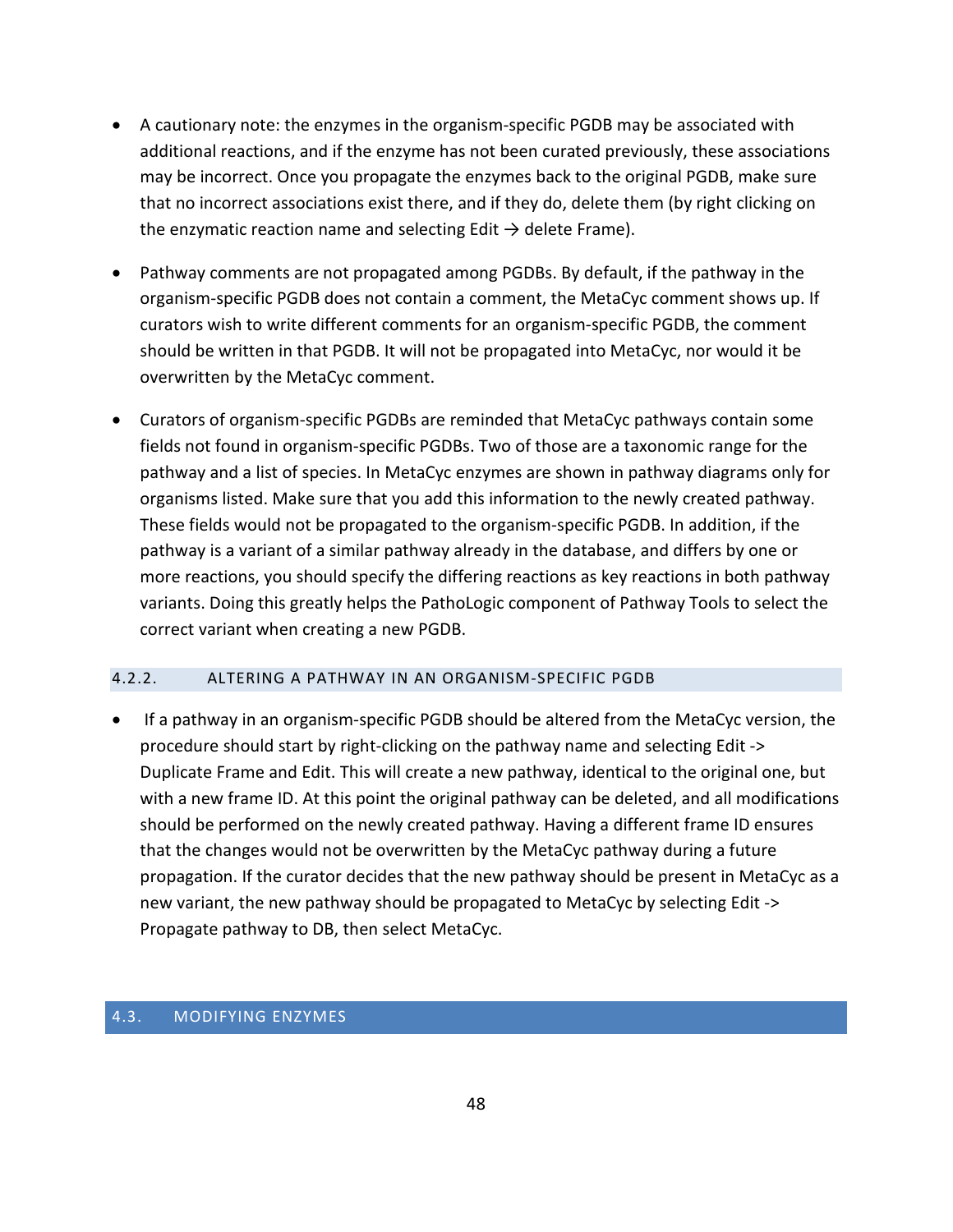The authoritative PGDB for enzymes from organisms for which a tier 1 PGDB exists is always the organism-specific PGDB. Updates to the enzyme should always be made in that PGDB, and propagated to MetaCyc if the enzyme exists in MetaCyc.

- 1. MetaCyc curators that need to update enzymes that were imported from another tier 1 PGDB should perform the update in the original PGDB, then propagate the modified enzyme to MetaCyc.
- 2. If the updating needs to be performed in MetaCyc (e.g. it requires attaching new reactions or references to compounds that do not exist in the organism-specific PGDB), start by propagating the enzyme from the organism-specific PGDB to MetaCyc, thus ensuring that the frames in the two databases are synchronized. Now make the changes in MetaCyc, and when done, propagate it back to the original PGDB.
- 3. In the case of EcoCyc, there is no need to propagate changes in protein curation immediately to MetaCyc, since data is propagated routinely from EcoCyc to MetaCyc several times a year.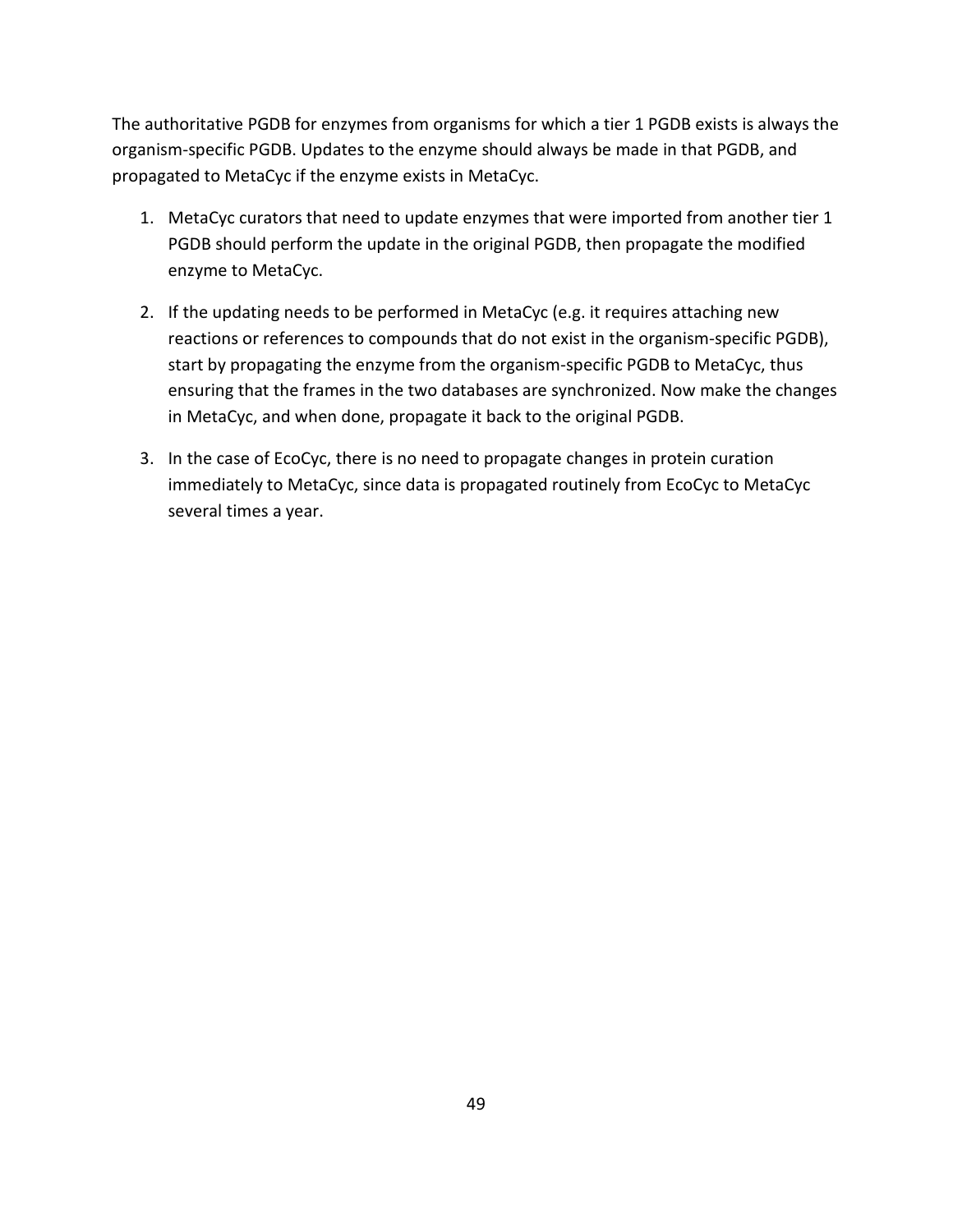## <span id="page-49-0"></span>**5. METACYC-SPECIFIC INFORMATION**

MetaCyc describes the union of pathways across a range of different organisms. This section contains information that is specific for MetaCyc curation, but may be applicable to other multiorganism PGDBs.

## <span id="page-49-1"></span>5.1. RESEARCHING PATHWAYS FOR CURATION IN METACYC

While researching a pathway you may find that the pathway was studied in many different species, just a couple, or maybe only one. It is a greater priority to add as many different pathways to MetaCyc than to find all of the species associated with a given pathway.

If the pathway has been studied in more than one species, find out whether a model species exists in which the pathway has been studied the most. If so, you may want to focus on this organism. However, quite often, different enzymes of the pathway have been studied in different organisms. When deciding which enzymes (meaning from which organisms) to curate, keep in mind that for an enzyme to be displayed in the pathway diagram, it has to be from an organism that is listed as a taxon in which the pathway occurs, and that a pathway can be associated only with organisms that are believed to contain all of the pathway's enzymes. You may create enzymes that catalyze a reaction even if those enzymes are from other species besides those specified for the pathway, but those enzymes will not be displayed within the pathway diagram.

If you find that different species use slightly different pathways, you should curate multiple pathway variants.

#### <span id="page-49-2"></span>5.2. SPECIES INFORMATION

MetaCyc describes pathways for many different organisms. When entering a pathway into MetaCyc, you should record some species in which the pathway is known to occur in the Species slot of the pathway, which is done using the Species field of the Pathway Info Editor. The list of species recorded for a pathway should be considered a representative list, not an exhaustive list of all species in which the pathway occurs. However, if during your research you discover that the pathway is associated with a limited number of species, list all of them.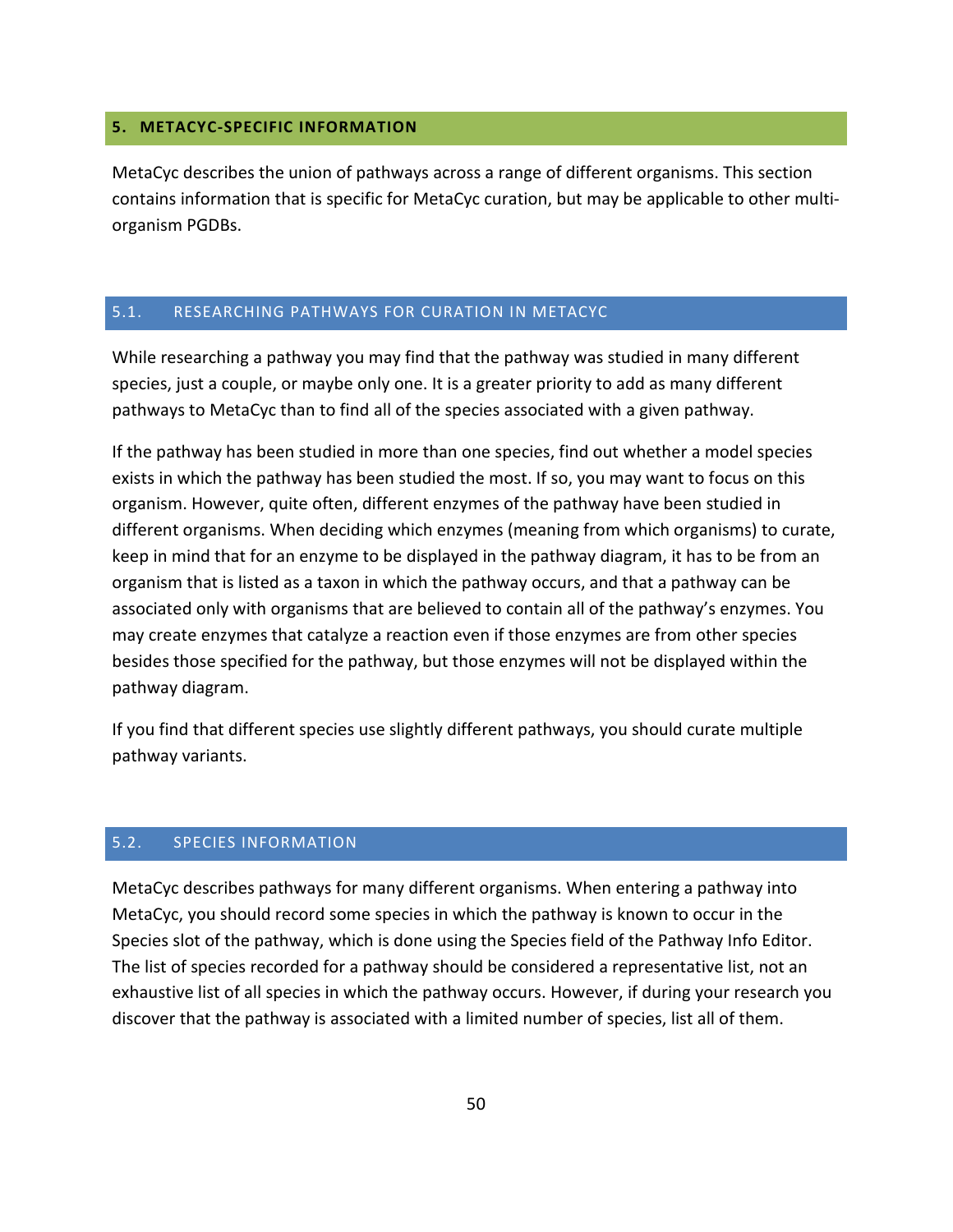Naturally, if a pathway is known to occur in broad taxonomic groups, there is no point listing all of those organisms.

When creating the enzymes that catalyze steps in the pathway, specify the species from which the enzymes were obtained. Each enzyme in MetaCyc should define a protein from a single species.

#### <span id="page-50-0"></span>5.2.1. TAXONOMIC RANGE INFORMATION

Should the curator be reasonably certain that a pathway should be expected to occur in a limited set of taxa (e.g., plants only, or animals only) a high-level taxonomic classification for its expected taxonomic range should be entered in the Taxonomic-Range slot of the pathway frame by using the Expected Taxonomic Range field in the Pathway Info Editor. Here you can limit the taxonomic range of organisms in which the pathway occurs by selecting the appropriate taxonomic domain(s) or subdomain(s). You can determine the most specific higher level domain for each genus and species by using the NCBI Taxonomy Browser. The higher level domain will usually be a phylum, or class. If the species is not present in the NCBI taxonomy, select only the highest level, a superkingdom (Archaea, Bacteria, or Eukaryota). Only enter this information if you are reasonably confident that the distribution of the pathway will be limited.

The Taxonomic-Range slot is primarily intended for use by the PathoLogic pathway prediction program during generation of new PGDBs. By assigning an expected taxonomic range to the organisms in a MetaCyc pathway, the domains, or subdomains that are represented in the expected taxonomic range can be compared with that assigned to the organism in the new PGDB. PathoLogic could then assign a lower probability score to the pathway if the organism for the PGDB is not in the expected taxonomic range of the MetaCyc pathway. This form of reasoning can help to exclude inappropriate pathways from the new PGDB. Expected Taxonomic Range also gives MetaCyc users a taxonomic perspective of the pathway that they might not otherwise have if they are not familiar with some of the organisms in the species slot.

## <span id="page-50-1"></span>5.3. PROTEINS AS SUBSTRATES IN METACYC

Some reactions in MetaCyc pathways involve protein substrates such as acyl carrier protein (ACP) or thioredoxin. These protein substrates should be entered as protein class frames within MetaCyc. The protein class frames are generic, species-independent descriptions of these proteins. The reason for this approach is that when MetaCyc pathways are predicted in organism-specific PGDBs, the reactions are copied over to that PGDB and are used in the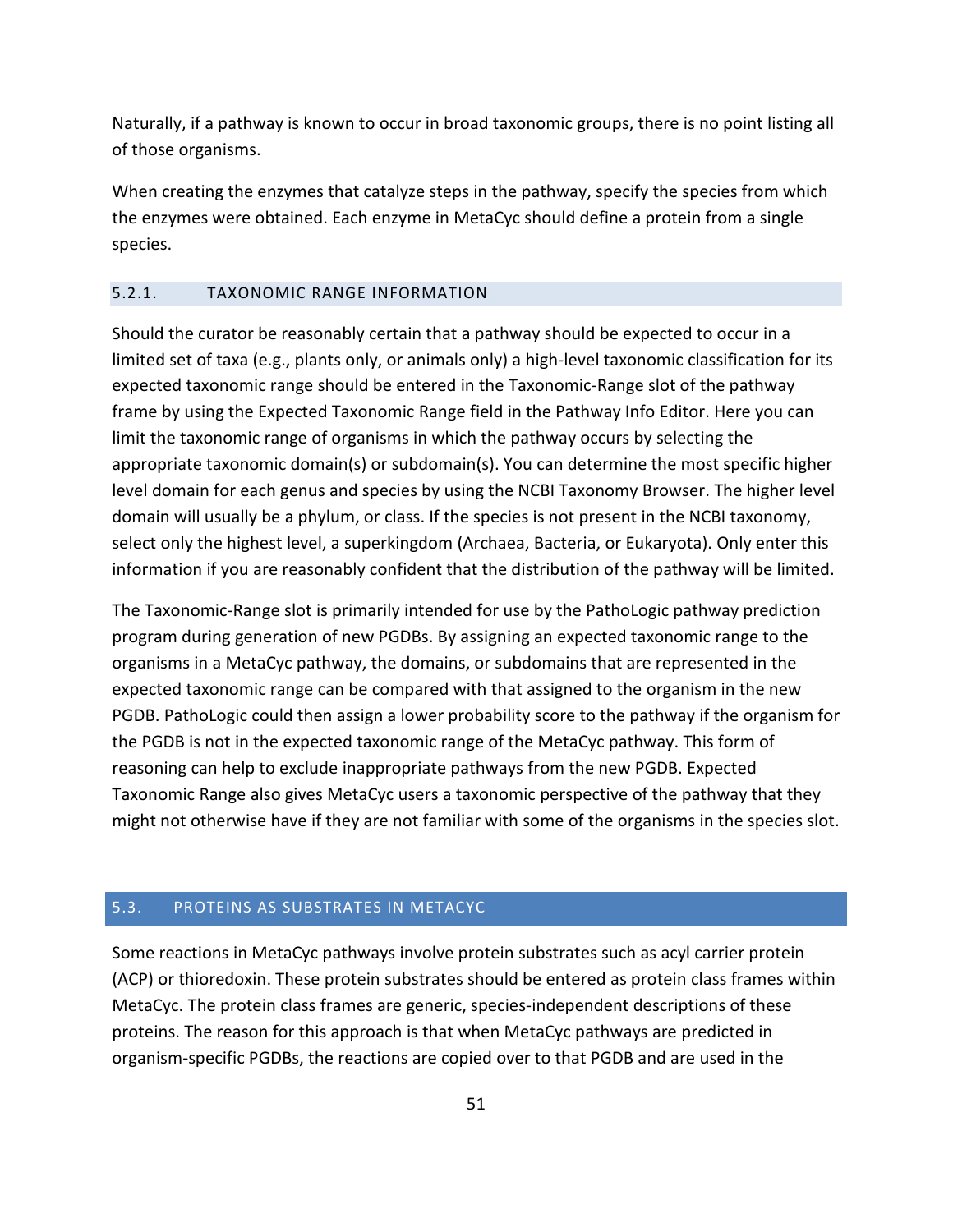context of this specific organism, and must not refer to protein instances from other organisms (e.g. a human pathway utilizing an *E. coli* protein as a substrate).

If organism-specific instances of such proteins exist in MetaCyc (e.g. specific E. coli thioredoxins), these instances should be classified within the appropriate protein class. This will enable the user to see a list of all such instances by clicking on a protein substrate in a pathway diagram.



A reaction using protein classes

## <span id="page-51-0"></span>5.4. REFERRING TO ENZYMES IN PATHWAY COMMENTS

When referring to enzymes in MetaCyc pathway comments using internal hyperlinks, it is best to refer to the EC-number entry rather than a specific enzyme from a particular organism. Since EC entries are universal rather than organism-specific, this makes the comment much more useful when read from an organism-specific PGDB.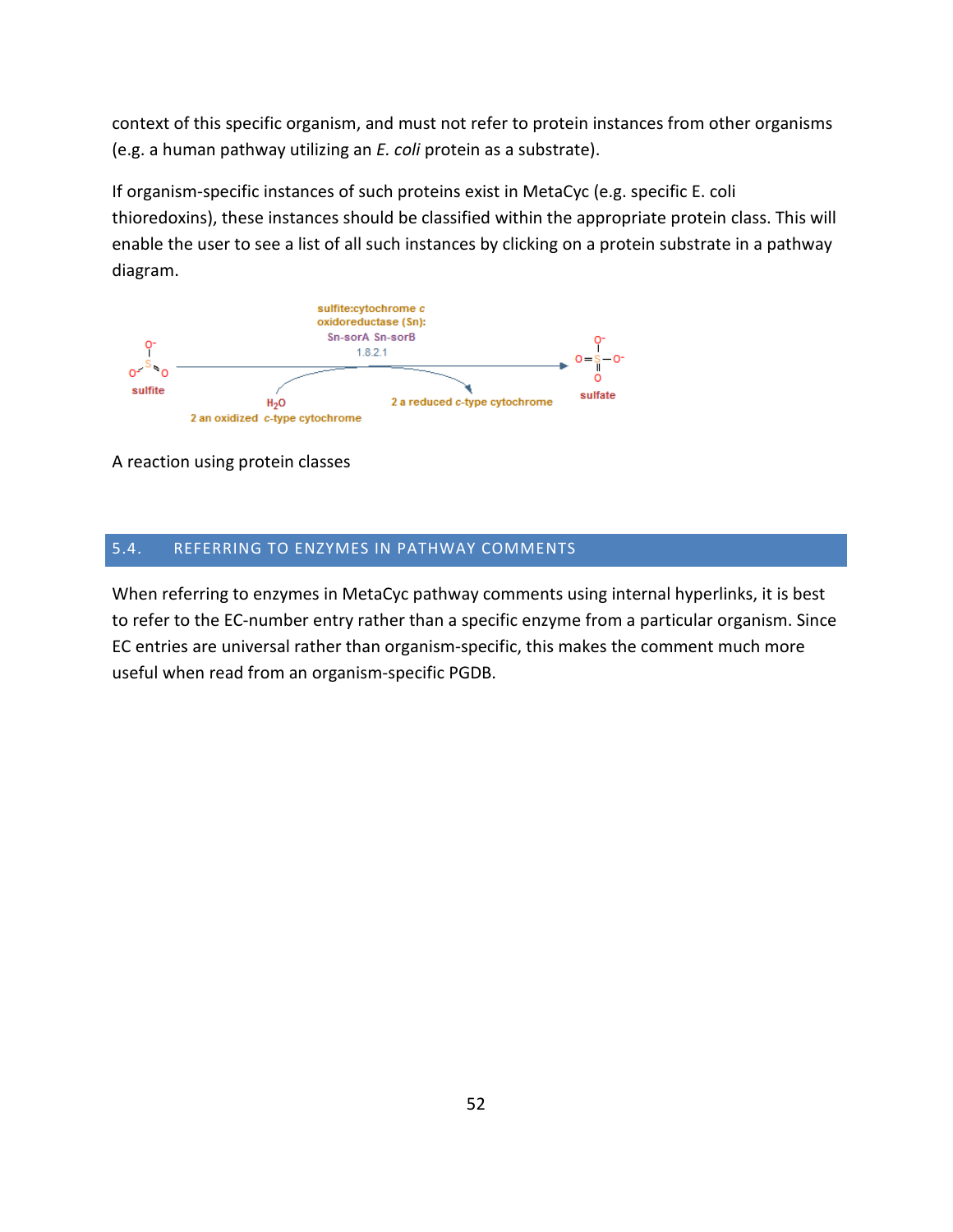## <span id="page-52-1"></span><span id="page-52-0"></span>**6. ECOCYC-SPECIFIC INFORMATION**

#### 6.1. E. COLI GENE FRAME NAMES

All frame IDs for *E. coli* genes are derived using numeric sequences. Some genes frame names are the same as the identifier used in Rudd's EcoGene database; they use the prefix "EG". Genes with prefix "G" were either (a) created by the MBL group when they encountered new genes in the literature, or (b) created by SRI — virtually all of these genes were created in the course of including data from the Blattner GenBank entry for the full E. coli sequence into EcoCyc. Examples: EG10115, G1001.

Identifiers used by other databases are often listed in the synonyms slot for the gene, e.g., the Blattner "b" identifiers and later assigned "EG" identifiers.

Dr. K. Rudd developed a naming scheme for E. coli ORFs, in which ORF genes are named beginning with "y." The rest of the name encodes the position of the gene on the E. coli chromosome. These names are retained as synonyms for genes whose functions are later determined.

#### <span id="page-52-2"></span>6.2. INTERRUPTED GENES

Interrupted genes in E. coli are defined as follow. For each piece of the coding region, a separate gene frame is created. The same EG number is stored as a synonym for each interrupted gene, but the two interrupted genes have different b-numbers. In addition, a name of the form "ilvG" is stored as a synonym, but a name of the form "ilvG 1" is stored as the common-name. The interrupted? slot is set to T, and the start-base and end-base delimit the segment of the coding region defined by that gene frame.

## <span id="page-52-3"></span>6.3. THE MULTIFUN CLASSIFICATION SYSTEM

The genes in EcoCyc are classified using the MultiFun system developed by Monica Riley and her colleagues [5].

The gene class hierarchy has several classes specific for classification of uncharacterized genes. The general gene class "ORF" has three child classes as of the most recent updates to the hierarchy (in July 2003):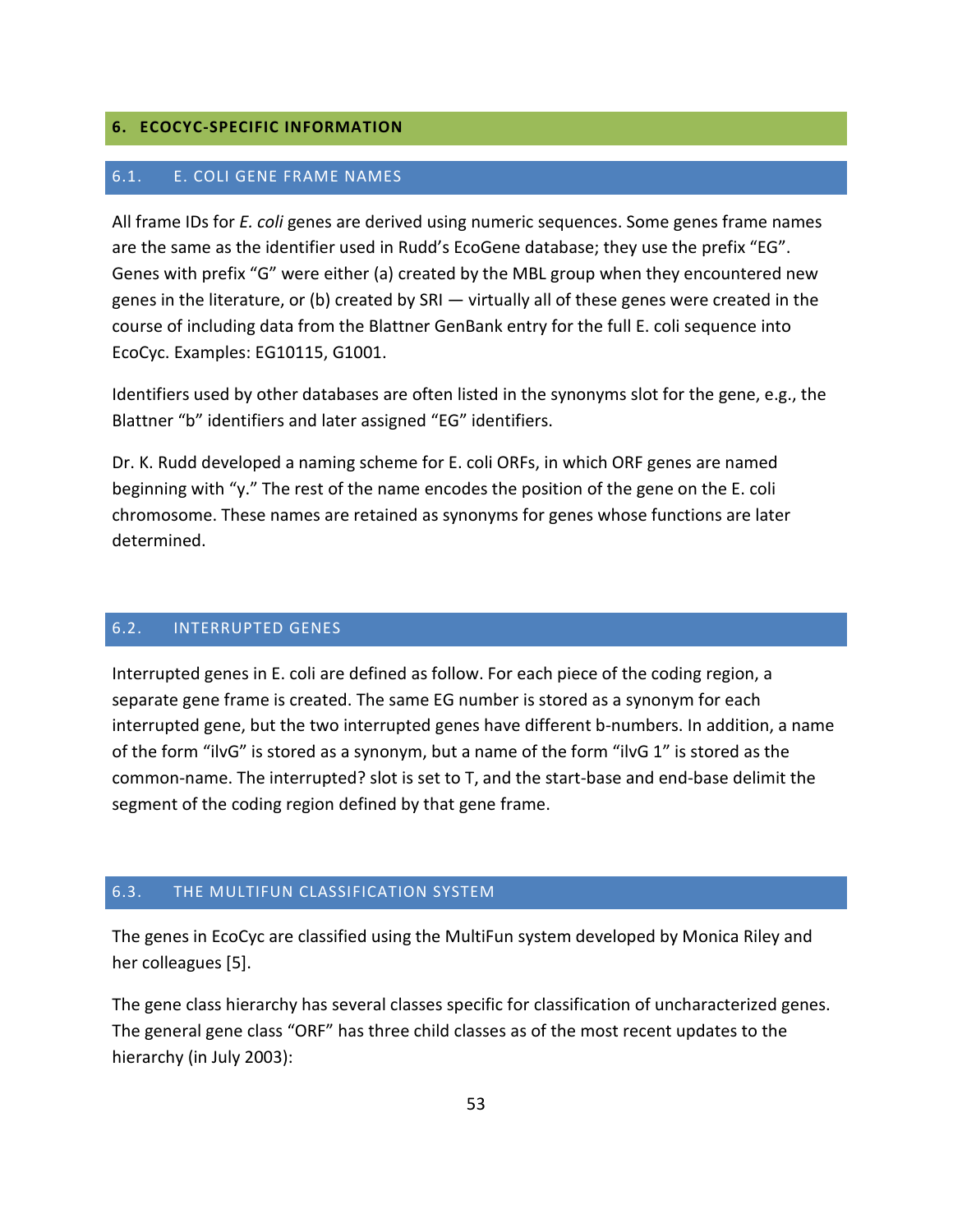## 1. conserved ORF 2. conserved hypothetical ORF 3. nonconserved ORF

As we describe them to the users: "Conserved ORFs have homologs, usually in other organisms, where one or more of those homologs have known functions, but the sequence similarity of a conserved ORF to its homologs is not strong enough to permit inference of function of the conserved ORF. In contrast conserved hypothetical ORFs have homologs, but none of those homologs have known functions." The remaining category, nonconserved ORF, is used to refer to genes that do not have assigned gene class functions and which do not have significant similarity to other genes.

As guidelines for naming of the products of these uncharacterized genes, we suggest that a product of a "conserved ORF" will be called "conserved protein," a product of a "conserved hypothetical ORF" will be called "conserved hypothetical protein," and a product of an "nonconserved ORF" will be called "hypothetical protein." In cases where some additional information has been recorded, but this information is insufficient for prediction of protein function, additional information may be appended to the standard name; for example, "conserved protein with an unusual xyz domain."

The explanations of selected gene class definitions are provided by Dr. Gretta Serres:

- The "cell structure" category contains both genes encoding components of the structure and genes encoding products involved in the biosynthesis of the structure.
- The terms "trigger" (3.4) and "modulator" (3.5) refer to specific compounds/proteins that either trigger a response or modulate a response. I, for example, in the case of lacI, lactose acts as the trigger and CRP acts as a modulator of the regulation.
- Any transcriptional activator or repressor should be assigned a class of 3.1.2.2 or 3.1.2.3, or both for dual regulators.
- The "adaptation to stress" class is intended to cover the classical inducers of stress such as osmotic pressure, temperature, and starvation.
- The "protection" class is intended to cover those inducers related to cell killing or stress induced by compounds or chemicals.
- The "defense/survival" category is intended to cover virulence factors.
- The " extrachromosomal origin" category is intended to include chromosomal genes affecting functions of genes of extrachromosomal origin as well as genes that are of extrachromosomal origin.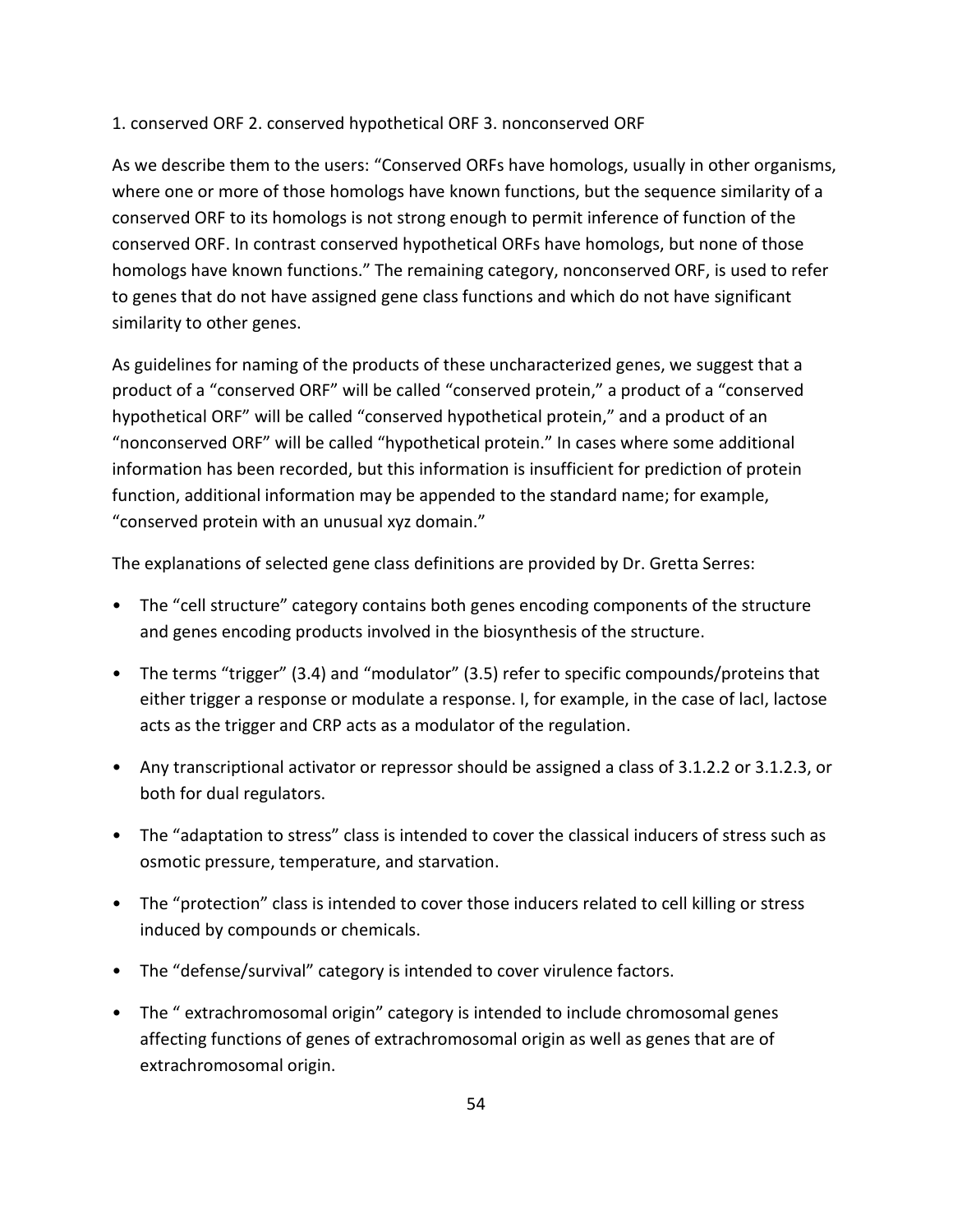## <span id="page-54-0"></span>**7. UPDATE PROPAGATION AMONG DBS**

Many DB updates (e.g., corrections to chemical structures) are non-species-specific, and therefore are intended to apply to all DBs. It is convenient to make these changes only once in one DB, and rely on an automated mechanism for propagating such updates to all the other DBs. In general, it is recommended that all such updates be performed in MetaCyc. Since this is not always convenient, the update propagation mechanism will take care of propagating certain kinds of updates from clone DBs (including EcoCyc) "up" to MetaCyc. However, all schema changes must be performed in MetaCyc otherwise they will be undone during update propagation. For instance-level updates, the update-propagation software uses the transaction logs collected in MySQL to determine when one updated value is more recent than another, to determine in which direction the update should be performed.

Update propagation is invoked manually and, for the time being, relatively infrequently. It is a time-intensive operation, which can take on the order of a half hour per DB. The update propagation mechanism does not save any of the updated DBs - it is up to the user to examine the output to make sure that it looks reasonable, and to save the affected DBs.

#### <span id="page-54-1"></span>7.1. INVOKING DB UPDATING

To invoke the update propagation mechanism, call (propagate-kb-updates). This is the normal mode of update propagation and will cause updates to be propagated among all known DBs. Alternatively, to propagate only among a subset of DBs, the above function can be called with a list of orgkb-descriptors (an orgkb-descriptor can be found by calling find-org on the org-id). For example, to propagate updates only between EcoCyc and MetaCyc ( MetaCyc is automatically always included in update propagation), you would type (propagate-kb-updates (list (find-org 'ecoli))).

Update propagation should be done with care, and the output examined fairly carefully before any DBs are saved (update propagation does not automatically save the changed DBs). There may still be bugs in the mechanism, and we want to take pains to avoid losing any data or undoing important changes.

## <span id="page-54-2"></span>7.2. OVERVIEW OF THE UPDATING PROCEDURE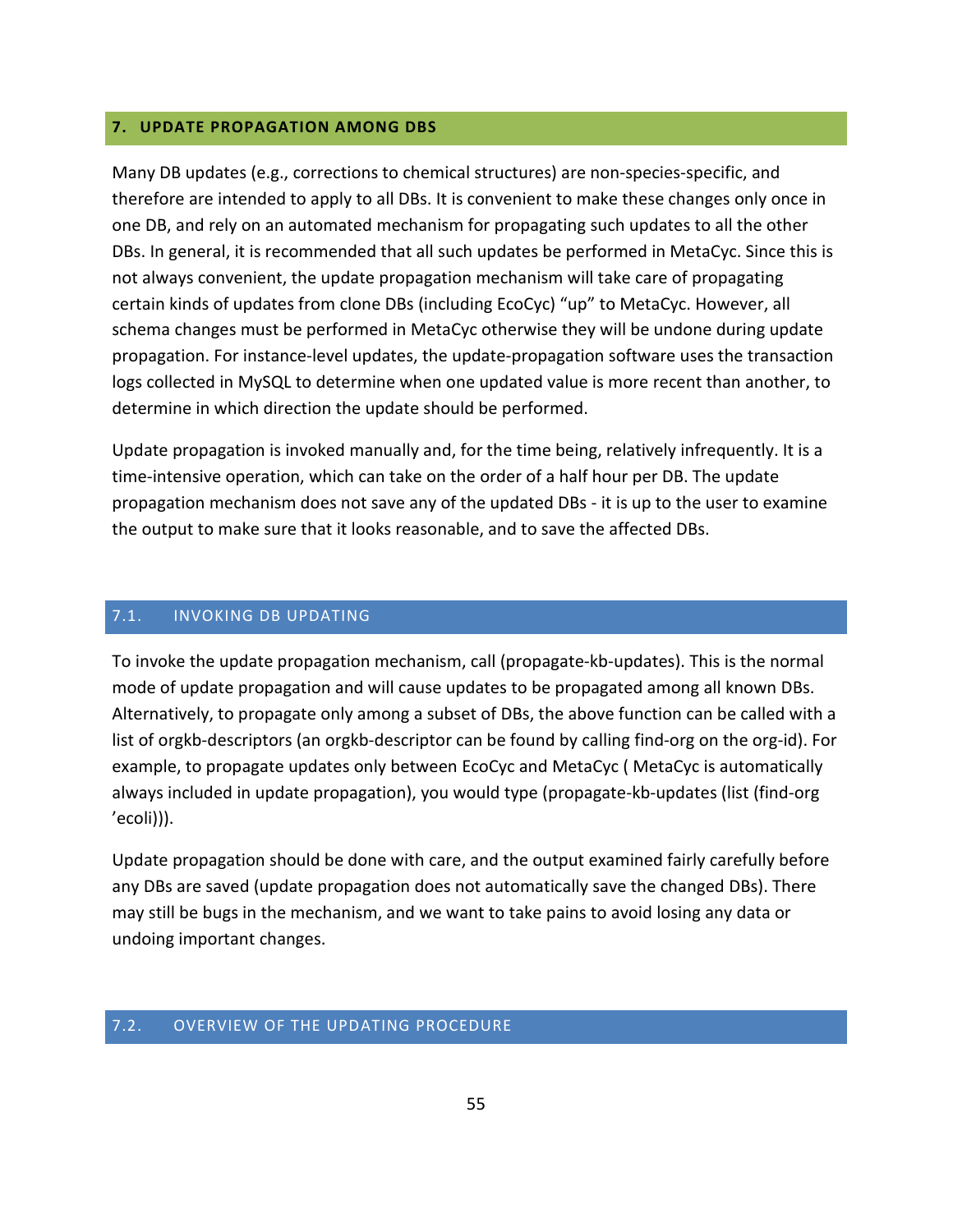Update propagation involves the following sequence of events:

- Any schema classes (classes can be explicitly specified to be either schema or data classes) in MetaCyc that are not present in the clone DBs are copied to the clones.
- All of MetaCyc's slotunits are copied over to all other clones. This will overwrite the correspond¬ing slotunits in the clone DBs. Slotunits present in a clone DB but not in MetaCyc will not be deleted, but a warning will be printed.
- All instances of the Databases class will be copied from MetaCyc to all clone DBs, overwriting the existing frames if they exist.
- The class hierarchy of each clone DB is "molded" to match that of MetaCyc, i.e. each class will have the same set of parents in all DBs. This operation doesn't copy any classes, it just potentially alters the parents of existing classes.
- For each clone DB, we loop through all instances of designated classes, looking at certain slots to see which updates need to be propagated "upwards" to MetaCyc. The set of considered classes and slots is listed below. The mechanism of this is as follows:
	- If a frame in a clone DB is not present in MetaCyc, and either it has never been deleted from MetaCyc or the creation date in the clone DB is more recent than the deletion date in MetaCyc, then the frame is copied to MetaCyc.
	- If the frame's parents are different in the clone DB and MetaCyc, and the last change to the parents is more recent in the clone DB than in MetaCyc, then the parents in MetaCyc are changed to match those in the clone DB. Any parents not present in MetaCyc that are necessary for this operation (presumably, these are all data classes) will first be copied to MetaCyc.
	- If, for each considered slot, the slot values and/or annotations are different between the two DBs and the modification date is more recent for the clone than for MetaCyc, then all slot values and annotations (except for citation and comment annotations, which are often species-specific) for that slot in that frame are copied from the clone DB to MetaCyc.
- While looping through these frames, we collect a list of frames and slots that either were updated in MetaCyc or that differ between the two DBs (and were not updated because the MetaCyc changes were more recent). This list is used in the next phase of the update.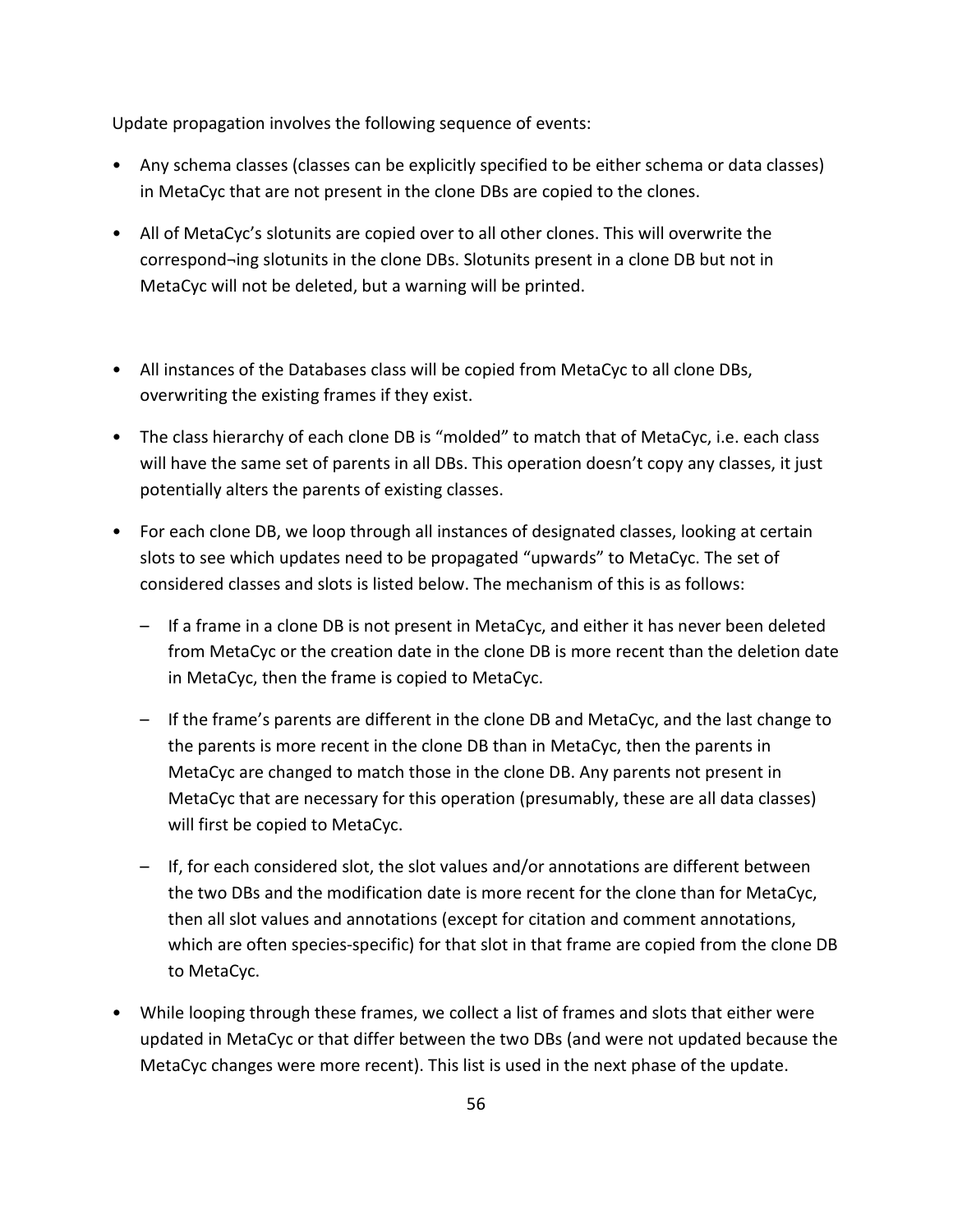- After updates have been propagated "upwards" from all clones to MetaCyc, we iterate through all the clone DBs again, propagating changes "downwards" from MetaCyc to the clones:
	- We "mold" all instances of the designated classes in the clone DB so that each instance's parents match those in MetaCyc (because any more recent changes in parentage in any of the clone DBs have already been copied to MetaCyc, we cannot lose any changes here). If an instance exists in a clone DB, but its new parents do not (these would have to be data classes, otherwise they would already have been copied), we copy those parents over from MetaCyc.
	- We iterate through the list that we have collected of frames and slots that either have been updated in MetaCyc or potentially need updating in one or more clones, comparing values between the clone and MetaCyc. If there is any difference, the values and annotations (except for citation and comment annotations, which are often speciesspecific) are copied over from MetaCyc to the clone. If the frame does not exist in MetaCyc, then it must have been deleted recently (otherwise it would already have been copied there), so it is deleted from the clone DB.
	- For all slot values that are copied to a clone DB and that represent frames in MetaCyc, we check to see if the corresponding frame exists in the clone DB. If not, we copy that frame to the clone DB also. The exception is if the frame is a modified protein, and the unmodified form is not present in the clone DB either, in which case we do not import either frame.

While update propagation is being performed, messages about any changes are printed to the terminal window. The user should examine these messages to make sure that the changes seem reasonable before saving the DBs. It is also good practice to save this output to a file in the \$GPROOT/ecocyc/metacyc/released/kb/ directory, so that it can be examined in case changes have been lost or updates fail to be propagated (more so that we can determine if there is a bug in the propagation code rather than to recover any data, which can be retrieved from the change logs stored in Oracle). One known failing of the update propagation mechanism is that if a different change has been made to some slot of a frame in two different clone DBs (but not in MetaCyc), then the value that prevails is that from the last clone in the orgkb list (i.e. when updates are propagated upward from a clone, they may overwrite updates previously propagated upward from earlier clone DBs), and then of course that value is propagated downwards to all other clones. It is largely to avoid this problem that we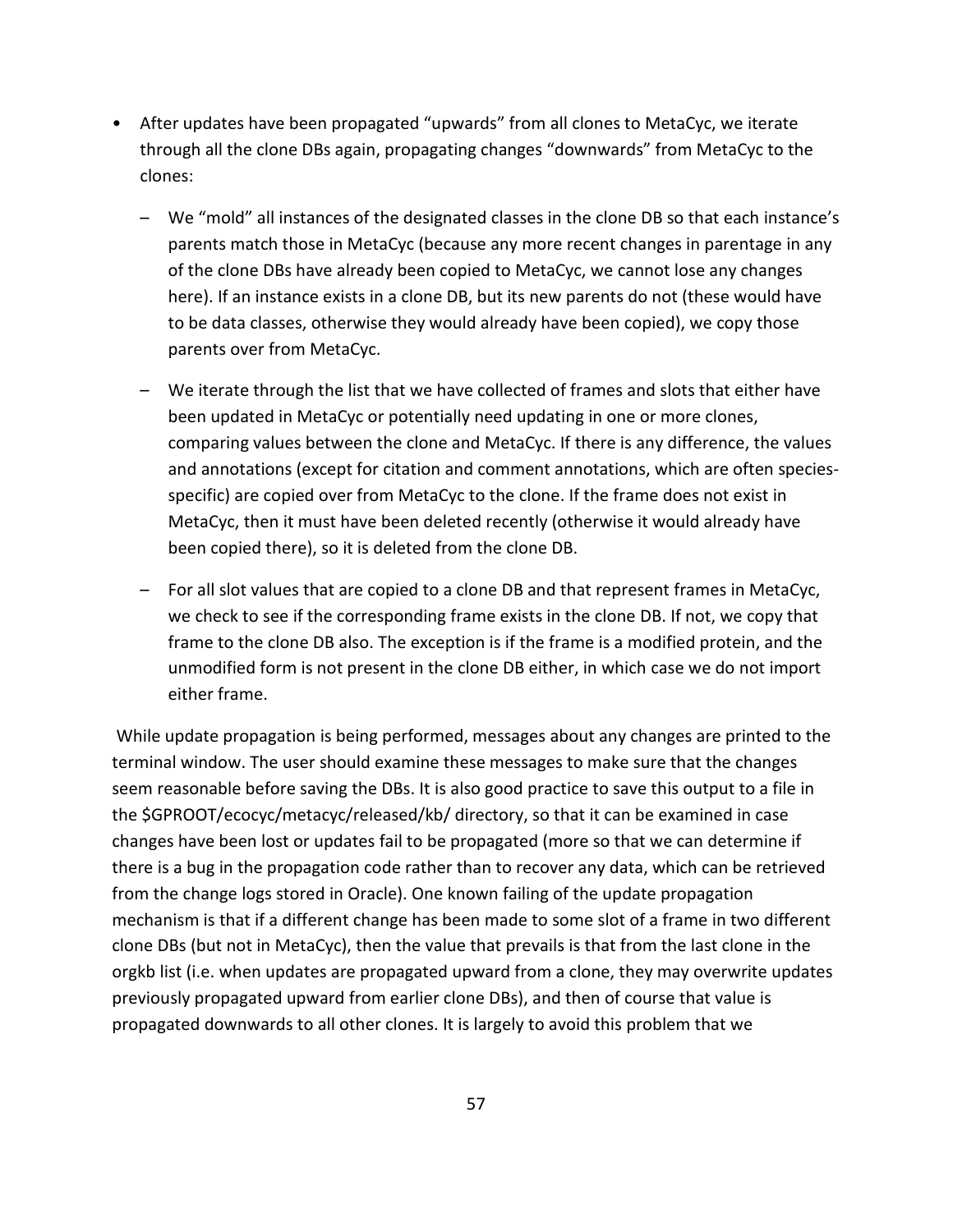recommend that the majority of changes be performed in MetaCyc rather than in any of the clones.

The classes and slots for which update propagation is done are listed below. This set of classes and slots is currently hard-coded into the update propagation code.

- Compounds: common-name, synonyms, overview-node-shape, smiles, pka3, pka2, pka1, structure-atoms, structure-bonds, superatoms, systematic-name, n-1-name, n+1-name, molecular-weight, comment, citations, dblinks, chemical-formula, display-coords-2d, charge, cas registry-numbers, atom-chirality, atom-charges, gibbs-0, and aromatic-rings.
- EC-Reactions and Unclassified-Reactions (i.e. this excludes Transport-Reactions, which are not propagated): common-name, synonyms, requirements, right, left, substrates, dblinks, deltago, ec-number, ec-number-old, and official-ec?.
- Super-Pathways: common-name, synonyms, primaries, polymerization-links, layout-advice, net-reaction-equation, class-instance-links and disable-display.
- All Pathways except for Super-Pathways (which are covered above) and 2Comp-Pathways (which are not propagated): reaction-list, predecessors, common-name, synonyms, primaries, polymerization-links, layout-advice, net-reaction-equation, class-instance-links and disable-display.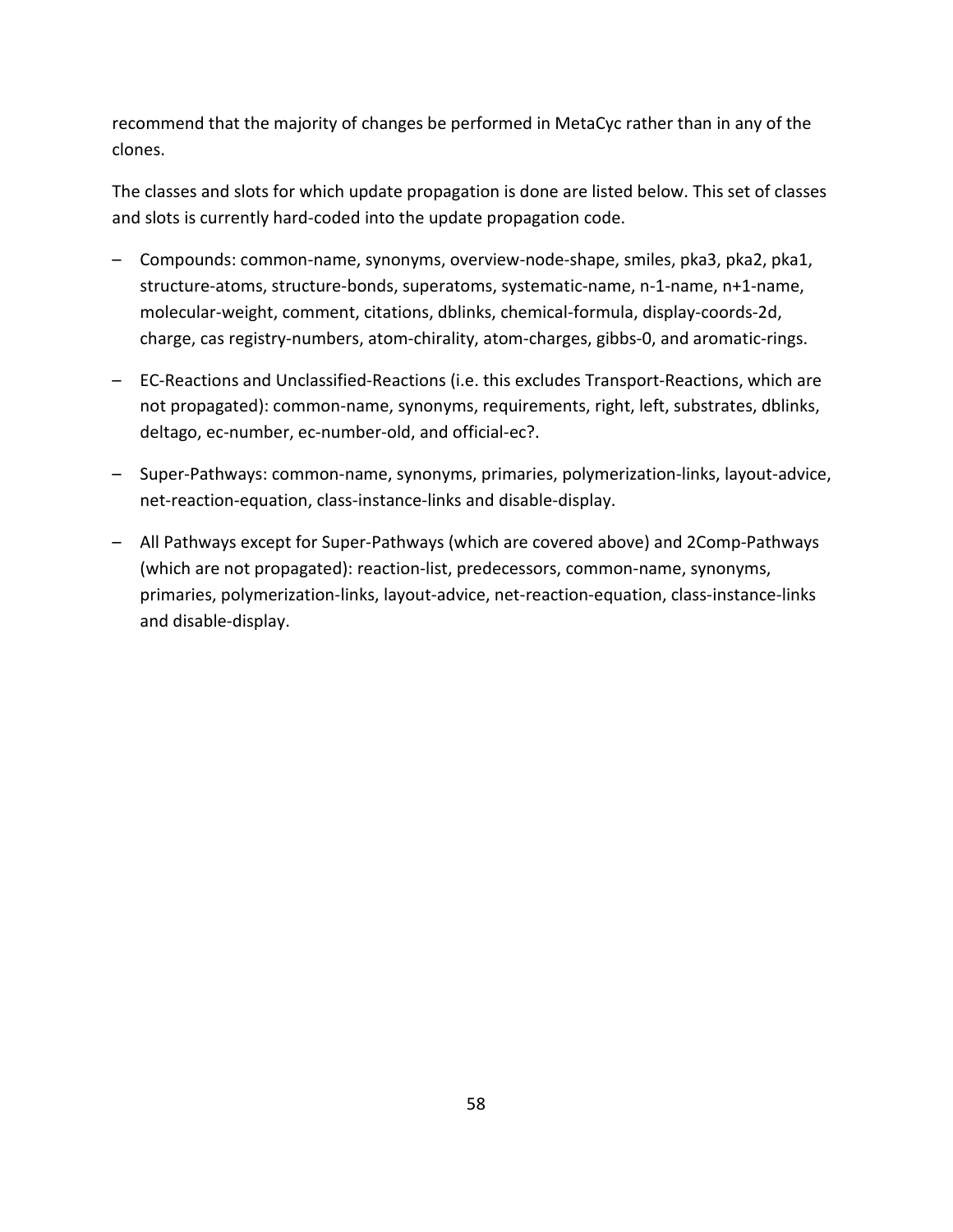## <span id="page-58-0"></span>**8. DATABASE RELEASE PROCESS**

The database release process is performed by BioCyc project staff at SRI. At each release, SRI curators will need to run the consistency checker tools and fix any errors identified, update the database release notes, and update general database information that is displayed to the users.

#### <span id="page-58-1"></span>8.1. THE CONSISTENCY CHECKER

The Consistency Checker is a utility that performs various checks and corrections of the data. This program is run by SRI prior to each release, and should be run by PGDB curators periodically. The Consistency Checker builds indexes, checks citation format, checks correspondence between polypeptides and genes, changes compound names to the corresponding frame ID in some slots, updates references to compound name strings to refer to the corresponding frames, checks that physiological regulators are on the master list of regulators, checks various cross-references, checks that all reactions listed within pathways exist, checks pathway links and removes obsolete ones, checks various types of reaction information, checks for enzymatic reactions that are lacking a link to the reaction or the enzyme, checks compound structure information and removes redundant bonds, calculates sub-and superpathways, checks links to modified proteins, checks computed slot values, verifies replicon components and positions, and, finally, checks various constraints.

To run the program, open the database (e.g., EcoCyc or MetaCyc) in the Pathway Tools Navigator and select Consistency Checker from the Tools menu. The interface is divided to two main panes - automatic tasks and manual tasks. The automatic tasks find and fix the problems automatically (although the changes to the DB are not saved until the user invokes the Save command), while the manual tasks require user intervention. All tasks in each of the panels can be selected simultaneously, or the user may choose to run each task individually. When running the manual tasks, problematic objects (such as badly formed references) are printed in the right panel of the interface, and can be easily opened in the main Navigator window by clicking on them within the Consistency Checker interface. Once opened, the curator can inspect the object, analyze the cause of the problem, and repair it within the main window.

The process can be repeated as many times as required, until the errors have all been addressed. Remember to save the changes.

The Consistency Checker generates log files each time it is invoked. The log files are saved in the PGDB reports directory, and the exact path is printed within the Consistency Checker interface.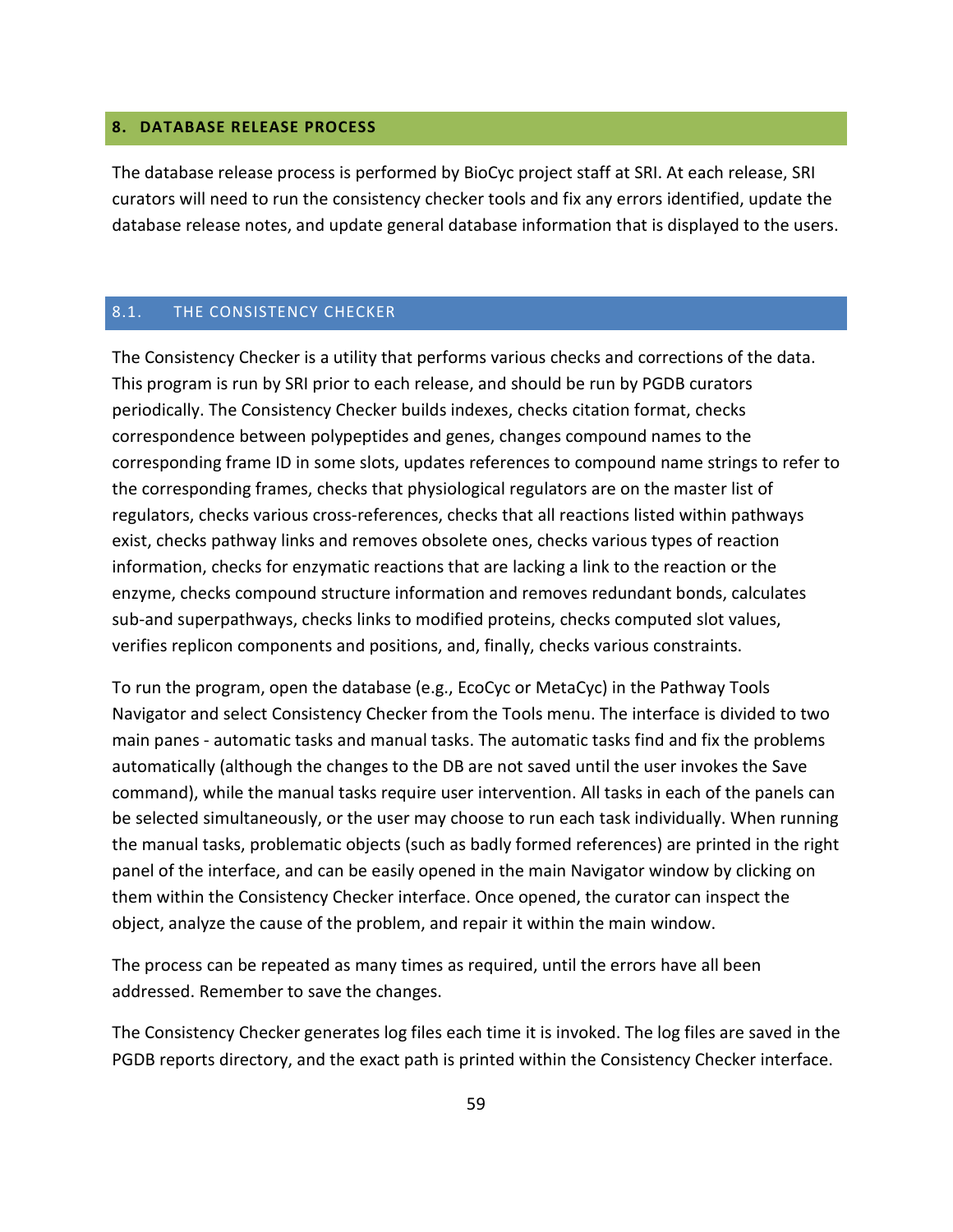Changes performed automatically by the Consistency Checker may show up in the history record displayed by invoking the Show Changes command in the editor software. This can cause confusion while trying to understand the history of a particular object, and curators are advised to keep in mind the possibility that a series of otherwise mysterious changes to an object may be due to the Consistency Checker, rather than intentional manipulations of the object in question.

## <span id="page-59-0"></span>8.2. RELEASE NOTES

Updates to the EcoCyc and MetaCyc release notes are made by EcoCyc and MetaCyc curators at SRI.

## <span id="page-59-1"></span>8.2.1. DATABASE STATISTICS

The (kb-stats) and (new-pathways) queries are used to gather database statistics for the release notes.

After all updates to the database prior to the release have been completed, open a Lisp window and type (kb-stats :summary? t). The output generated will contain the statistics that are used in the release notes that are displayed on the BioCyc web sites.

MetaCyc release notes now include an estimate of the number of textbook pages equivalent in size to MetaCyc summaries. To include this statistic run this command instead:

(progn (kb-stats :summary? t) (comment-stats :frames (get-kb-frames)))

To generate a list of new pathways entered since the last release, type:

(new-pathways-by-date "2010-01-26" :spreadsheet? t)

Where the date is that of the freeze period of the last release. The output will provide the list of new pathways curated starting the following day.

It is advisable to save a copy of the output of each of these programs for reference.

The statistics may be gathered after the database has been frozen and saved to a file, even after curation into the MySQL database has resumed. At a Lisp prompt, type a command of this form: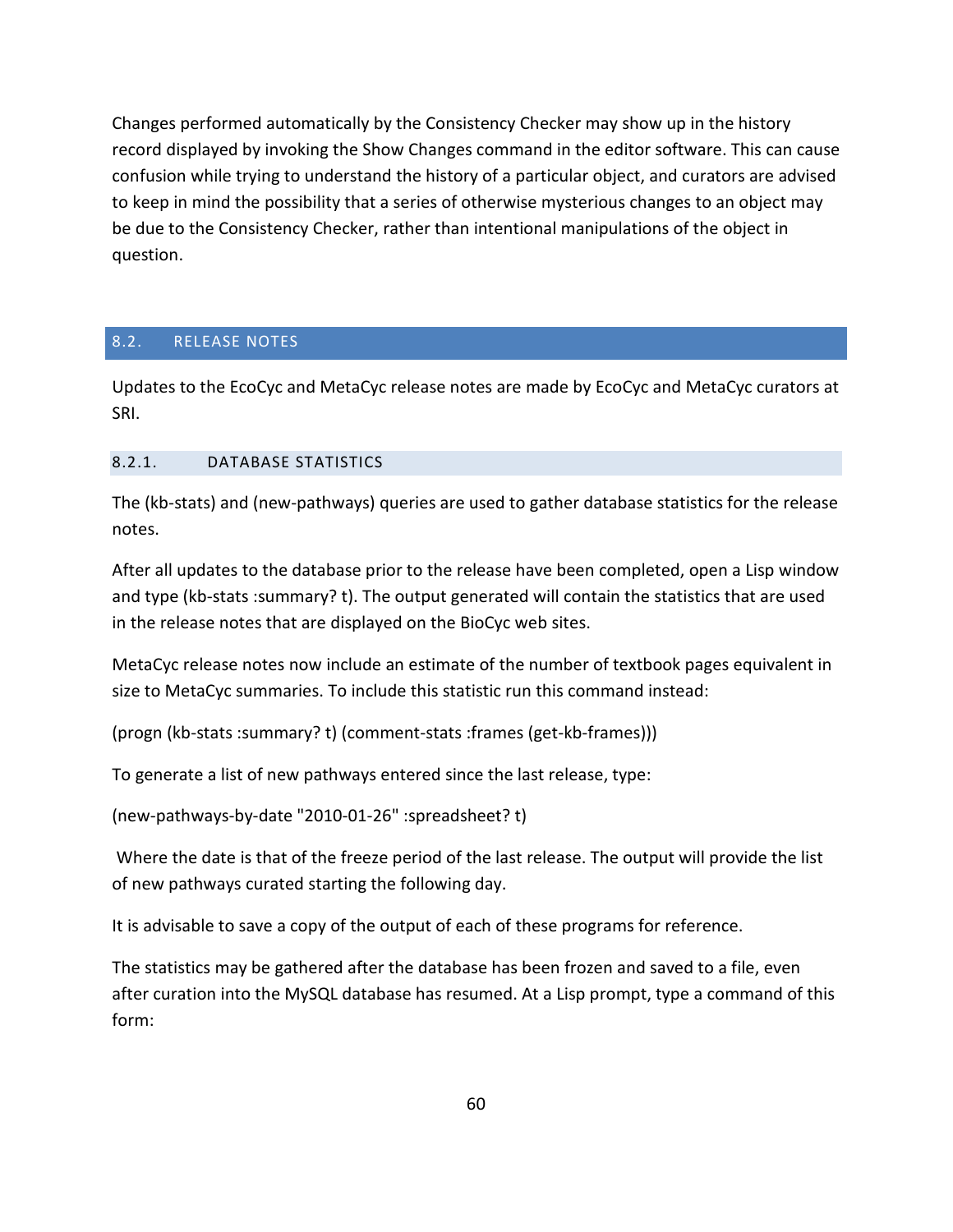(so 'META 18.5) where you substitute META and 18.5 with the appropriate PGDB name and version.

Once the file opens, you can type (kb-stats :summary? t) or ((new-pathways :spreadsheet? t) and proceed as previously described.

## <span id="page-60-0"></span>8.2.2. UPDATES OF THE RELEASE NOTES

The text of the release notes is found in the file ~brg/website/pgdb-release-notes-beta/[KB-NAME]/release-notes.shtml

For example, ~brg/website/pgdb-release-notes-beta/metacyc/release-notes.shtml

The file should not be edited directly. Rather, it should be checked out of cvs, updated locally, and committed.

When preparing a new version of the file, copy the format of previous sections; list the names of newly curated pathways, modified pathways, and other significant improvements. Use a horizontal rule to separate notes from different releases. MetaCyc curators use an Excel spreadsheet to automate the formatting of the modified pathways section.

## <span id="page-60-1"></span>8.3. UPDATES TO THE PGDB SUMMARY PAGE

The PGDB summary page is created by a part-manual, part-automated procedure during the creation of a PGDB. It includes some statistics information (e.g. the numbers of genes coding for proteins and coding for RNAs) which is not updated automatically. These values are calculated when the PGDB is created, and are cached to allow fast re-display.

All organisms in Pathway Tools databases are stored as class objects under the master class Organisms. While MetaCyc contains thousands of frames under this master class, describing the different organisms that are referenced in it, organism-specific PGDBs contain only the classes of the NCBI taxonomy that lead to the species that the PGDB describes. Under the frame describing that species (which is a class object) the PGDB contains one instance, which is the frame that describes the PGDB. In a way, a PGDB is considered an instance of the class that describes the organism. The frame-ID for that frame is the PGDB unique ID, such as ECOLI for E. coli. In its Genome slot, that frame will point to the genetic elements.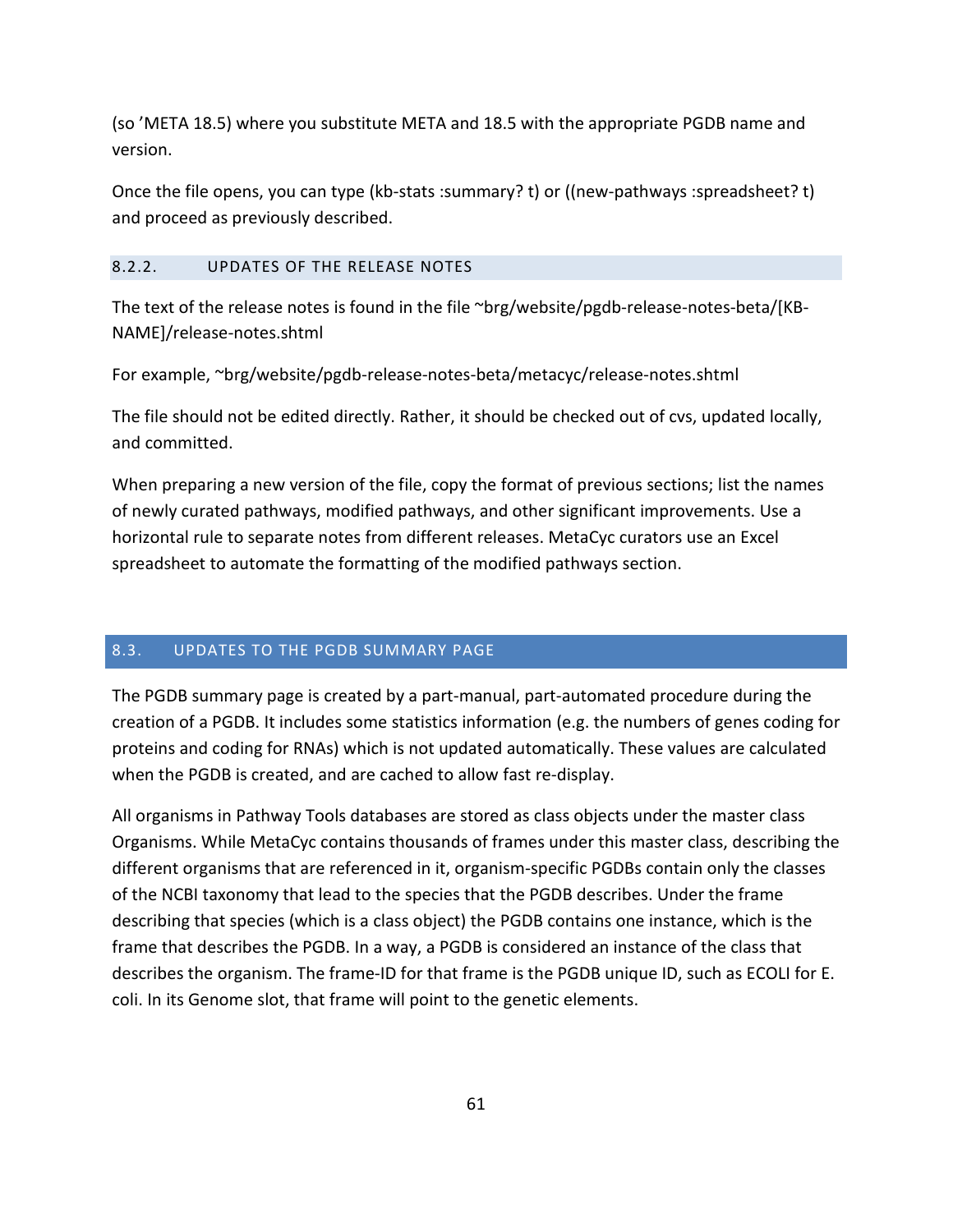Several items shown in the PGDB summary page can be edited using the PGDB Info Editor (right-click on the PGDB name and select Edit  $\rightarrow$  PGDB Info Editor). These include the list of authors, the copyright information, and citation information. This information should be checked and updated, if necessary, prior to each release.

In addition, the cached statistics can be updated by running the "Recompute database statistics" command from the consistency Checker.